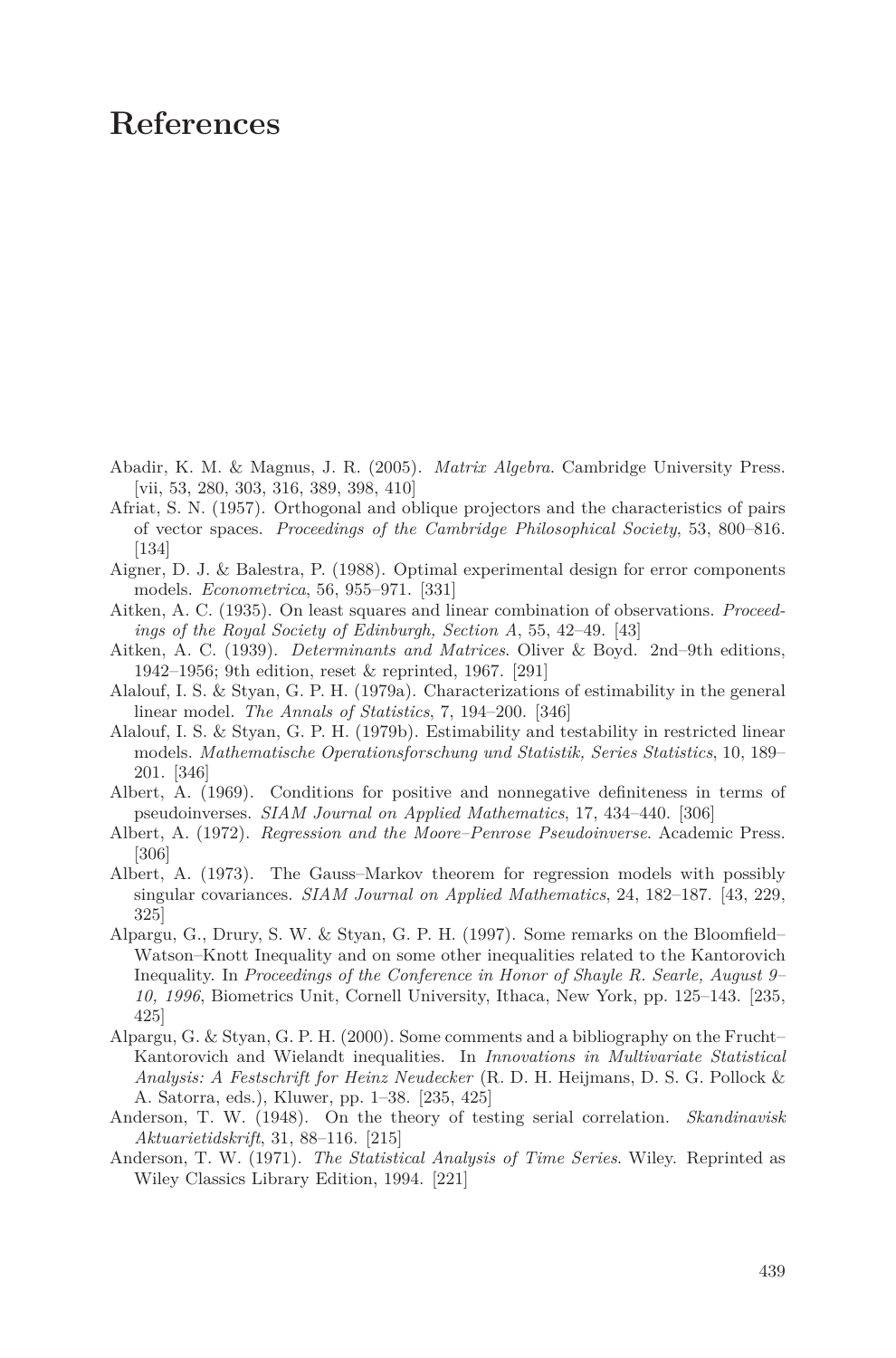- Anderson, T. W. (1972). Efficient estimation of regression coefficients in time series. In *Proceedings of the Sixth Berkeley Symposium on Mathematical Statistics and Probability, Vol. 1* (L. M. Le Cam, J. Neyman & E. L. Scott, eds.), University of California Press, Berkeley, pp. 471–482. [221]
- Anderson, T. W. (2003). *An Introduction to Multivariate Statistical Analysis*, Third Ed. Wiley. [vii, 19, 26, 132, 184, 195, 198, 213, 291, 366]
- Anderson, T. W. & Styan, G. P. H. (1982). Cochran's theorem, rank additivity and tripotent matrices. In *Statistics and Probability: Essays in Honor of C. R. Rao* (G. Kallianpur, P. R. Krishnaiah & J. K. Ghosh, eds.), North-Holland, pp. 1–23. [352, 390]
- Anderson, Jr., W. N. (1971). Shorted operators. *SIAM Journal on Applied Mathematics*, 20, 520–525. [313]
- Anderson, Jr., W. N. & Trapp, G. E. (1975). Shorted operators, II. *SIAM Journal on Applied Mathematics*, 28, 60–71. [313]
- Andrews, D. W. K. & Phillips, P. C. B. (1986). A simplified proof of a theorem on the difference of the Moore–Penrose inverses of two positive semidefinite matrices. *Communications in Statistics: Theory and Methods*, 15, 2973–2975. [312]
- Anscombe, F. J. (1973). Graphs in statistical analysis. *The American Statistician*, 27, 17–21. [199, 200, 436]
- Arav, M., Hall, F. J. & Li, Z. (2008). A Cauchy–Schwarz inequality for triples of vectors. *Mathematical Inequalities & Applications*, 11, 629–634. [307]
- Arnold, B. C. & Groeneveld, R. A. (1974). Bounds for deviations between sample and population statistics. *Biometrika*, 61, 387–389. [421]
- Baksalary, J. K. (1984). Nonnegative definite and positive definite solutions to the matrix equation  $AXA^* = B$ . *Linear and Multilinear Algebra*, 16, 133–139. [265]
- Baksalary, J. K. (1987). Algebraic characterizations and statistical implications of the commutativity of orthogonal projectors. In *Proceedings of the Second International Tampere Conference in Statistics* (T. Pukkila & S. Puntanen, eds.), Dept. of Mathematical Sciences, University of Tampere, pp. 113–142. [156, 190]
- Baksalary, J. K. (1988). Criteria for the equality between ordinary least squares and best linear unbiased estimators under certain linear models. *The Canadian Journal of Statistics*, 16, 97–102. [241]
- Baksalary, J. K. (1990). Solution to Problem 89-7. [Let *X*, *Y* , and *Z* be random variables. If the correlations  $\varrho(X, Y)$  and  $\varrho(Y, Z)$  are known, what are the sharp lower and upper bounds for  $\rho(X, Z)$ ?]. *The IMS Bulletin*, 19, 213–214. [307]
- Baksalary, J. K. (2004). An elementary development of the equation characterizing best linear unbiased estimators. *Linear Algebra and its Applications*, 388, 3–6. [218]
- Baksalary, J. K., Baksalary, O. M. & Szulc, T. (2004). Properties of Schur complements in partitioned idempotent matrices. *Linear Algebra and its Applications*, 379, 303– 318. [303]
- Baksalary, J. K. & van Eijnsbergen, A. C. (1988). A comparison of two criteria for ordinary-least-squares estimators to be best linear unbiased estimators. *The American Statistician*, 42, 205–208. [227]
- Baksalary, J. K., Hauke, J., Liu, X. & Liu, S. (2004). Relationships between partial orders of matrices and their powers. *Linear Algebra and its Applications*, 379, 277– 287. [316]
- Baksalary, J. K. & Kala, R. (1977). An extension of the rank criterion for the least squares estimator to be the best linear unbiased estimator. *Journal of Statistical Planning and Inference*, 1, 309–312. [221]
- Baksalary, J. K. & Kala, R. (1978a). A bound for the Euclidean norm of the difference between the least squares and the best linear unbiased estimators. *The Annals of Statistics*, 6, 1390–1393. [325]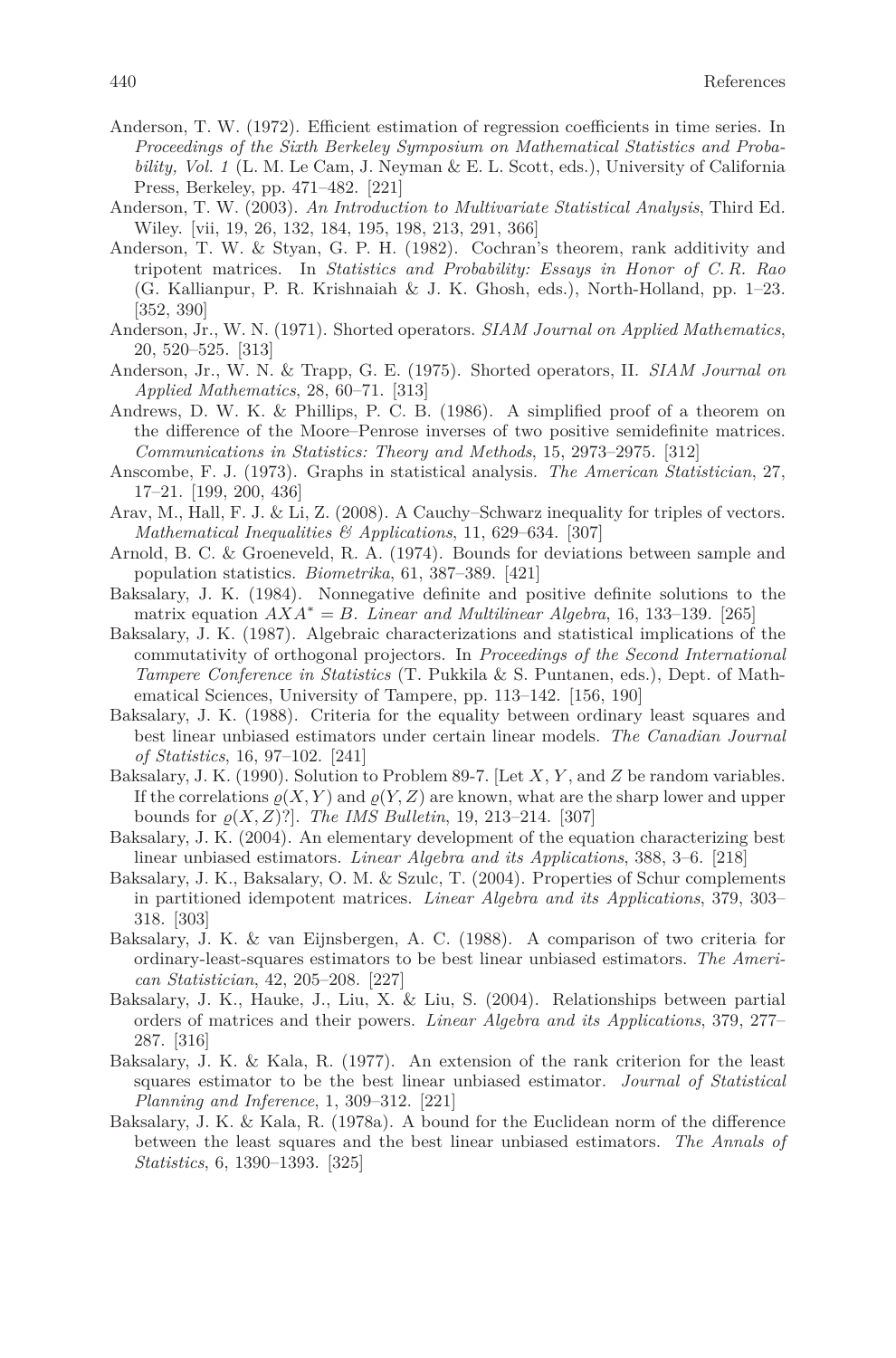- Baksalary, J. K. & Kala, R. (1978b). Relationships between some representations of the best linear unbiased estimator in the general Gauss–Markoff model. *SIAM Journal on Applied Mathematics*, 35, 515–520. [229]
- Baksalary, J. K. & Kala, R. (1979). Two relations between oblique and Λ-orthogonal projectors. *Linear Algebra and its Applications*, 24, 99–103. [156]
- Baksalary, J. K. & Kala, R. (1980). A new bound for the Euclidean norm of the difference between the least squares and the best linear unbiased estimators. *The Annals of Statistics*, 8, 679–681. [325]
- Baksalary, J. K. & Kala, R. (1981a). Linear transformations preserving best linear unbiased estimators in a general Gauss–Markoff model. *The Annals of Statistics*, 9, 913–916. [257]
- Baksalary, J. K. & Kala, R. (1981b). Simple least squares estimation versus best linear unbiased prediction. *Journal of Statistical Planning and Inference*, 5, 147–151. [249]
- Baksalary, J. K. & Kala, R. (1983a). On equalities between BLUEs, WLSEs, and SLSEs. *The Canadian Journal of Statistics*, 11, 119–123. [Corrigendum: (1984), 12, p. 240]. [149]
- Baksalary, J. K. & Kala, R. (1983b). Partial orderings between matrices one of which is of rank one. *Bulletin of the Polish Academy of Sciences, Mathematics*, 31, 5–7. [306]
- Baksalary, J. K. & Kala, R. (1986). Linear sufficiency with respect to a given vector of parametric functions. *Journal of Statistical Planning and Inference*, 14, 331–338. [258, 265, 266]
- Baksalary, J. K., Kala, R. & Kłaczyński, K. (1983). The matrix inequality  $M \geq B^*MB$ . *Linear Algebra and its Applications*, 54, 77–86. [316]
- Baksalary, J. K., Liski, E. P. & Trenkler, G. (1989). Mean square error matrix improvements and admissibility of linear estimators. *Journal of Statistical Planning and Inference*, 23, 313–325. [312]
- Baksalary, J. K. & Markiewicz, A. (1988). Admissible linear estimators in the general Gauss–Markov model. *Journal of Statistical Planning and Inference*, 19, 349–359. [260]
- Baksalary, J. K. & Markiewicz, A. (1989). A matrix inequality and admissibility of linear estimators with respect to the mean square error matrix criterion. *Linear Algebra and its Applications*, 112, 9–18. [260]
- Baksalary, J. K. & Markiewicz, A. (1990). Admissible linear estimators of an arbitrary vector of parametric functions in the general Gauss–Markov model. *Journal of Statistical Planning and Inference*, 26, 161–171. [260]
- Baksalary, J. K., Markiewicz, A. & Rao, C. R. (1995). Admissible linear estimation in the general Gauss–Markov model with respect to an arbitrary quadratic risk function. *Journal of Statistical Planning and Inference*, 44, 341–347. [260]
- Baksalary, J. K. & Mathew, T. (1986). Linear sufficiency and completeness in an incorrectly specified general Gauss–Markov model. *Sankhyā*, *Ser. A*, 48, 169–180. [271]
- Baksalary, J. K. & Mathew, T. (1990). Rank invariance criterion and its application to the unified theory of least squares. *Linear Algebra and its Applications*, 127, 393–401. [286, 288]
- Baksalary, J. K., Nurhonen, M. & Puntanen, S. (1992). Effect of correlations and unequal variances in testing for outliers in linear regression. *Scandinavian Journal of Statistics*, 19, 91–95. [342]
- Baksalary, J. K. & Pukelsheim, F. (1991). On the Löwner, minus, and star partial orderings of nonnegative definite matrices and their squares. *Linear Algebra and its Applications*, 151, 135–141. [316]
- Baksalary, J. K., Pukelsheim, F. & Styan, G. P. H. (1989). Some properties of matrix partial orderings. *Linear Algebra and its Applications*, 119, 57–85. [316]
- Baksalary, J. K. & Puntanen, S. (1989). Weighted-least-squares estimation in the general Gauss–Markov model. In *Statistical Data Analysis and Inference* (Y. Dodge, ed.), North-Holland, pp. 355–368. [44, 149, 286, 287, 288, 289]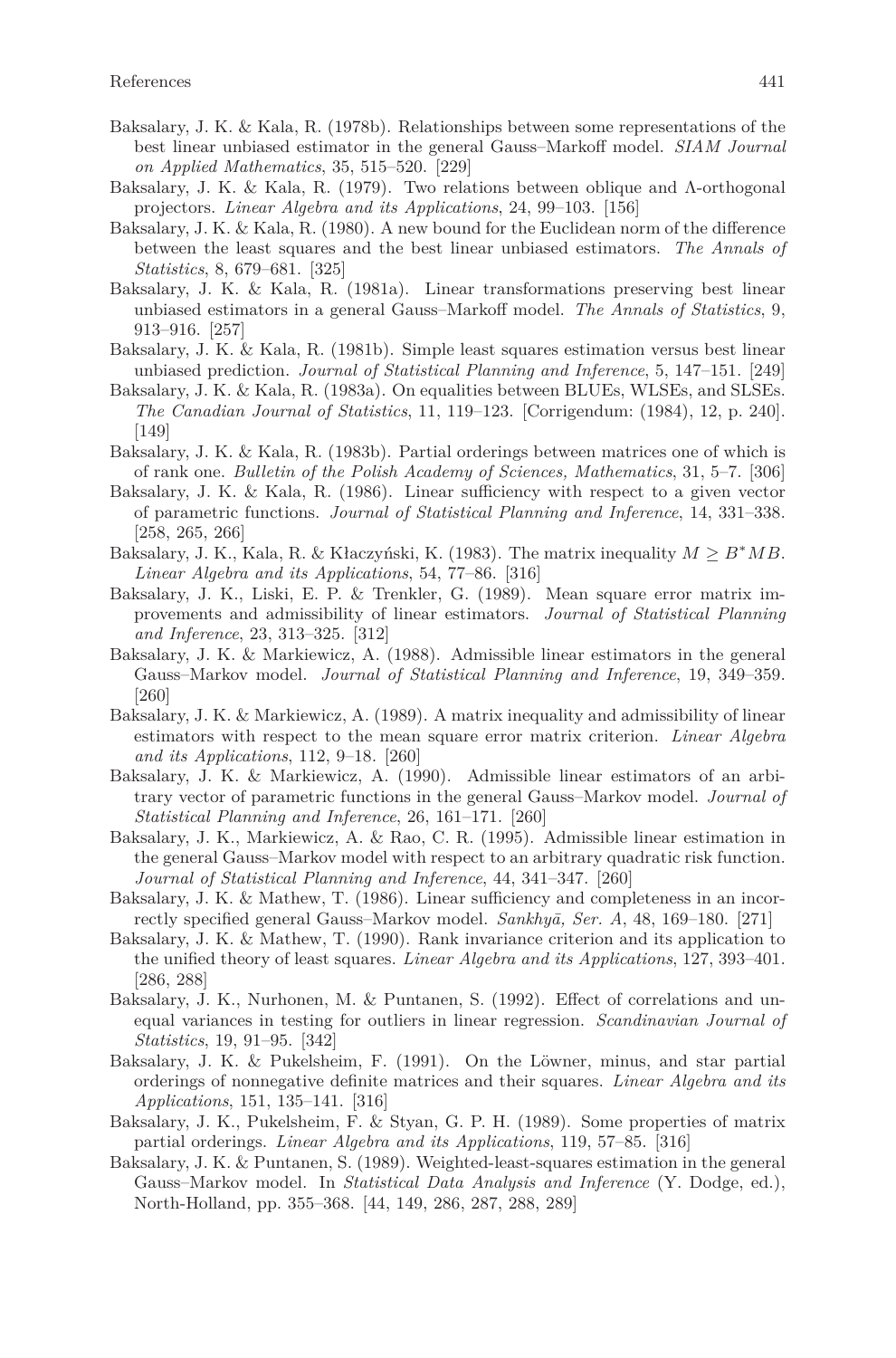- Baksalary, J. K. & Puntanen, S. (1990a). Characterizations of the best linear unbiased estimator in the general Gauss–Markov model with the use of matrix partial orderings. *Linear Algebra and its Applications*, 127, 363–370. [221]
- Baksalary, J. K. & Puntanen, S. (1990b). A complete solution to the problem of robustness of Grubbs's test. *The Canadian Journal of Statistics*, 18, 285–287. [342]
- Baksalary, J. K. & Puntanen, S. (1991). Generalized matrix versions of the Cauchy– Schwarz and Kantorovich inequalities. *Aequationes Mathematicae*, 41, 103–110. [238, 423, 425]
- Baksalary, J. K., Puntanen, S. & Styan, G. P. H. (1990a). On T.W. Anderson's contributions to solving the problem of when the ordinary least-squares estimator is best linear unbiased and to characterizing rank additivity of matrices. In *The Collected Papers of T. W. Anderson: 1943–1985* (G. P. H. Styan, ed.), Wiley, pp. 1579–1591. [216]
- Baksalary, J. K., Puntanen, S. & Styan, G. P. H. (1990b). A property of the dispersion matrix of the best linear unbiased estimator in the general Gauss–Markov model. *Sankhy¯a, Ser. A*, 52, 279–296. [149, 261, 286, 287, 323]
- Baksalary, J. K., Puntanen, S. & Yanai, H. (1992). Canonical correlations associated with symmetric reflexive generalized inverses of the dispersion matrix. *Linear Algebra and its Applications*, 176, 61–74. [295, 345, 386, 387]
- Baksalary, J. K., Rao, C. R. & Markiewicz, A. (1992). A study of the influence of the "natural restrictions" on estimation problems in the singular Gauss–Markov model. *Journal of Statistical Planning and Inference*, 31, 335–351. [39, 125]
- Baksalary, J. K., Schipp, B. & Trenkler, G. (1992). Some further results on Hermitianmatrix inequalities. *Linear Algebra and its Applications*, 160, 119–129. [306]
- Baksalary, J. K. & Styan, G. P. H. (2002). Generalized inverses of partitioned matrices in Banachiewicz–Schur form. *Linear Algebra and its Applications*, 354, 41–47. [295]
- Baksalary, O. M. & Styan, G. P. H. (2007). Some comments on the life and publications of Jerzy K. Baksalary (1944–2005). *Linear Algebra and its Applications*, 410, 3–53. [ix]
- Baksalary, O. M., Styan, G. P. H. & Trenkler, G. (2009). On a matrix decomposition of Hartwig and Spindelböck. *Linear Algebra and its Applications*, 430, 2798–2812. [112]
- Baksalary, O. M. & Trenkler, G. (2009a). On angles and distances between subspaces. *Linear Algebra and its Applications*, 431, 2243–2260. [134]
- Baksalary, O. M. & Trenkler, G. (2009b). A projector oriented approach to the best linear unbiased estimator. *Statistical Papers*, 50, 721–733. [156, 218]
- Balestra, P. (1970). On the efficiency of ordinary least-squares in regression models. *Journal of the American Statistical Association*, 65, 1330–1337. [227]
- Baltagi, B. H. (1989). Applications of a necessary and sufficient condition for OLS to be BLUE. *Statistics & Probability Letters*, 8, 457–461. [241]
- Baltagi, B. H. (2000). Further evidence on the efficiency of least squares in regression models. In *Panel Data Econometrics: Future Directions* (J. Krisnakumar & E. Ronchetti, eds.), Elsevier, pp. 279–291. [163]
- Baltagi, B. H. (2008). *Econometrics*, Fourth Ed. Springer. [163]
- Banachiewicz, T. (1937a). Sur l'inverse d'un cracovien et une solution générale d'un système d'équations linéaires. *Comptes Rendus Mensuels des Séances de la Classe des Sciences Mathématiques et Naturelles de l'Académie Polonaise des Sciences et des Lettres*, no. 4, 3–4. [295]
- Banachiewicz, T. (1937b). Zur Berechnung der Determinanten, wie auch der Inversen, und zur darauf basierten Auflösung der Systeme lineare Gleichungen. *Acta Astronomica, Série C*, 3, 41–67. [295]
- Bapat, R. B. (2000). *Linear Algebra and Linear Models*, Second Ed. Springer. [vii, 52, 283, 348, 352, 360, 386, 389]
- Barnard, G. A. (1963). The logic of least squares. *Journal of the Royal Statistical Society, Ser. B*, 25, 124–127. [257]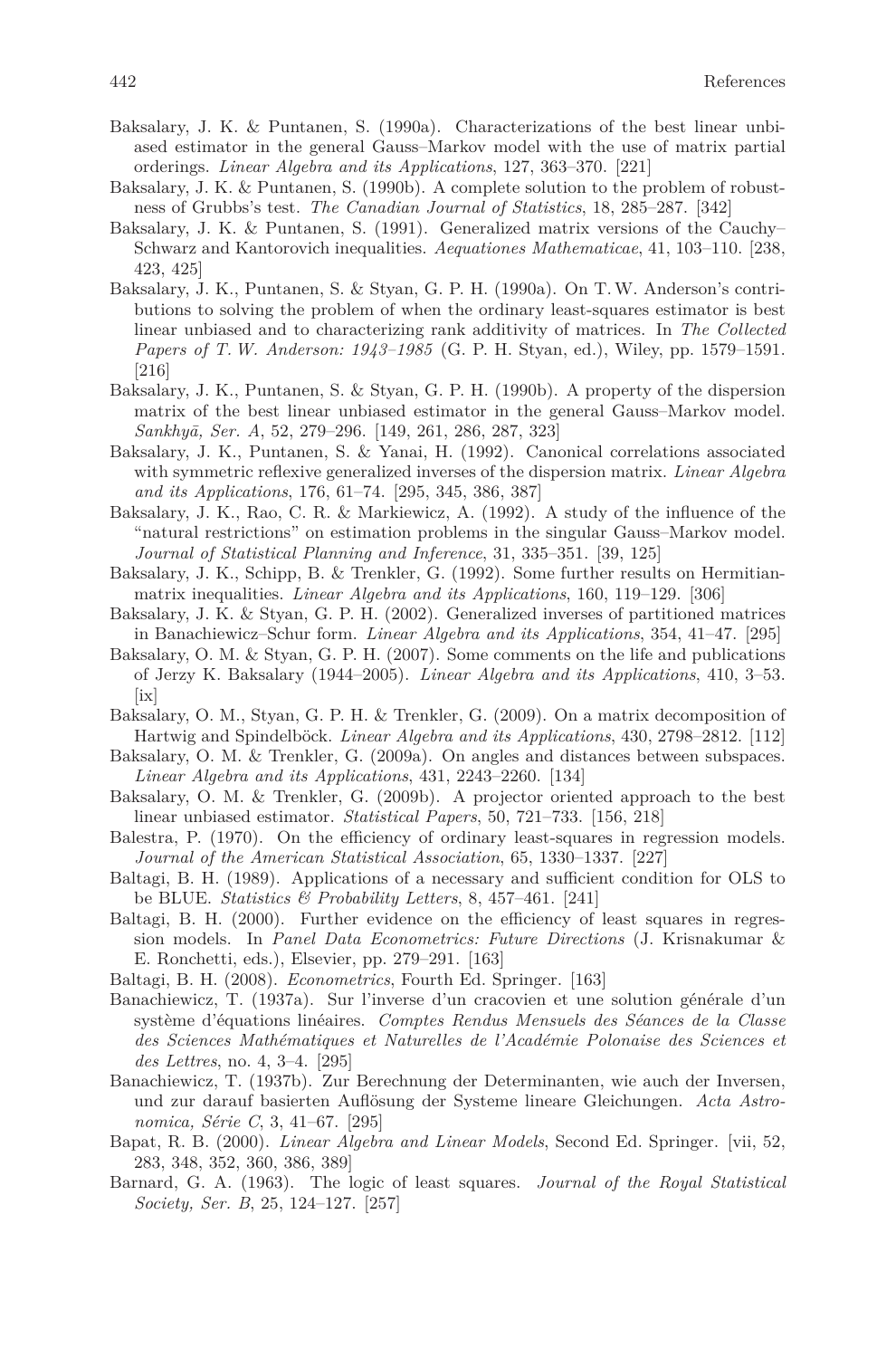- Bartmann, F. C. & Bloomfield, P. (1981). Inefficiency and correlation. *Biometrika*, 68, 67–71. [244]
- Bekker, P. A. & Neudecker, H. (1989). Albert's theorem applied to problems of efficiency and MSE superiority. *Statistica Neerlandica*, 43, 157–167. [306]
- Belsley, D. A. (1991). *Conditioning Diagnostics: Collinearity and Weak Data in Regression*. Wiley. [20, 93, 100, 162, 178, 412]
- Belsley, D. A., Kuh, E. & Welsch, R. E. (1980). *Regression Diagnostics: Identifying Influential Data and Sources of Collinearity*. Wiley. [181]
- Ben-Israel, A. (1992). A volume associated with *m* × *n* matrices. *Linear Algebra and its Applications*, 167, 87–111. [132]
- Ben-Israel, A. (2002). The Moore of the Moore–Penrose inverse. *Electronic Journal of Linear Algebra*, 9, 150–157. [108]
- Ben-Israel, A. & Greville, T. N. E. (2003). *Generalized Inverses: Theory and Applications*, Second Ed. Springer. [vii, 5, 10, 13, 107, 108, 111, 132, 134, 156, 268, 355, 401, 407]
- Ben-Israel, A. & Levin, Y. (2006). The geometry of linear separability in data sets. *Linear Algebra and its Applications*, 416, 75–87. [374, 377]
- Benson, W. H. & Jacoby, O. (1976). *New Recreations with Magic Squares*. Dover. [55]
- Benzécri, J.-P. (1973). *L'Analyse des Données: L'Analyse des Correspondances*. Dunod. [14]
- Bernstein, D. S. (2009). *Matrix Mathematics: Theory, Facts, and Formulas*, Second Ed. Princeton University Press. [vii]
- Bertrand, P. V. & Holder, R. L. (1988). A quirk in multiple regression: the whole regression can be greater than the sum of its parts. *The Statistician*, 37, 371–374. [309]
- Bhimasankaram, P. (1988). Rank factorization of a matrix and its applications. *The Mathematical Scientist*, 13, 4–14. [350]
- Bhimasankaram, P. & Saha Ray, R. (1997). On a partitioned linear model and some associated reduced models. *Linear Algebra and its Applications*, 264, 329–339. [323, 331]
- Bhimasankaram, P. & Sengupta, D. (1996). The linear zero functions approach to linear models. *Sankhy¯a, Ser. B*, 58, 338–351. [331]
- Bhimasankaram, P., Shah, K. R. & Saha Ray, R. (1998). On a singular partitioned linear model and some associated reduced models. *Journal of Combinatorics, Information & System Sciences*, 23, 415–421. [331]
- Blom, G. (1976). When is the arithmetic mean BLUE? *The American Statistician*, 30, 40–42. [224]
- Bloomfield, P. & Watson, G. S. (1975). The inefficiency of least squares. *Biometrika*, 62, 121–128. [238, 239, 240]
- Bock, R. D. (2007). Rethinking Thurstone. In *Factor Analysis at 100: Historical Developments and Future Directions* (R. Cudeck & R. C. MacCallum, eds.), Lawrence Erlbaum, pp. 35–45. [viii]
- Bouniakowsky, V. Y. (1859). Sur quelques inégalités concernant les intégrales ordinaires et les intégrales aux différences finies. *Mémoires de l'Académie Impériale des Sciences de St.-Pétersbourg, Septième Série*, 1, 1–18. [415]
- Bring, J. (1996). Geometric approach to compare variables in a regression model. *The American Statistician*, 50, 57–62. [183]
- Bryant, P. (1984). Geometry, statistics, probability: variations on a common theme. *The American Statistician*, 38, 38–48. [156, 183, 213]
- Canner, P. L. (1969). Some curious results using minimum variance linear unbiased estimators. *The American Statistician*, 23, 39–40. [263]
- Carlson, D. (1986). What are Schur complements, anyway? *Linear Algebra and its Applications*, 74, 257–275. [293]
- Casella, G. (2008). *Statistical Design*. Springer. [vii, 188]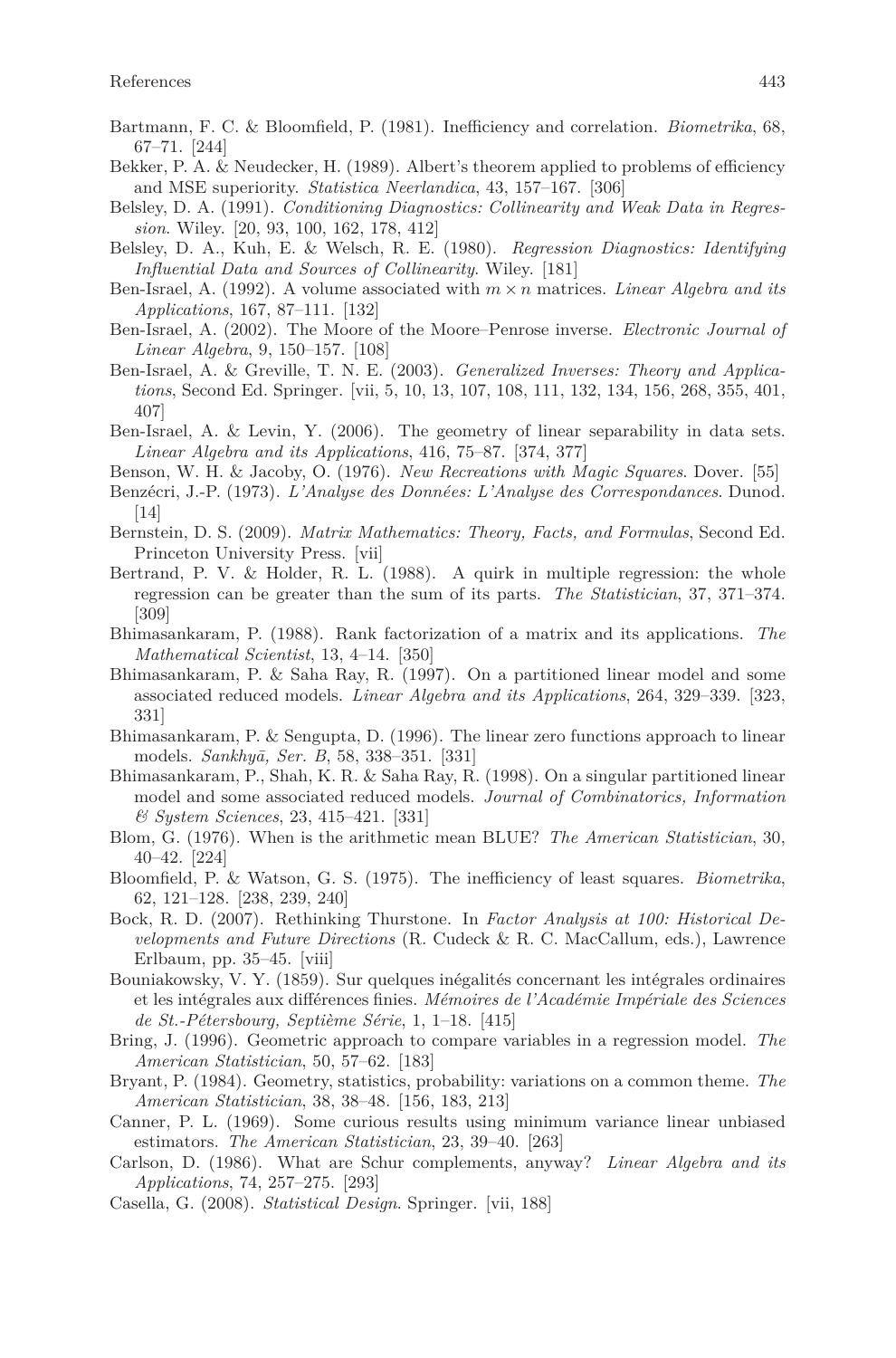- Cauchy, A.-L. (1821). *Cours d'Analyse de l'École Royale Polytechnique, Première Partie: Analyse Algébrique*. Debure Frères, Paris. [Cf. pp. 360–377; reprinted in *Œuvres Complètes d'Augustin Cauchy, Seconde Série: Vol. 4*, Gauthier-Villars, Paris, 1897]. [415]
- Chatterjee, S. & Firat, A. (2007). Generating data with identical statistics but dissimilar graphics. *The American Statistician*, 61, 248–254. [199]
- Chatterjee, S. & Hadi, A. S. (1986). Influential observations, high leverage points, and outliers in linear regression (with discussion). *Statistical Science*, 1, 379–416. [158]
- Chatterjee, S. & Hadi, A. S. (1988). *Sensitivity Analysis in Linear Regression*. Wiley. [158]
- Chatterjee, S. & Hadi, A. S. (2006). *Regression Analysis by Example*, Fourth Ed. Wiley. [ix]
- Cheng, T.-k. (1984). Some Chinese Islamic "magic square" porcelain. In *Studies in Chinese Ceramics* (T.-k. Cheng, ed.), The Chinese University Press, Hong Kong, pp. 133–143. [First published in *Journal of Asian Art*, vol. 1, pp. 146–159.]. [55]
- Chipman, J. S. (1964). On least squares with insufficient observations. *Journal of the American Statistical Association*, 59, 1078–1111. [423]
- Chipman, J. S. (1968). Specification problems in regression analysis. In *Proceedings of the Symposium on Theory and Application of Generalized Inverses of Matrices* (T. L. Boullion & P. L. Odell, eds.), Texas Tech. Press, pp. 114–176. [315]
- Chipman, J. S. (1976). Estimation and aggregation in econometrics: an application of the theory of generalized inverses. In *Generalized Inverses and Applications* (M. Z. Nashed, ed.), Academic Press, pp. 549–769. [315]
- Chipman, J. S. (1979). Efficiency of least squares estimation of linear trend when residuals are autocorrelated. *Econometrica*, 47, 115–128. [241]
- Chipman, J. S. (1997). "Proofs" and proofs of the Eckart–Young theorem (with an Appendix by Heinz Neudecker). In *Stochastic Processes and Functional Analysis. In Celebration of M. M. Rao's 65th Birthday* (J. A. Goldstein, N. E. Gretsky & J. J. Uhl Jr., eds.), Dekker, pp. 71–83. [401]
- Chipman, J. S. (1998). The contributions of Ragnar Frisch to economics and econometrics. In *Econometrics and Economic Theory in the 20th Century: The Ragnar Frisch Centennial Symposium (Oslo, 1995)* (S. Strøm, ed.), Cambridge University Press, pp. 58–108. [331]
- Chipman, J. S. & Rao, M. M. (1964). Projections, generalized inverses and quadratic forms. *Journal of Mathematical Analysis and Applications*, 9, 1–11. [156]
- Christensen, R. (1990). Comment on Puntanen and Styan (1989) (Letter to the Editor). *The American Statistician*, 44, 191–192. [39, 125]
- Christensen, R. (2001). *Advanced Linear Modeling: Multivariate, Time Series, and Spatial Data; Nonparametric Regression and Response Surface Maximization*, Second Ed. Springer. [vii, 203, 206, 230, 231, 232, 234]
- Christensen, R. (2002). *Plane Answers to Complex Questions: The Theory of Linear Models*, Third Ed. Springer. [vii, 195, 212, 247, 255, 256]
- Christensen, R., Pearson, L. M. & Johnson, W. (1992). Case-deletion diagnostics for mixed models. *Technometrics*, 34, 38–45. [338]
- Chu, K. L. (2004). Inequalities and equalities associated with ordinary least squares and generalized least squares in partitioned linear models. Ph.D. Thesis, Dept. of Mathematics & Statistics, McGill University, Montréal. [241]
- Chu, K. L., Drury, S. W., Styan, G. P. H. & Trenkler, G. (2010). Magic generalized inverses. Report 2010-02, Dept. of Mathematics & Statistics, McGill University, Montréal. [In preparation]. [54, 355]
- Chu, K. L., Isotalo, J., Puntanen, S. & Styan, G. P. H. (2004). On decomposing the Watson efficiency of ordinary least squares in a partitioned weakly singular linear model. *Sankhy¯a*, 66, 634–651. [236, 333]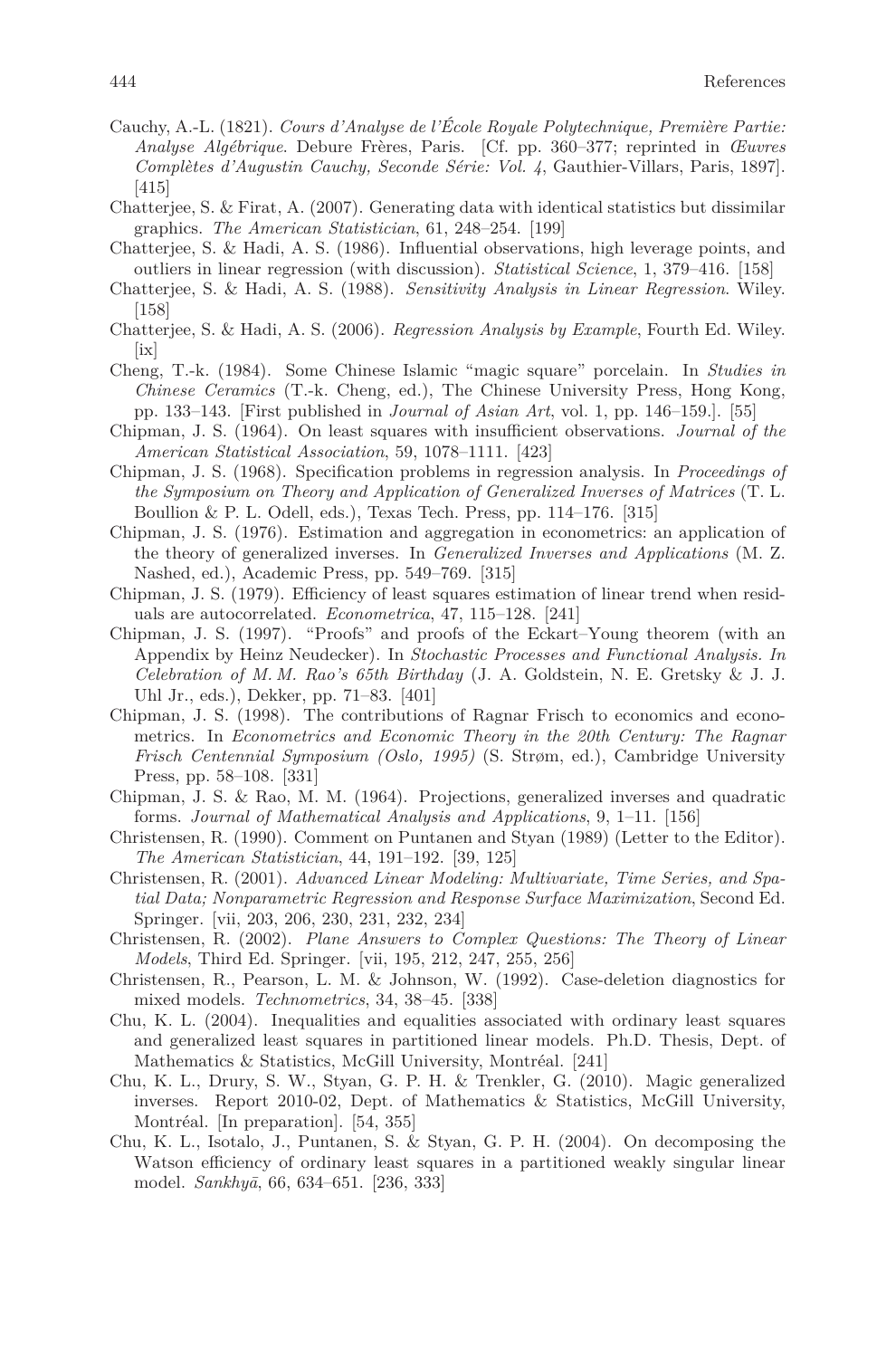- Chu, K. L., Isotalo, J., Puntanen, S. & Styan, G. P. H. (2005). Some further results concerning the decomposition of the Watson efficiency in partitioned linear models. *Sankhy¯a*, 67, 74–89. [333, 384]
- Chu, K. L., Isotalo, J., Puntanen, S. & Styan, G. P. H. (2007). The efficiency factorization multiplier for the Watson efficiency in partitioned linear models: some examples and a literature review. *Journal of Statistical Planning and Inference*, 137, 3336–3351. [241, 263, 333]
- Chu, K. L., Isotalo, J., Puntanen, S. & Styan, G. P. H. (2008). Inequalities and equalities for the generalized efficiency function in orthogonally partitioned linear models. In *Inequalities and Applications* (T. M. Rassias & D. Andrica, eds.), Cluj University Press, pp. 13–69. [333]
- Chu, K. L., Puntanen, S. & Styan, G. P. H. (2009). Some comments on philatelic Latin squares from Pakistan. *The Pakistan Journal of Statistics*, 25, 427–471. [68]
- Chu, K. L., Puntanen, S. & Styan, G. P. H. (2010). Rank, eigenvalues and Moore– Penrose inverse of a special symmetric matrix associated with postage stamps: a new problem proposed. *Statistical Papers*, 51, submitted. [390]
- Chu, K. L., Puntanen, S. & Styan, G. P. H. (2011). Solution to Problem 1/SP09 "Inverse and determinant of a special symmetric matrix" (Problem proposed by H. Neudecker, G. Trenkler, and S. Liu). *Statistical Papers*, 52, 258–260. [263]
- Chu, M. T., Funderlic, R. E. & Golub, G. H. (1995). A rank-one reduction formula and its applications to matrix factorizations. *SIAM Review*, 37, 512–530. [304]
- Colbourn, C. J. & Dinitz, J. H., eds. (2007). *Handbook of Combinatorial Designs*, Second Ed. Chapman & Hall/CRC. [vii]
- Cook, R. D. (1977). Detection of influential observations in linear regression. *Technometrics*, 19, 15–18. [Additional correspondence, pp. 348–350]. [181]
- Cook, R. D. (1996). Personal communication. (S. P.). [206]
- Cook, R. D. (1998). *Regression Graphics: Ideas for Studying Regression through Graphics*. Wiley. [199]
- Cook, R. D. (2007). Fisher lecture: Dimension reduction in regression (with discussion). *Statistical Science*, 22, 1–26. [199]
- Cook, R. D. & Forzani, L. (2008). Principal fitted components for dimension reduction in regression. *Statistical Science*, 23, 485–501. [199]
- Cook, R. D., Li, B. & Chiaramonte, F. (2007). Dimension reduction in regression without matrix inversion. *Biometrika*, 94, 569–584. [199]
- Cook, R. D. & Weisberg, S. (1999). *Applied Regression Including Computing and Graphics*. Wiley. [199]
- Cottle, R. W. (1974). Manifestations of the Schur complement. *Linear Algebra and its Applications*, 8, 189–211. See also *Rendiconti del Seminario Matematico e Fisico di Milano*, 45 (1975), 31–40. [293]
- Cronbach, L. J. (1951). Coefficient alpha and the internal structure of tests. *Psychometrika*, 16, 297–334. [422]
- Cuadras, C. M. (1993). Interpreting an inequality in multiple regression. *The American Statistician*, 47, 256–258. [309]
- Cuadras, C. M. (1995). Increasing the correlations with the response variable may not increase the coefficient of determination: a PCA interpretation. In *Multivariate Statistics and Matrices in Statistics: Proceedings of the 5th Tartu Conference, Tartu– Pühajärve, Estonia, 23–28 May 1994* (E.-M. Tiit, T. Kollo & H. Niemi, eds.), TEV & VSP, pp. 75–83. [309]
- Das Gupta, S. (1971). Nonsingularity of the sample covariance matrix. *Sankhyā*, Ser. A, 33, 475–478. [129]
- Das Gupta, S. (1993). The evolution of the  $D^2$ -statistic of Mahalanobis. *Sankhya*, *Ser. A*, 55, 442–459. [25]
- Das Gupta, S. (1997). Personal communication. (S. P.). [208]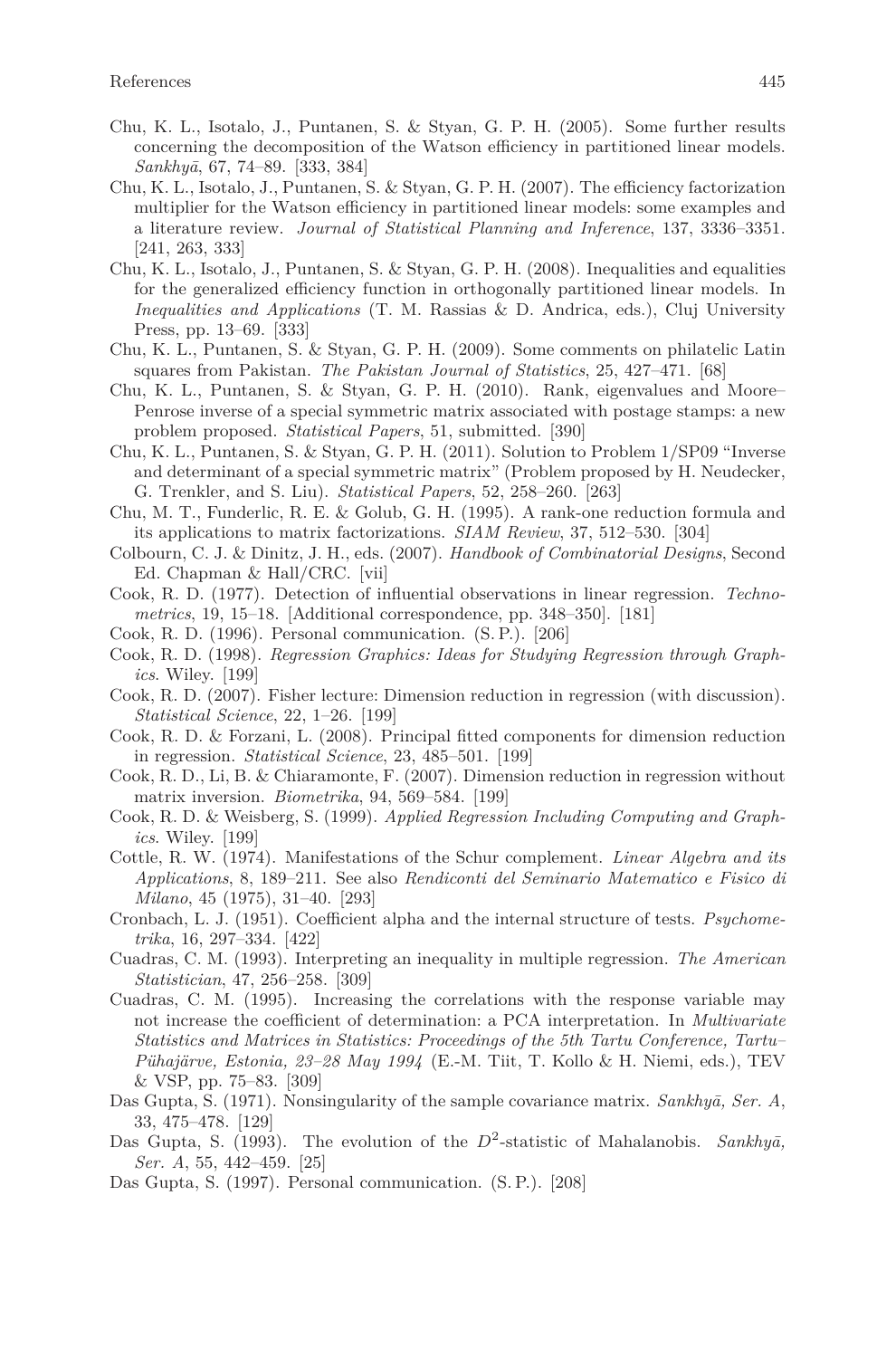- Davidson, R. & MacKinnon, J. G. (1993). *Estimation and Inference in Econometrics*. Oxford University Press. [163]
- Davidson, R. & MacKinnon, J. G. (2004). *Econometric Theory and Methods*. Oxford University Press. [163, 251]
- DeGroot, M. H. (1986). A conversation with T.W. Anderson. *Statistical Science*, 1, 97–105. [215]
- Demidenko, E. (2004). *Mixed Models: Theory and Applications*. Wiley. [256]
- Dénes, J. & Keedwell, A. D. (1974). *Latin Squares and their Applications*. Academic Press. [68]
- Dey, A., Hande, S. & Tiku, M. L. (1994). Statistical proofs of some matrix results. *Linear and Multilinear Algebra*, 38, 109–116. [viii, 306]
- Diderrich, G. T. (1985). The Kalman filter from the perspective of Goldberger–Theil estimators. *The American Statistician*, 39, 193–198. [265]
- Draper, N. R. & Pukelsheim, F. (1996). An overview of design of experiments. *Statistical Papers*, 37, 1–32. [vii]
- Draper, N. R. & Smith, H. (1998). *Applied Regression Analysis*, Third Ed. Wiley. [ix]
- Driscoll, M. F. & Gundberg, Jr., W. R. (1986). A history of the development of Craig's theorem. *The American Statistician*, 40, 65–70. [19]
- Drury, S. W., Liu, S., Lu, C.-Y., Puntanen, S. & Styan, G. P. H. (2002). Some comments on several matrix inequalities with applications to canonical correlations: historical background and recent developments. *Sankhy¯a, Ser. A*, 64, 453–507. [136, 144, 238, 241, 386, 424, 425, 426]
- Drygas, H. (1970). *The Coordinate-Free Approach to Gauss–Markov Estimation*. Springer. [41, 221, 325]
- Drygas, H. (1983). Sufficiency and completeness in the general Gauss–Markov model. *Sankhy¯a, Ser. A*, 45, 88–98. [257, 258]
- Drygas, H. & Zmyślony, R. (1988). On admissible estimation for parametric functions in linear models. *Statistical Papers*, 113–123. [260]
- Dumais, M. F. (2000). The Craig–Sakamoto theorem. MSc Thesis, Dept. of Mathematics & Statistics, McGill University, Montréal. [19]
- Duncan, W. J. (1944). Some devices for the solution of large sets of simultaneous linear equations (with an appendix on the reciprocation of partitioned matrices). *The London, Edinburgh and Dublin Philosophical Magazine and Journal of Science, Seventh Series*, 35, 660–670. [301]
- Eaton, M. L. (1970). Gauss–Markov estimation for multivariate linear models: A coordinate free approach. *The Annals of Mathematical Statistics*, 41, 528–538. [221]
- Eaton, M. L. (1976). A maximization problem and its application to canonical correlation. *Journal of Multivariate Analysis*, 6, 422–425. [419]
- Eaton, M. L. (1978). A note on the Gauss–Markov Theorem. *Annals of the Institute of Statistical Mathematics*, 30, 181–184. [221]
- Eaton, M. L. (1983). *Multivariate Statistics: A Vector Space Approach*. Wiley. Reprinted: IMS Lecture Notes – Monograph Series, Vol. 53, 2007. [221]
- Eckart, C. & Young, G. (1936). The approximation of one matrix by another of lower rank. *Psychometrika*, 1, 211–218. [400, 401]
- Elian, S. N. (2000). Simple forms of the best linear unbiased predictor in the general linear regression model. *The American Statistician*, 54, 25–28. [249]
- Eubank, R. L. & Webster, J. T. (1985). The singular-value decomposition as a tool for solving estimability problems. *The American Statistician*, 39, 64–66. [393]
- Farebrother, R. W. (1976). Further results on the mean square error of ridge regression. *Journal of the Royal Statistical Society, Ser. B*, 38, 248–250. [306]
- Farebrother, R. W. (1990). Least squares and the Gauss–Markov theorem [comment on Puntanen and Styan (1989)] (Letter to the Editor). *The American Statistician*, 44, 191. [39, 125]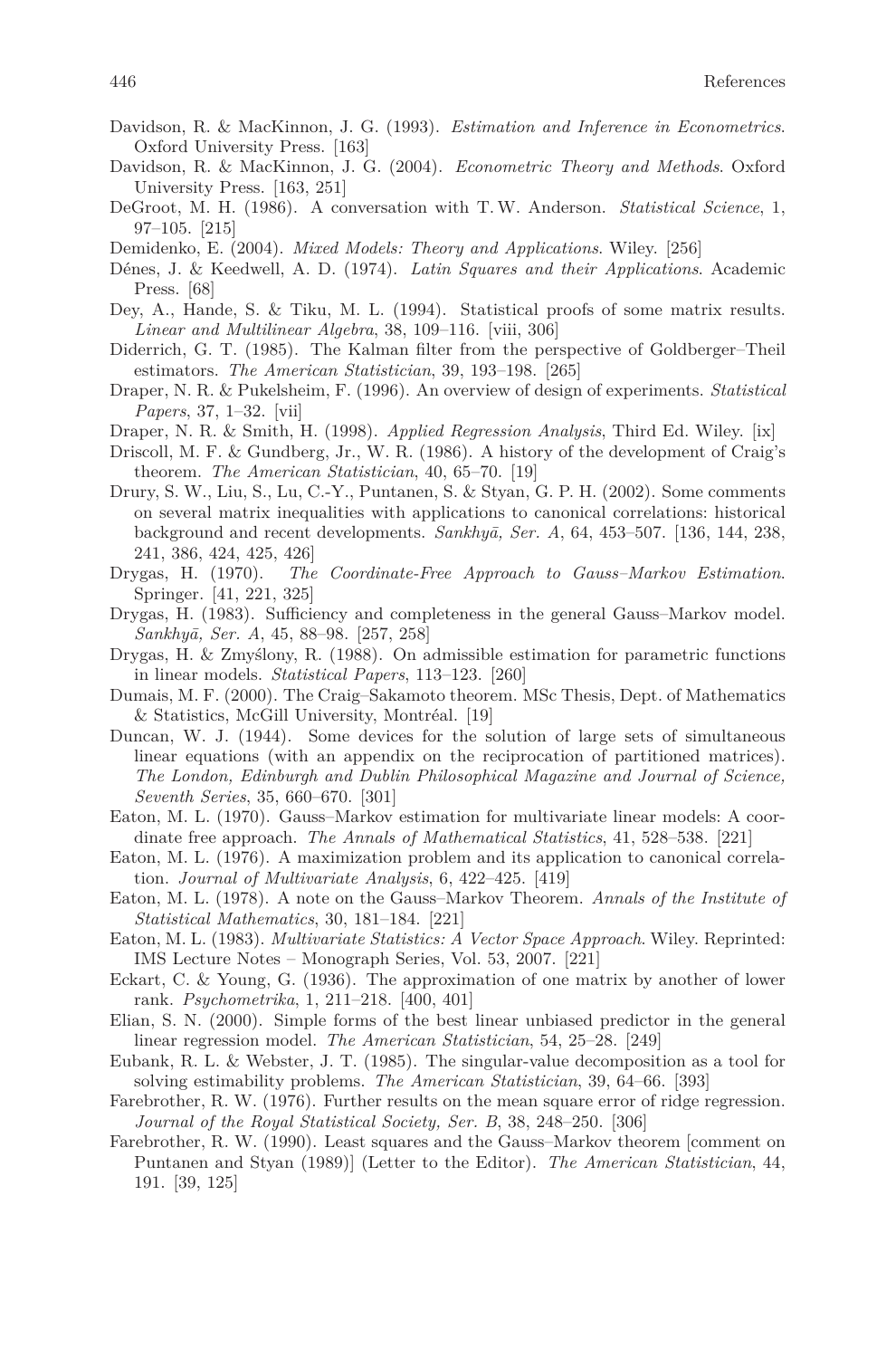- Farebrother, R. W. (1996). Some early statistical contributions to the theory and practice of linear algebra. *Linear Algebra and its Applications*, 237/238, 205–224. [viii]
- Farebrother, R. W. (1997). A. C. Aitken and the consolidation of matrix theory. *Linear Algebra and its Applications*, 264, 3–12. [viii]
- Farebrother, R. W. (2000). What is a Matrician? *Image: The Bulletin of the ILAS*, 25, 32. [vi]
- Farebrother, R. W. (2009). Further results on Samuelson's inequality. In *Statistical Inference, Econometric Analysis and Matrix Algebra: Festschrift in Honour of Götz Trenkler* (B. Schipp & W. Krämer, eds.), Physica-Verlag, pp. 311–316. [421]
- Farebrother, R. W., Jensen, S. T. & Styan, G. P. H. (2000). Charles Lutwidge Dodgson: a biographical and philatelic note. *Image: The Bulletin of the ILAS*, 25, 22–23. [356]
- Farebrother, R. W., Styan, G. P. H. & Tee, G. J. (2003). Gottfried Wilhelm von Leibniz: 1646–1716. *Image: The Bulletin of the ILAS*, 30, 13–16. [356]
- Fiebig, D. G., Bartels, R. & Krämer, W. (1996). The Frisch–Waugh theorem and generalised least squares. *Econometric Reviews*, 15, 431–443. [331]
- Flury, B. (1997). *A First Course in Multivariate Statistics*. Springer. [x, 198, 201, 372, 373]
- Flury, B. & Riedwyl, H. (1986). Standard distance in univariate and multivariate analysis. *The American Statistician*, 40, 249–251. [372]
- Freund, R. J. (1988). When is  $R^2 > r_{y1}^2 + r_{y2}^2$  (revisited). *The American Statistician*, 42, 89–90. [309]
- Frisch, R. & Waugh, F. V. (1933). Partial time regressions as compared with individual trends. *Econometrica*, 1, 387–401. [163, 331]
- Frucht, R. (1943). Sobre algunas desigualdades: Observación relativa a la solución del problema N<sup>o</sup> 21, indicada por el Ing. Ernesto M. Saleme (1942). *Mathematicae Notæ*, *Boletin del Instituto de Matemática "Beppo Levi"*, 3, 41–46. English Translation: Appendix A of Watson et al., 1997. [418]
- Fujikoshi, Y., Ulyanov, V. V. & Shimizu, R. (2010). *Multivariate Statistics: High-Dimensional and Large-Sample Approximations*. Wiley. [vii, 411, 412]
- Galántai, A. (2004). *Projectors and Projection Methods*. Kluwer. [156]
- Galántai, A. (2008). Subspaces, angles and pairs of orthogonal projections. *Linear and Multilinear Algebra*, 56, 227–260. [134, 156]
- Galton, F. (1886). Regression towards mediocrity in hereditary stature. *Journal of the Anthropological Institute*, 15, 246–263. [201, 436]
- Gantmacher, F. R. (1959). *The Theory of Matrices, Volume 2*. Chelsea. Reprint by AMS Chelsea Publishing, 2000. [375]
- Gelman, A. (2005). Analysis of variance why it is more important than ever (with discussion). *The Annals of Statistics*, 33, 1–53. [256]
- Gentle, J. E. (2007). *Matrix Algebra: Theory, Computations, and Applications in Statistics*. Springer. [vii]
- Gnot, S., Klonecki, W. & Zmyślony, R. (1980). Best unbiased linear estimation, a coordinate free approach. *Probability and Mathematical Statistics*, 1, 1–13. [221]
- Goldberger, A. S. (1962). Best linear unbiased prediction in the generalized linear regression model. *Journal of the American Statistical Association*, 57, 369–375. [246]
- Golub, G. H. & Styan, G. P. H. (1973). Numerical computations for univariate linear models. *Journal of Statistical Computation and Simulation*, 2, 253–274. [390]
- Golub, G. H. & Van Loan, C. F. (1996). *Matrix Computations*, Third Ed. Johns Hopkins University Press. [375, 390, 392, 393]
- Gourieroux, C. & Monfort, A. (1980). Sufficient linear structures: econometric applications. *Econometrica*, 48, 1083–1097. [266, 331]
- Graham, A. (1981). *Kronecker Products and Matrix Calculus: with Applications*. Ellis Horwood Ltd. [vi]
- Grala, J., Markiewicz, A. & Styan, G. P. H. (2000). Tadeusz Banachiewicz: 1882–1954. *Image: The Bulletin of the ILAS*, 25, 24. [290, 295]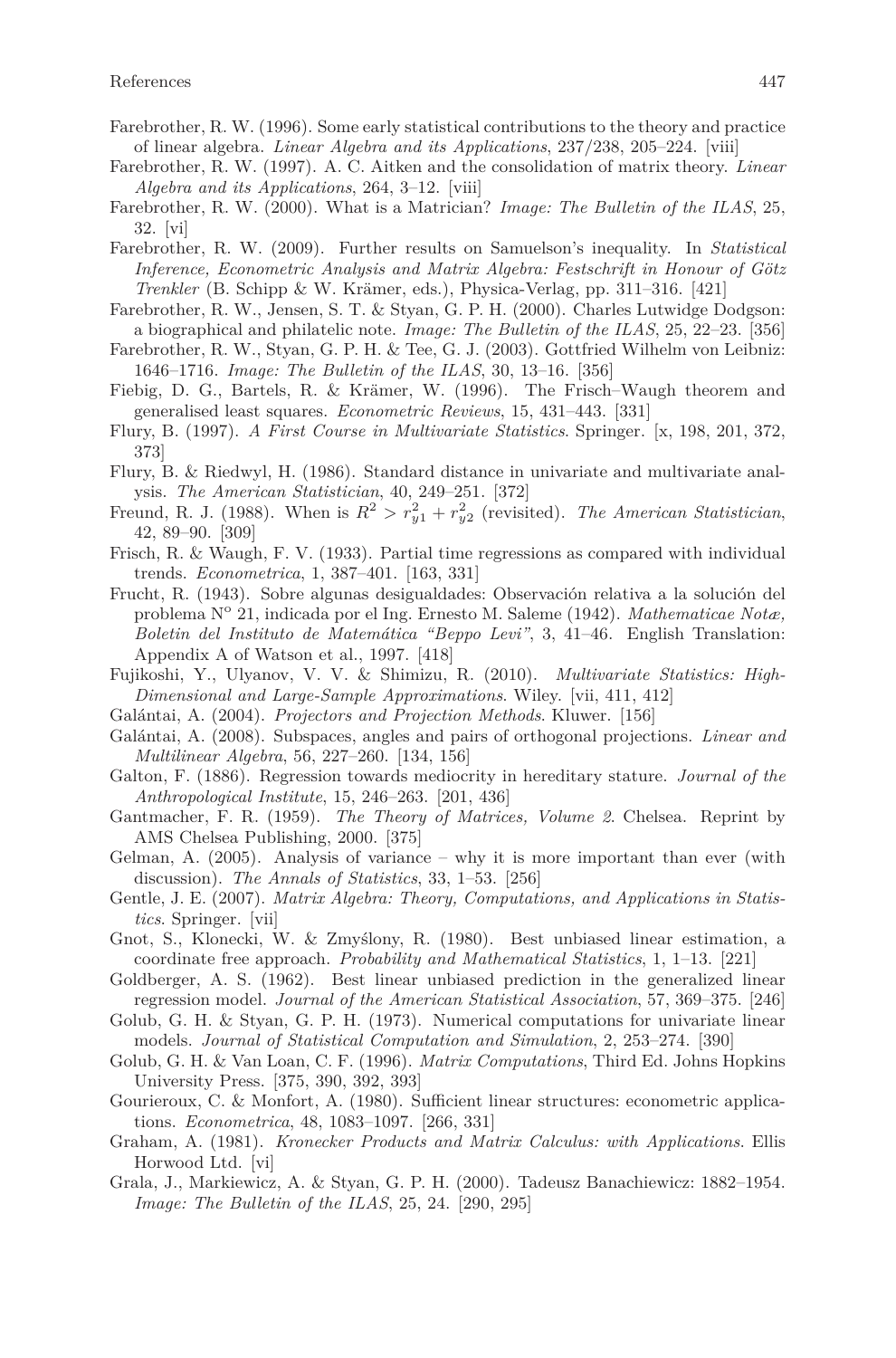- Graybill, F. A. (2002). *Matrices with Applications in Statistics*, Second Ed. Cengage Learning/Brooks/Cole. [vii]
- Green, B. F. (1952). The orthogonal approximation of an oblique structure in factor analysis. *Psychometrika*, 17, 429–440. [401]
- Greenacre, M. (2007). *Correspondence Analysis in Practice*, Second Ed. Chapman & Hall/CRC. [vi, 50, 413]
- Groß, J. (1997a). A note on equality of MINQUE and simple estimator in the general Gauss–Markov model. *Statistics & Probability Letters*, 35, 335–339. [340]
- Groß, J. (1997b). Special generalized inverse matrices connected with the theory of unified least squares. *Linear Algebra and its Applications*, 264, 325–327. [346]
- Groß, J. (2003). *Linear Regression*. Springer. [vii]
- Groß, J. (2004). The general Gauss–Markov model with possibly singular dispersion matrix. *Statistical Papers*, 45, 311–336. [218]
- Groß, J. & Puntanen, S. (2000a). Estimation under a general partitioned linear model. *Linear Algebra and its Applications*, 321, 131–144. [163, 328, 331, 345]
- Groß, J. & Puntanen, S. (2000b). Remark on pseudo-generalized least squares. *Econometric Reviews*, 19, 131–133. [331]
- Groß, J. & Puntanen, S. (2005). Extensions of the Frisch–Waugh–Lovell theorem. *Discussiones Mathematicae – Probability and Statistics*, 25, 39–49. [331]
- Groß, J., Puntanen, S. & Trenkler, G. (1996). On the equality of OLSE and BLUE in a linear model with partitioned data. In *Proceedings of the A. C. Aitken Centenary Conference (Dunedin, August 1995)* (L. Kavalieris, F. C. Lam, L. A. Roberts & J. A. Shanks, eds.), University of Otago Press, pp. 143–152. [265]
- Groß, J. & Trenkler, G. (1997). When do linear transforms of ordinary least squares and Gauss–Markov estimator coincide? Sankhyā, Ser. A, 59, 175–178. [265]
- Groß, J. & Trenkler, G. (1998). On the product of oblique projectors. *Linear and Multilinear Algebra*, 44, 247–259. [156, 190]
- Groß, J., Trenkler, G. & Troschke, S.-O. (1997). Problem no. 10519. *The American Mathematical Monthly*, 103, 347. [351]
- Groß, J., Trenkler, G. & Werner, H. J. (2001). The equality of linear transforms of the ordinary least squares estimator and the best linear unbiased estimator. Sankhya, *Ser. A*, 63, 118–127. [222, 265]
- Gustafson, K. (1972). Antieigenvalue inequalities in operator theory. In *Inequalities, III (Proc. Third Sympos., Univ. California, Los Angeles, 1969; Dedicated to the Memory of Theodore S. Motzkin)* (O. Shisha, ed.), Academic Press, pp. 115–119. [237]
- Gustafson, K. (1994). Antieigenvalues. *Linear Algebra and its Applications*, 208/209, 437–454. [237]
- Gustafson, K. (1999). The geometrical meaning of the Kantorovich-Wielandt inequalities. *Linear Algebra and its Applications*, 296, 143–151. [237, 419]
- Gustafson, K. (2000). An extended operator trigonometry. *Linear Algebra and its Applications*, 319, 117–135. [237]
- Gustafson, K. (2002). Operator trigonometry of statistics and econometrics. *Linear Algebra and its Applications*, 354, 141–158. [237]
- Gustafson, K. (2005). The geometry of statistical efficiency. In *Proceedings of the 14th International Workshop on Matrices and Statistics,* vol. 8 *of Research Letters in the Information and Mathematical Sciences* (P. S. P. Cowpertwait, ed.), Massey University, pp. 105–121. [237]
- Gustafson, K. (2006). The trigonometry of matrix statistics. *International Statistical Review*, 74, 187–202. [237]
- Gustafson, K. (2007). The geometry of statistical efficiency and matrix statistics. *Journal of Applied Mathematics and Decision Sciences*, 2007, doi:10.1155/2007/94515. [237]
- Gustafson, K. (2011). Operator geometry in statistics. In *The Oxford Handbook of Functional Data Analysis* (F. Ferraty & Y. Romain, eds.), Oxford University Press, pp. 355–382. [237]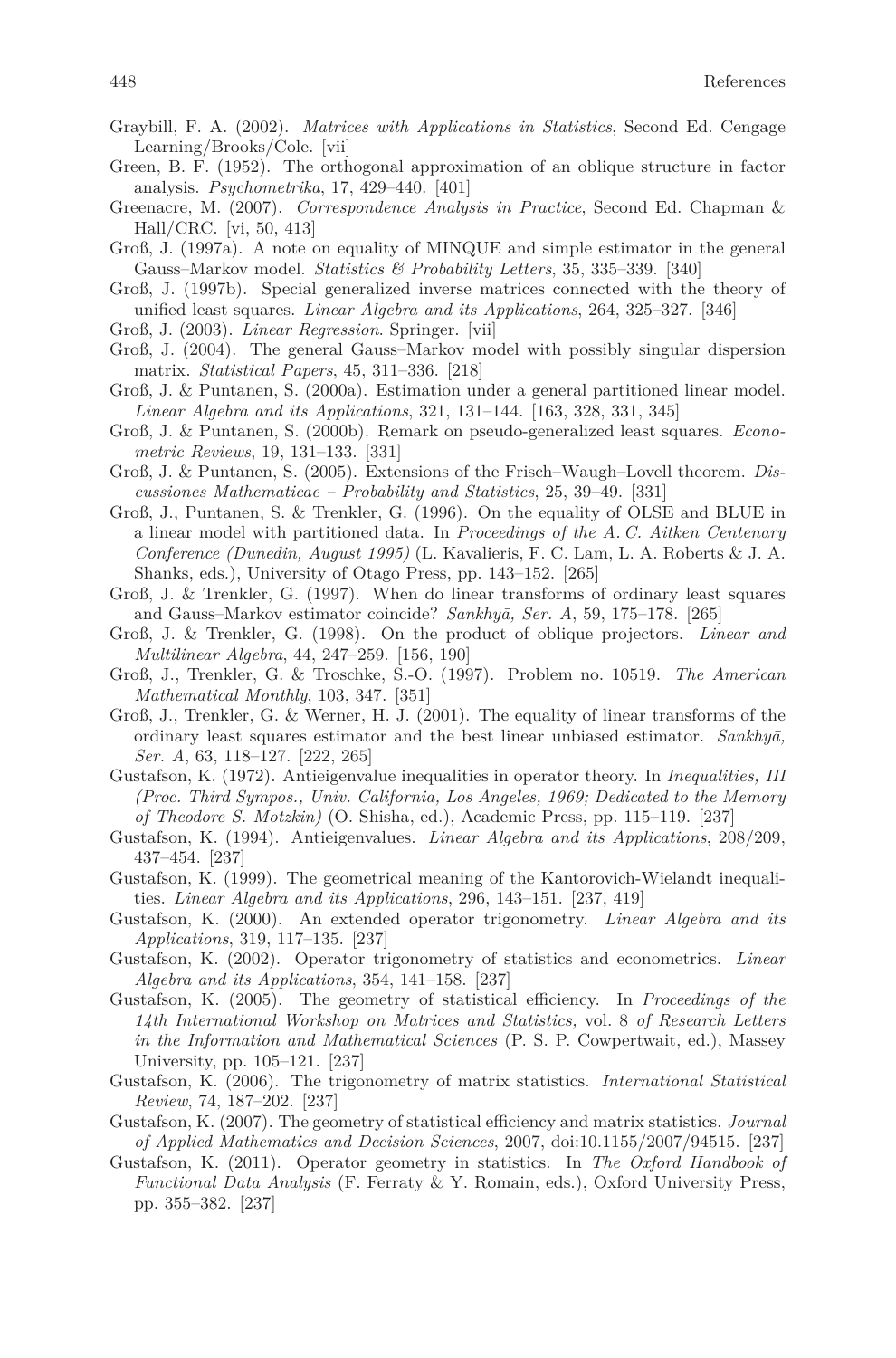- Gustafson, K. & Rao, D. K. M. (1997). *Numerical Range: The Field of Values of Linear Operators and Matrices*. Springer. [237]
- Gustafson, K. & Styan, G. P. H. (2009). Superstochastic matrices and magic Markov chains. *Linear Algebra and its Applications*, 430, 2705–2715. [224]
- Guttman, L. (1944). General theory and methods of matric factoring. *Psychometrika*, 9, 1–16. [304]
- Guttman, L. (1946). Enlargement methods for computing the inverse matrix. *The Annals of Mathematical Statistics*, 17, 336–343. [299, 304]
- Guttman, L. (1952). Multiple group methods for common-factor analysis: their basis, computation and interpretation. *Psychometrika*, 17, 209–222. [304]
- Guttman, L. (1957). A necessary and sufficient formula for matric factoring. *Psychometrika*, 22, 79–81. [304]
- Haberman, S. J. (1975). How much do Gauss–Markov and least square estimates differ? A coordinate-free approach. *The Annals of Statistics*, 3, 982–990. [325]
- Hadi, A. S. (1996). *Matrix Algebra as a Tool*. Duxbury Press. [vii]
- Hägele, G. & Pukelsheim, F. (2001). Llull's writings on electoral systems. *Studia Lulliana*, 41, 3–38. [67]
- Hager, W. W. (1989). Updating the inverse of a matrix. *SIAM Review*, 31, 221–239. [301]
- Hall, F. J. & Meyer, C. D. (1975). Generalized inverses of the fundamental bordered matrix used in linear estimation. *Sankhyā*, *Ser. A*, 37, 428–438. [Corrigendum (1978), 40, p. 399]. [264]
- Halmos, P. R. (1951). *Introduction to Hilbert Space and the Theory of Spectral Multiplicity*. Chelsea Publishing Company. [156]
- Halmos, P. R. (1958). *Finite-Dimensional Vector Spaces*, Second Ed. Van Nostrand. Reprinted by Springer, 1974. [156]
- Hamilton, D. (1987). Sometimes  $R^2 > r_{yx_1}^2 + r_{yx_2}^2$ . Correlated variables are not always redundant. *The American Statistician*, 41, 129–132. [309]
- Härdle, W. & Hlávka, Z. (2007). *Multivariate Statistics: Exercises and Solutions*. Springer. [vii]
- Hartwig, R. E. (1980). How to partially order regular elements. *Mathematica Japonica*, 25, 1–13. [315, 316]
- Hartwig, R. E. & Spindelböck, K. (1984). Matrices for which  $A^*$  and  $A^{\dagger}$  commute. *Linear and Multilinear Algebra*, 14, 241–256. [112]
- Hartwig, R. E. & Styan, G. P. H. (1986). On some characterizations of the "star" partial ordering for matrices and rank subtractivity. *Linear Algebra and its Applications*, 82, 145–161. [316]
- Harville, D. A. (1976). Extension of the Gauss–Markov theorem to include the estimation of random effects. *The Annals of Statistics*, 4, 384–395. [273]
- Harville, D. A. (1979). Some useful representations for constrained mixed-model estimation. *Journal of the American Statistical Association*, 74, 200–206. [273]
- Harville, D. A. (1990a). BLUP (best linear unbiased prediction) and beyond. In *Advances in Statistical Methods for Genetic Improvement of Livestock* (D. Gianola & G. Hammond, eds.), Springer, pp. 239–276. [256]
- Harville, D. A. (1990b). Comment on Puntanen and Styan (1989) (Letter to the Editor). *The American Statistician*, 44, 192. [39, 125]
- Harville, D. A. (1997). *Matrix Algebra From a Statistician's Perspective*. Springer. [vii, 53, 87, 89, 280, 286, 288, 340, 358, 360, 398, 401]
- Harville, D. A. (2001). *Matrix Algebra: Exercises and Solutions*. Springer. [vii]
- Haslett, S. J. (1996). Updating linear models with dependent errors to include additional data and/or parameters. *Linear Algebra and its Applications*, 237/238, 329–349. [337, 338]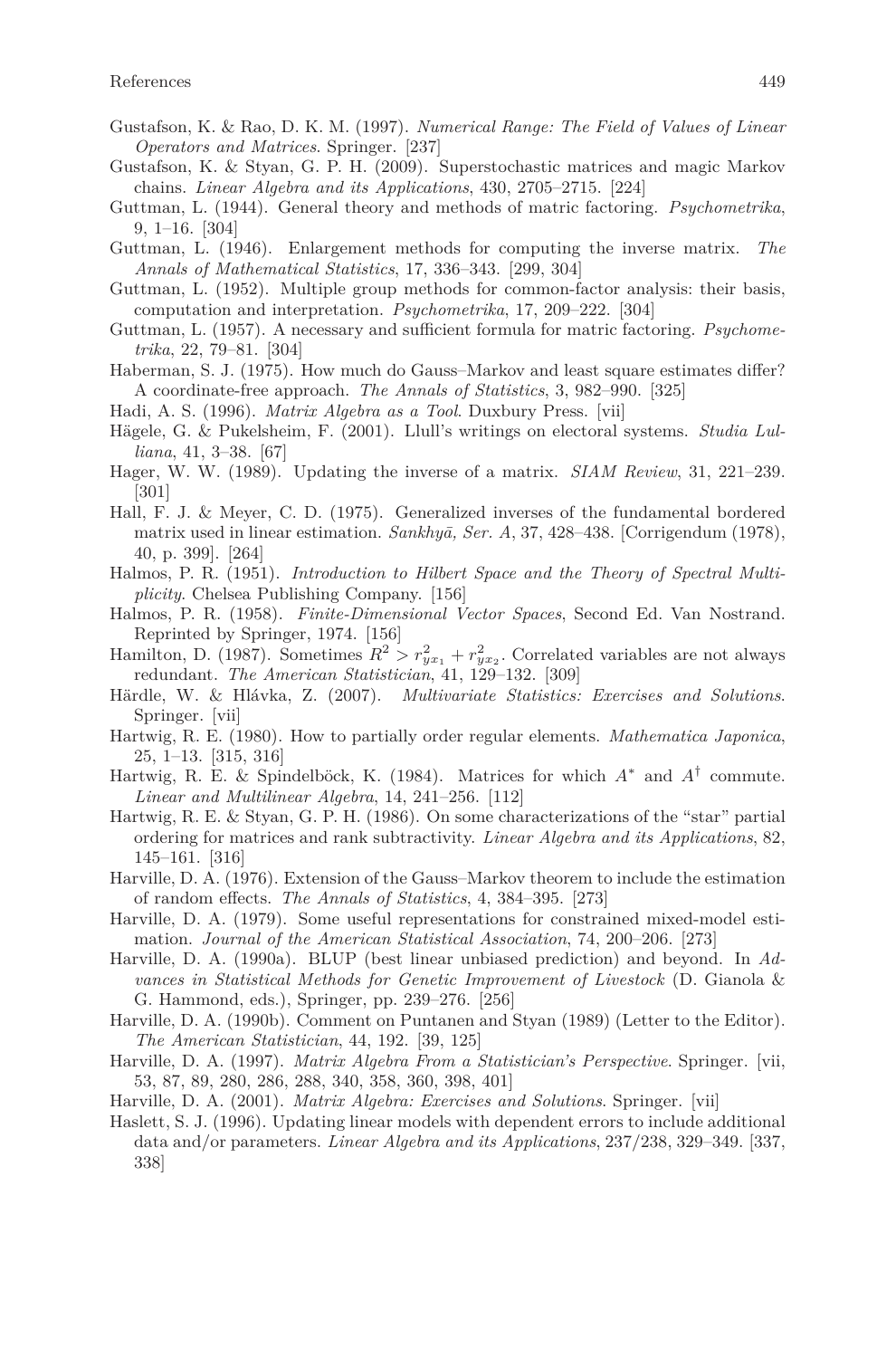- Haslett, S. J. & Govindaraju, K. (2009). Cloning data: generating datasets with exactly the same multiple linear regression fit. *Australian & New Zealand Journal of Statistics*, 51, 499–503. [199]
- Haslett, S. J. & Puntanen, S. (2010a). Effect of adding regressors on the equality of the BLUEs under two linear models. *Journal of Statistical Planning and Inference*, 140, 104–110. [333, 337]
- Haslett, S. J. & Puntanen, S. (2010b). Equality of BLUEs or BLUPs under two linear models using stochastic restrictions. *Statistical Papers*, 51, 465–475. [256, 273, 275, 277]
- Haslett, S. J. & Puntanen, S. (2010c). A note on the equality of the BLUPs for new observations under two linear models. *Acta et Commentationes Universitatis Tartuensis de Mathematica*, 14, 27–33. [279, 280]
- Haslett, S. J. & Puntanen, S. (2010d). On the equality of the BLUPs under two linear mixed models. *Metrika*, available online. [256, 278, 279]
- Hauke, J., Markiewicz, A. & Puntanen, S. (2011). Comparing the BLUEs under two linear models. *Communications in Statistics: Theory and Methods*, 40, in press. [89, 266]
- Hauke, J. & Pomianowska, J. (1987). Correlation relations in the light of the nonnegative definiteness of a partitioned matrix (in Polish). *Przegląd Statystyczny*, 34, 219–224. [307]
- Hayes, K. & Haslett, J. (1999). Simplifying general least squares. *The American Statistician*, 53, 376–381. [256, 338]
- Haynsworth, E. V. (1968a). Determination of the inertia of a partitioned Hermitian matrix. *Linear Algebra and its Applications*, 1, 73–81. [293, 294]
- Haynsworth, E. V. (1968b). On the Schur complement. *Basle Mathematical Notes*, #BMN 20, 17 pages. [293, 294]
- Healy, M. J. R. (2000). *Matrices for Statistics*, Second Ed. Oxford University Press. [vii]
- Henderson, C. R. (1950). Estimation of genetic parameters. *The Annals of Mathematical Statistics*, 21, 309–310. [255, 273]
- Henderson, C. R. (1963). Selection index and expected genetic advance. In *Statistical Genetics and Plant Breeding*, National Academy of Sciences – National Research Council Publication No. 982, pp. 141–163. [255, 273]
- Henderson, C. R., Kempthorne, O., Searle, S. R. & von Krosigk, C. M. (1959). The estimation of environmental and genetic trends from records subject to culling. *Biometrics*, 15, 192–218. [255]
- Henderson, H. V. & Searle, S. R. (1979). Vec and vech operators for matrices, with some uses in Jacobians and multivariate statistics. *The Canadian Journal of Statistics*, 7, 65–81. [53]
- Henderson, H. V. & Searle, S. R. (1981a). On deriving the inverse of a sum of matrices. *SIAM Review*, 23, 53–60. [255, 293, 301]
- Henderson, H. V. & Searle, S. R. (1981b). The vec-permutation matrix, the vec operator and Kronecker products: a review. *Linear and Multilinear Algebra*, 9, 271–288. [53]
- Herr, D. G. (1980). On the history of the use of geometry in the general linear model. *The American Statistician*, 34, 43–47. [183]
- Herzberg, A. M. & Aleong, J. (1985). Further conditions on the equivalence of ordinary least squares and weighted least squares estimators with examples. In *Contributions to Probability and Statistics in Honour of Gunnar Blom* (J. Lanke & G. Lindgren, eds.), University of Lund, pp. 127–142. [241]
- Hoaglin, D. C. & Welsch, R. E. (1978). The hat matrix in regression and ANOVA. *The American Statistician*, 32, 17–22. [Corrigendum: 32 (1978), p. 146]. [158]
- Hogben, L., ed. (2007). *Handbook of Linear Algebra*. Chapman & Hall/CRC. Associate editors: Richard Brualdi, Anne Greenbaum and Roy Mathias. [vii]
- Hogg, R. V. & Craig, A. T. (1958). On the decomposition of certain  $\chi^2$  variables. The *Annals of Mathematical Statistics*, 29, 608–610. [355]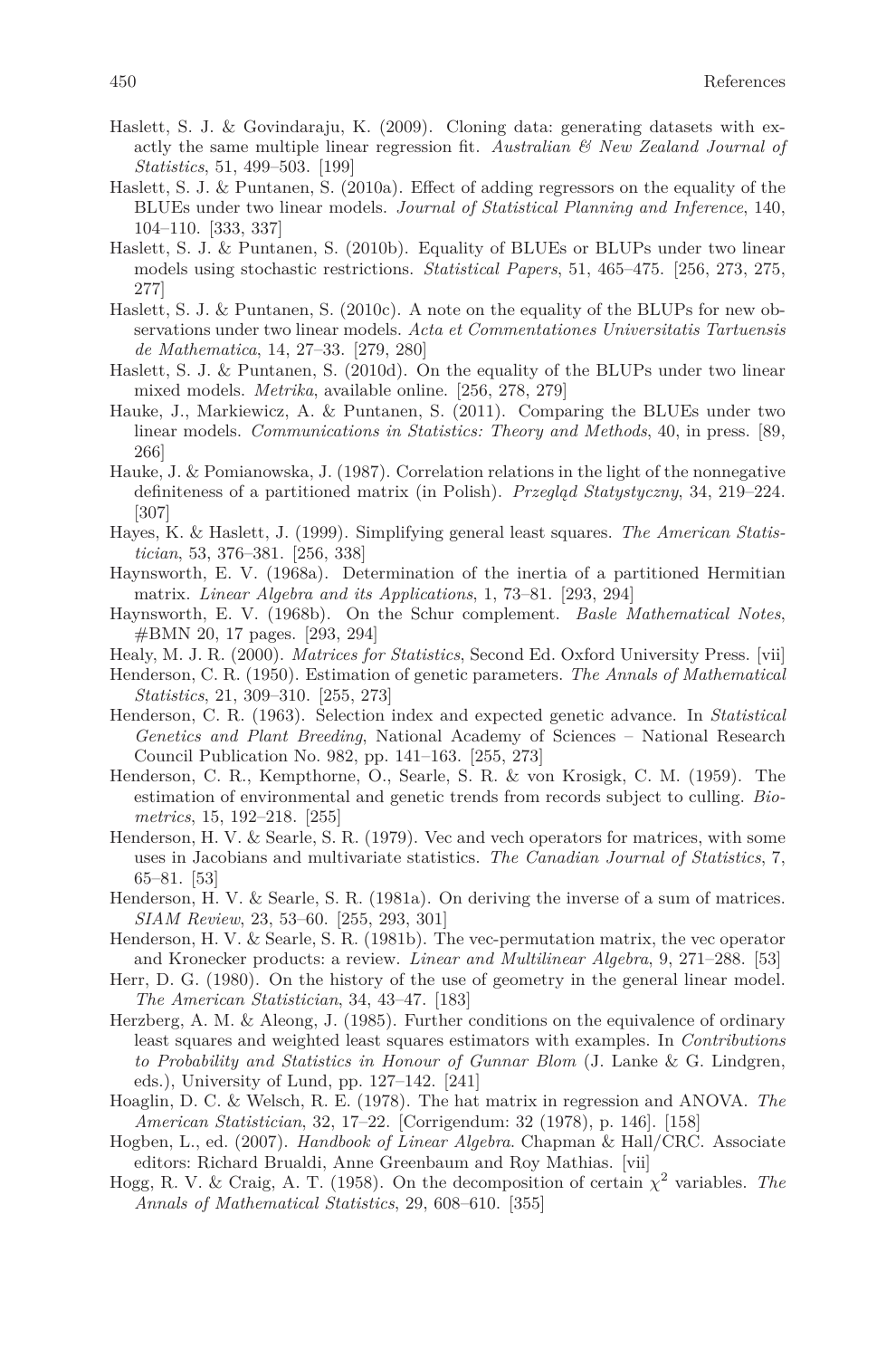- de Hoog, F. R., Speed, T. P. & Williams, E. R. (1990). A matrix version of the Wielandt inequality and its applications to statistics. *Linear Algebra and its Applications*, 127, 449–456. [323]
- Horn, R. A. (1990). The Hadamard product. In *Matrix Theory and Applications* (C. R. Johnson, ed.), American Mathematical Society, pp. 87–169. [vi]
- Horn, R. A. & Johnson, C. R. (1990). *Matrix Analysis*. Cambridge University Press. Corrected reprint of the 1985 original. [52, 358, 393]
- Horn, R. A. & Olkin, I. (1996). When does  $A^*A = B^*B$  and why does one want to know? *The American Mathematical Monthly*, 103, 470–482. [392, 393, 397]
- Hotelling, H. (1933). Analysis of a complex statistical variables into principal components. *Journal of Educational Psychology*, 24, 417–441, 498–520. [206]
- Hotelling, H. (1934). Open letter (Reply to Horace Secrist). *Journal of the American Statistical Association*, 29, 198–199. [200]
- Householder, A. S. & Young, G. (1938). Matrix approximation and latent roots. *The American Mathematical Monthly*, 45, 165–171. [400]
- Hubert, L., Meulman, J. & Heiser, W. (2000). Two purposes for matrix factorization: a historical appraisal. *SIAM Review*, 42, 68–82. [304, 401]
- Ipsen, I. C. F. & Meyer, C. D. (1995). The angle between complementary subspaces. *The American Mathematical Monthly*, 102, 904–911. [134]
- Isotalo, J. (2007). Linear estimation and prediction in the general Gauss–Markov model. *Acta Universitatis Tamperensis Series A*, 1242. Ph.D. Thesis, Dept. of Mathematics, Statistics and Philosophy, University of Tampere. [ix, 241]
- Isotalo, J., Möls, M. & Puntanen, S. (2006). Invariance of the BLUE under the linear fixed and mixed effects models. *Acta et Commentationes Universitatis Tartuensis de Mathematica*, 10, 69–76. [256]
- Isotalo, J. & Puntanen, S. (2006a). Linear prediction sufficiency for new observations in the general Gauss–Markov model. *Communications in Statistics: Theory and Methods*, 35, 1011–1024. [247, 251, 252, 258, 259]
- Isotalo, J. & Puntanen, S. (2006b). Linear sufficiency and completeness in the partitioned linear model. *Acta et Commentationes Universitatis Tartuensis de Mathematica*, 10, 53–67. [266]
- Isotalo, J. & Puntanen, S. (2009). A note on the equality of the OLSE and the BLUE of the parametric function in the general Gauss–Markov model. *Statistical Papers*, 50, 185–193. [222]
- Isotalo, J., Puntanen, S. & Styan, G. P. H. (2006). On the role of the constant term in linear regression. In *Festschrift for Tarmo Pukkila on his 60th Birthday* (E. P. Liski, J. Isotalo, J. Niemelä, S. Puntanen & G. P. H. Styan, eds.), Dept. of Mathematics, Statistics and Philosophy, University of Tampere, pp. 243–259. [95]
- Isotalo, J., Puntanen, S. & Styan, G. P. H. (2007). Effect of adding regressors on the equality of the OLSE and BLUE. *International Journal of Statistical Sciences*, 6, 193–201. [337, 341]
- Isotalo, J., Puntanen, S. & Styan, G. P. H. (2008a). The BLUE's covariance matrix revisited: a review. *Journal of Statistical Planning and Inference*, 138, 2722–2737. [312, 368, 378, 384]
- Isotalo, J., Puntanen, S. & Styan, G. P. H. (2008b). Decomposing matrices with Jerzy K. Baksalary. *Discussiones Mathematicae – Probability and Statistics*, 28, 91–111. [ix]
- Isotalo, J., Puntanen, S. & Styan, G. P. H. (2008c). Formulas useful for linear regression analysis and related matrix theory, fourth edition. Report A 384, Dept. of Mathematics and Statistics, University of Tampere, Finland. [16]
- Isotalo, J., Puntanen, S. & Styan, G. P. H. (2008d). A useful matrix decomposition and its statistical applications in linear regression. *Communications in Statistics: Theory and Methods*, 37, 1436–1457. [318, 419]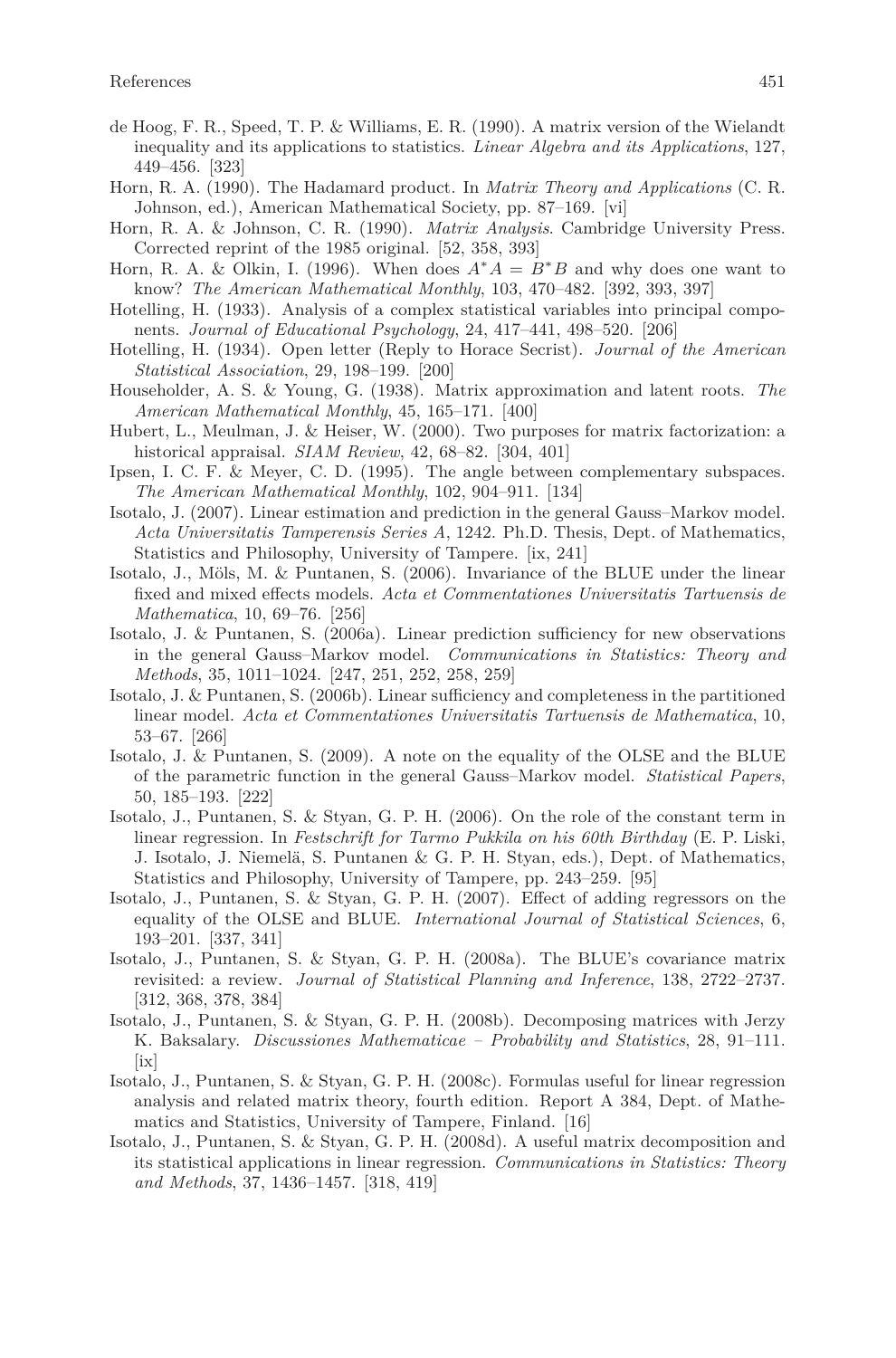- Isotalo, J., Puntanen, S. & Styan, G. P. H. (2009). Some comments on the Watson efficiency of the ordinary least squares estimator under the Gauss–Markov model. *Calcutta Statistical Association Bulletin*, 61, 1–15. (Proceedings of the Sixth International Triennial Calcutta Symposium on Probability and Statistics, 29–31 December, 2006, N. Mukhopadhyay and M. Pal, eds.). [333]
- Ito, K. & Kunisch, K. (2008). *Lagrange Multiplier Approach to Variational Problems and Applications*. Society for Industrial and Applied Mathematics (SIAM). [vi]
- Izenman, A. J. (2008). *Modern Multivariate Statistical Techniques: Regression, Classification, and Manifold Learning*. Springer. [413]
- Jaeger, A. & Krämer, W. (1998). A final twist on the equality of OLS and GLS. *Statistical Papers*, 39, 321–324. [265]
- Jensen, B. C. & McDonald, J. B. (1976). A pedagogigal example of heteroskedasticity and autocorrelation. *The American Statistician*, 30, 192–193. [261]
- Jensen, S. T. (1999). The Laguerre–Samuelson inequality with extensions and applications in statistics and matrix theory. MSc Thesis, Dept. of Mathematics & Statistics, McGill University, Montréal. [420]
- Jensen, S. T. & Styan, G. P. H. (1999). Some comments and a bibliography on the Laguerre–Samuelson inequality with extensions and applications in statistics and matrix theory. In *Analytic and Geometric Inequalities and Applications* (T. M. Rassias & H. M. Srivastava, eds.), Kluwer, pp. 151–181. [420]
- Jewell, N. P. & Bloomfield, P. (1983). Canonical correlations of past and future for time series: definitions and theory. *The Annals of Statistics*, 11, 837–847. [387]
- Jiang, J. (1997). A derivation of BLUP best linear unbiased predictor. *Statistics & Probability Letters*, 32, 321–324. [256]
- Jiang, J. (2007). *Linear and Generalized Linear Mixed Models and Their Applications*. Springer. [256]
- Johnson, R. A. & Wichern, D. W. (2007). *Applied Multivariate Statistical Analysis*, 6th Ed. Pearson Prentice Hall. [132]
- Jolliffe, I. T. (2002). *Principal Component Analysis*, Second Ed. Springer. [203]
- Kala, R. (1981). Projectors and linear estimation in general linear models. *Communications in Statistics: Theory and Methods*, 10, 849–873. [89, 139, 156, 271]
- Kala, R. (2008). On commutativity of projectors. *Discussiones Mathematicae Probability and Statistics*, 28, 157–165. [156]
- Kala, R. (2009). On nested block designs geometry. *Statistical Papers*, 50, 805–815. [190]
- Kala, R. & Pordzik, P. (2006). Two local operators and the BLUE. *Linear Algebra and its Applications*, 417, 134–139. [156]
- Kala, R. & Pordzik, P. (2009). Estimation in singular partitioned, reduced or transformed linear models. *Statistical Papers*, 50, 633–638. [331]
- Kanto, A. J. & Puntanen, S. (1983). A connection between the partial correlation coefficient and the correlation coefficient of certain residuals. *Communications in Statistics: Simulation and Computation*, 12, 639–641. [179]
- Kanto, A. J. & Puntanen, S. (1985). An interesting feature of the partial correlation coefficient. In *Posters: Fourth International Symposium on Data Analysis and Informatics, Edition Provisoire (Versailles 1985), Editeur*, Centre de Rocquencourt, Centre de Rennes and Centre de Sophia-Antipolis, INRIA, Versailles, pp. 105–108. [179]
- Kantorovich, L. V. (1948). Funkcional'nyi analiz i prikladnaya matematika (in Russian). *Uspekhi Matematičeski˘ı Nauk, Novaya Seriya*, 3, 89–185. See pp. 142–144. English translation: Kantorovich, 1952. [418]
- Kantorovich, L. V. (1952). *Functional Analysis and Applied Mathematics*. U.S. Dept. of Commerce National Bureau of Standards. Translated by C. D. Benster. [418]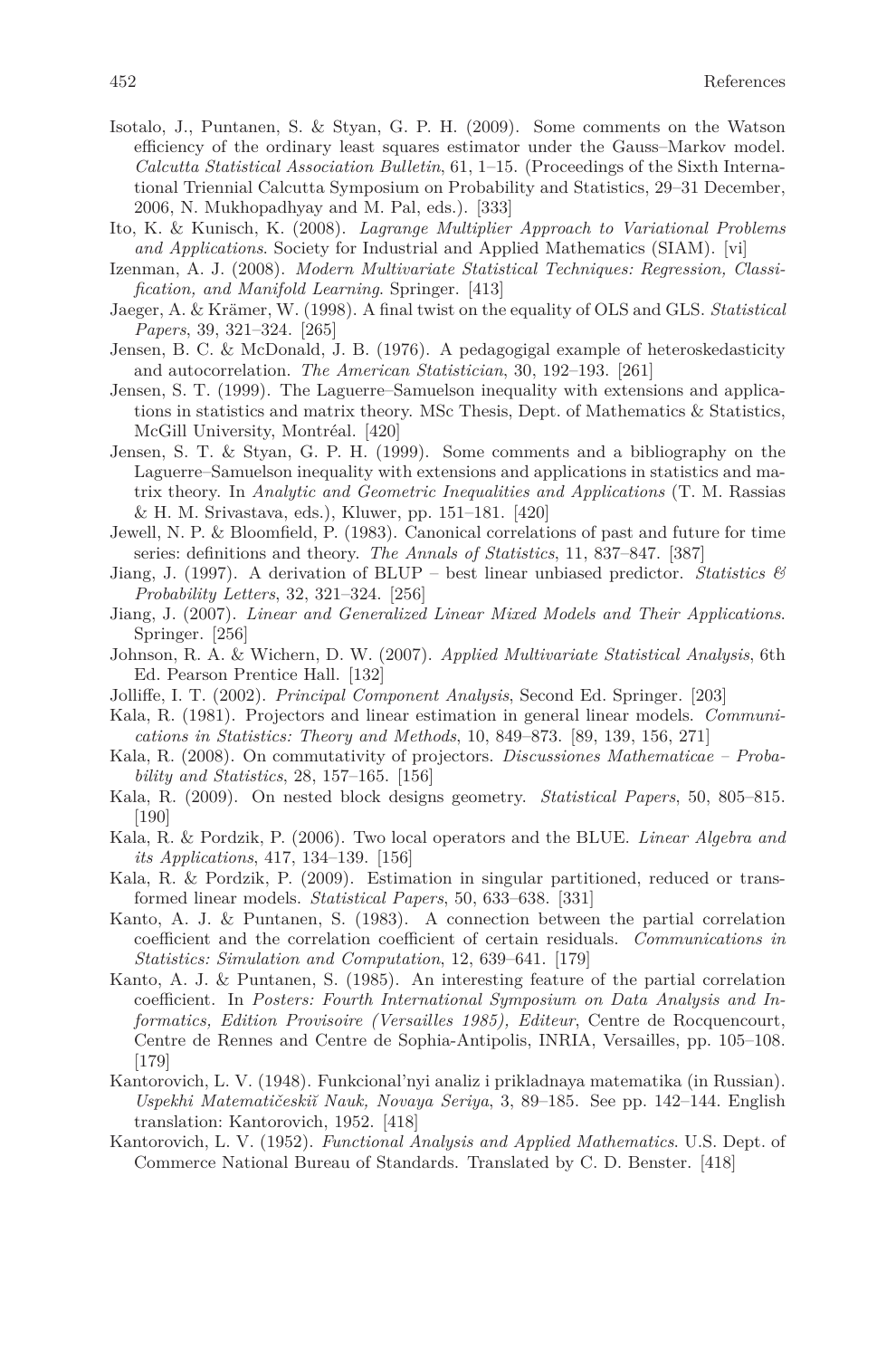- Kempthorne, O. (1976). Best linear unbiased estimation with arbitrary variance matrix. In *Essays in Probability and Statistics: A Volume in Honor of Professor Junjiro Ogawa* (S. Ikeda, ed.), Shinko Tsusho, Tokyo, pp. 203–225. [216]
- Kempthorne, O. (1989). Comment [on Puntanen and Styan (1989)]. *The American Statistician*, 43, 161–162. [215]
- Khatri, C. G. (1966). A note on a MANOVA model applied to problems in growth curves. *Annals of the Institute of Statistical Mathematics*, 18, 75–86. [323]
- Khatri, C. G. (1976). A note on multiple and canonical correlation for a singular covariance matrix. *Psychometrika*, 41, 465–470. [386]
- Khatri, C. G. (1978). Some optimization problems with applications to canonical correlations and sphericity tests. *Journal of Multivariate Analysis*, 8, 453–476. [Corrigendum: (1982), 12, p. 612]. [386]
- Khatri, C. G. (1981). Study of *F*-tests under dependent model. *Sankhyā*, Ser. A, 43, 107–110. [342]
- Khatri, C. G. (1982). A representation of a matrix and its use in the Gauss–Markoff model. *Journal of the Indian Statistical Association*, 20, 89–98. [323]
- Khatri, C. G. (1989). Study of redundancy of vector variables in canonical correlations. *Communications in Statistics: Theory and Methods*, 18, 1425–1440. [386]
- Khatri, C. G. (1990). Some properties of BLUE in a linear model and canonical correlations associated with linear transformations. *Journal of Multivariate Analysis*, 34, 211–226. [323, 386]
- Khatri, C. G. & Rao, C. R. (1981). Some extensions of the Kantorovich inequality and statistical applications. *Journal of Multivariate Analysis*, 11, 498–505. [239, 425]
- Khatri, C. G. & Rao, C. R. (1982). Some generalizations of the Kantorovich inequality. *Sankhy¯a, Ser. A*, 44, 91–102. [239, 425]
- Khattree, R. (2001). On the calculation of antieigenvalues and antieigenvectors. *Journal of Interdisciplinary Mathematics*, 4, 195–199. [237]
- Khattree, R. (2002). On generalized antieigenvalue and antieigenmatrix of order *r*. *American Journal of Mathematical and Management Sciences*, 22, 89–98. [237]
- Khattree, R. (2003). Antieigenvalues and antieigenvectors in statistics. *Journal of Statistical Planning and Inference*, 114, 131–144. [237]
- Khuri, A. I. (2009). *Linear Model Methodology*. Chapman & Hall/CRC. [vii]
- Kloetzel, J. E., ed. (2010). *Scott Standard Postage Stamp Catalogue*. Scott Publishing. [Currently published annually in 6 volumes (on paper)]. [x]
- Knott, M. (1975). On the minimum efficiency of least squares. *Biometrika*, 62, 129–132. [238, 239]
- Koch, G. G. (1969). A useful lemma for proving the equality of two matrices with applications to least squares type quadratic forms. *Journal of the American Statistical Association*, 64, 969–970. [323, 340]
- Kollo, T. & von Rosen, D. (2005). *Advanced Multivariate Statistics with Matrices*. Springer. [vii]
- Krämer, W. (1980a). Finite sample efficiency of ordinary least squares in the linear regression model with autocorrelated errors. *Journal of the American Statistical Association*, 75, 1005–1009. [241]
- Krämer, W. (1980b). A note on the equality of ordinary least squares and Gauss–Markov estimates in the general linear model.  $Sankhy\bar{a}$ , *Ser.* A, 42, 130–131. [265]
- Krämer, W. (1982). Note on estimating linear trend when residuals are autocorrelated. *Econometrica*, 50, 1065–1067. [241]
- Krämer, W. (1984). High correlation among errors and the efficiency of ordinary least squares in linear models. *Statistical Papers*, 25, 135–142. [241]
- Krämer, W. (1986). Least squares regression when the independent variable follows an ARIMA process. *Journal of the American Statistical Association*, 81, 150–154. [241]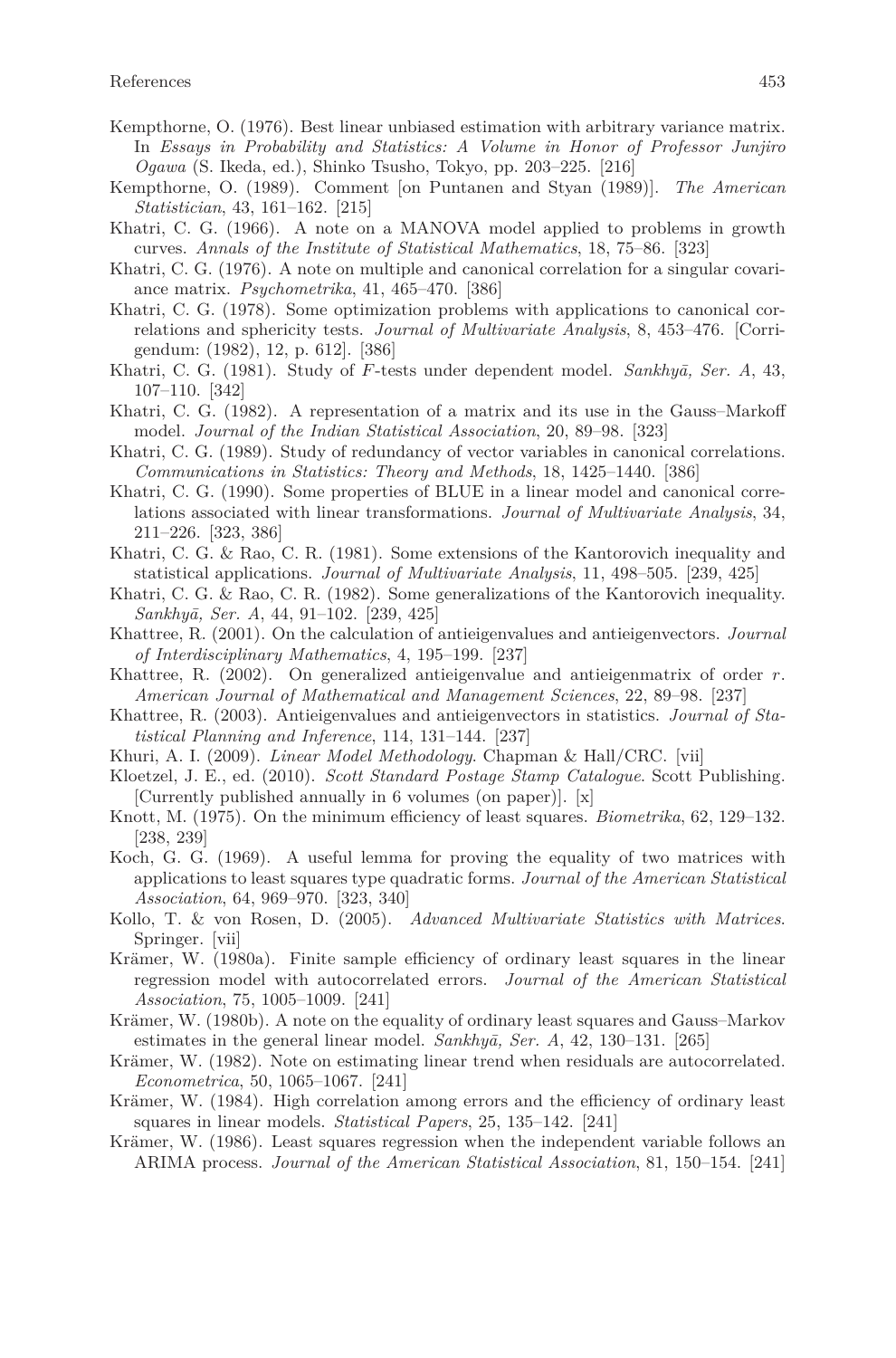- Krämer, W. & Donninger, C. (1987). Spatial autocorrelation among errors and the relative efficiency of OLS in the linear regression model. *Journal of the American Statistical Association*, 82, 577–579. [241]
- Krein, M. G. (1947). The theory of self-adjoint extensions of semi-bounded Hermitian transformations and its applications, I. *Matematicheskii Sbornik, Novaya Seria*, 20(62), 431–495. [313]
- Kruskal, W. (1968). When are Gauss–Markov and least squares estimators identical? A coordinate-free approach. *The Annals of Mathematical Statistics*, 39, 70–75. [215, 221]
- Kruskal, W. (1975). The geometry of generalized inverses. *Journal of the Royal Statistical Society, Ser. B*, 37, 272–283. [Corrigendum: (1986), 48 (2), p. 258]. [114]
- LaMotte, L. R. (2007). A direct derivation of the REML likelihood function. *Statistical Papers*, 48, 321–327. [318]
- Larocca, R. (2005). Reconciling conflicting Gauss–Markov conditions in the classical linear regression model. *Political Analysis*, 13, 188–207. [227]
- Latour, D., Puntanen, S. & Styan, G. P. H. (1987). Equalities and inequalities for the canonical correlations associated with some partitioned generalized inverses of a covariance matrix. In *Proceedings of the Second International Tampere Conference in Statistics* (T. Pukkila & S. Puntanen, eds.), Dept. of Mathematical Sciences, University of Tampere, pp. 541–553. [386, 387]
- Laywine, C. F. & Mullen, G. L. (1998). *Discrete Mathematics using Latin Squares*. Wiley. [68]
- Ledermann, W. (1983). Issai Schur and his school in Berlin. *Bulletin of the London Mathematical Society*, 15, 97–106. [293]
- de Leeuw, J. (1982). Generalized eigenvalue problems with positive semidefinite matrices. *Psychometrika*, 47, 87–93. [368, 377]
- Lehman, L. M. & Young, D. M. (1993). A note on on a complete solution to the problem of robustness of Grubbs' test for a single outlier. *The Journal of the Industrial Mathematics Society*, 43, 11–13. [342]
- Li, K.-C. (1991). Sliced inverse regression for dimension reduction (with discussion). *Journal of the American Statistical Association*, 86, 316–342. [199]
- Liski, E. P. & Puntanen, S. (1989). A further note on a theorem on the difference of the generalized inverses of two nonnegative definite matrices. *Communications in Statistics: Theory and Methods*, 18, 1747–1751. [312, 315]
- Liski, E. P., Puntanen, S. & Wang, S.-G. (1992). Bounds for the trace of the difference of the covariance matrices of the OLSE and BLUE. *Linear Algebra and its Applications*, 176, 121–130. [240, 261]
- Liu, J. (2002). Linear sufficiency in the general Gauss–Markov model. *Applied Mathematics – A Journal of Chinese Universities*, 17, 85–92. [258]
- Liu, S. (2000a). Efficiency comparisons between the OLSE and the BLUE in a singular linear model. *Journal of Statistical Planning and Inference*, 84, 191–200. [238, 241]
- Liu, S. (2000b). On matrix trace Kantorovich-type inequalities. In *Innovations in Multivariate Statistical Analysis: A Festschrift for Heinz Neudecker* (R. D. H. Heijmans, D. S. G. Pollock & A. Satorra, eds.), Kluwer, pp. 39–50. [238, 241, 425]
- Liu, S. & King, M. L. (2002). Two Kantorovich-type inequalities and efficiency comparisons between the OLSE and BLUE. *Journal of Inequalities and Application*, 7, 169–177. [241, 425]
- Liu, S., Lu, C.-Y. & Puntanen, S. (2009). Matrix trace Wielandt inequalities with statistical applications. *Journal of Statistical Planning and Inference*, 139, 2254– 2260. [425]
- Liu, S. & Neudecker, H. (1995). Matrix-trace Cauchy–Schwarz inequalities and applications in canonical correlation analysis. *Statistical Papers*, 36, 287–298. [238, 425]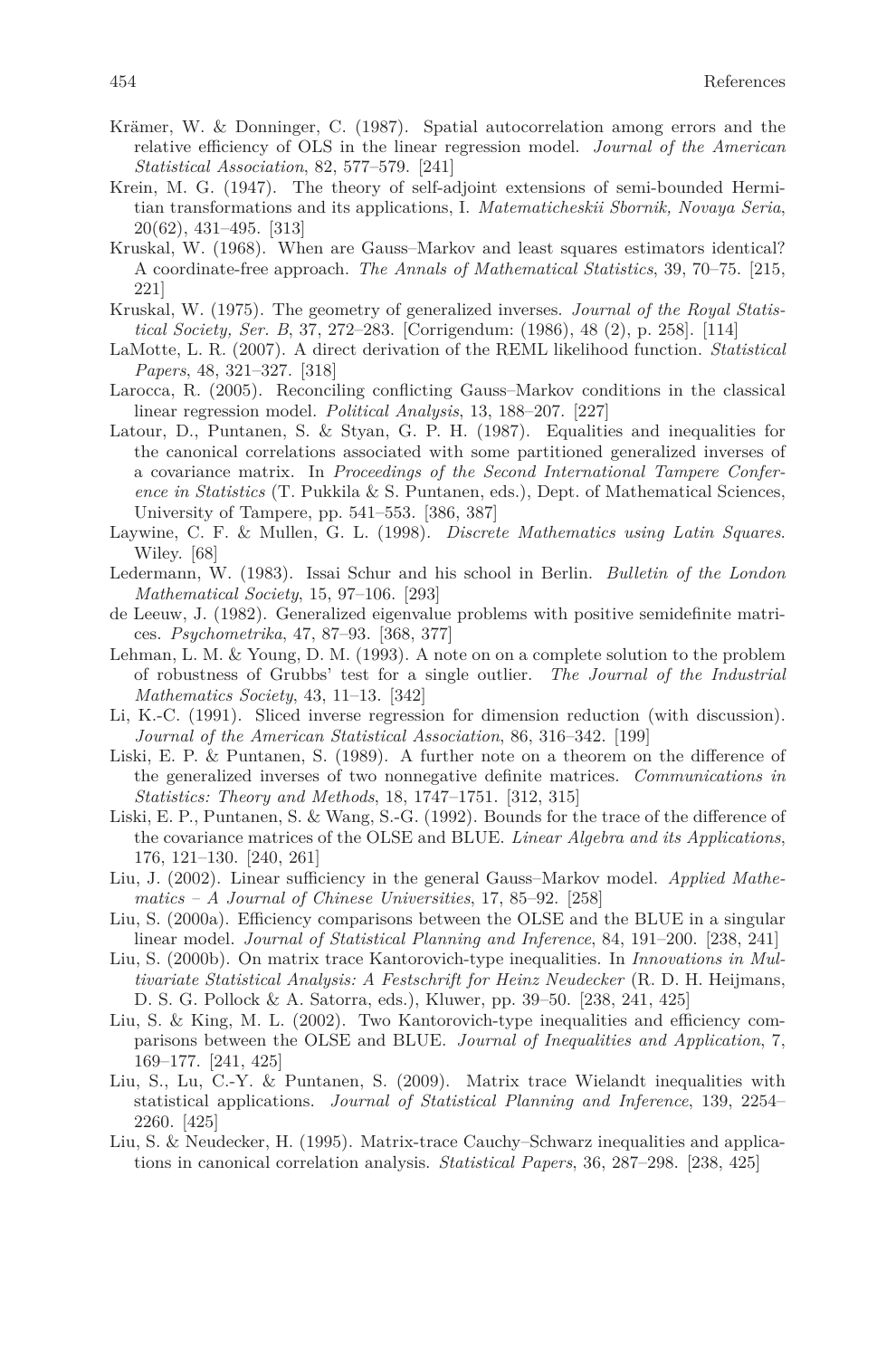- Liu, S. & Neudecker, H. (1997). Kantorovich inequalities and efficiency comparisons for several classes of estimators in linear models. *Statistica Neerlandica*, 51, 345–355. [238, 425]
- Liu, S. & Neudecker, H. (1999). A survey of Cauchy–Schwarz and Kantorovich-type matrix inequalities. *Statistical Papers*, 40, 55–73. [425]
- Liu, Y. (2009). On equality of ordinary least squares estimator, best linear unbiased estimator and best linear unbiased predictor in the general linear model. *Journal of Statistical Planning and Inference*, 139, 1522–1529. [249]
- Llinarès, A. (1969). *Raymond Llulle: Doctrine d'Enfant*. C. Klincksieck, Paris. ["Version médiévale du ms. fr. 22933 de la B. N. de Paris"]. [67]
- Loly, P. D. & Styan, G. P. H. (2010a). Comments on  $4 \times 4$  philatelic Latin squares. *Chance*, 23 (1), 57–62. [67]
- Loly, P. D. & Styan, G. P. H. (2010b). Comments on  $5 \times 5$  philatelic Latin squares. *Chance*, 23 (2), 58–62. [68]
- Lovell, M. C. (1963). Seasonal adjustment of economic time series and multiple regression analysis. *Journal of the American Statistical Association*, 58, 993–1010. [163, 331]
- Lovell, M. C. (2008). A simple proof of the FWL Theorem. *The Journal of Economic Education*, 39, 88–91. [163, 331]
- Lowerre, J. (1974). Some relationships between BLUEs, WLSEs, and SLSEs. *Journal of the American Statistical Association*, 69, 223–225. [149]
- Löwner, K. (1934). Über monotone Matrixfunktionen. *Mathematische Zeitschrift*, 38, 443–446. [12]
- Luati, A. & Proietti, T. (2010). On the equivalence of the weighted least squares and the generalised least squares estimators, with applications to kernel smoothing. *Annals of the Institute of Statistical Mathematics*, 62, in press. [241]
- Luskin, R. C. (2008). Wouldn't it be nice . . . ? The automatic unbiasedness of OLS (and GLS). *Political Analysis*, 16, 345–349. [227]
- Magness, T. A. & McGuire, J. B. (1962). Comparison of least squares and minimum variance estimates of regression parameters. *The Annals of Mathematical Statistics*, 33, 462–470. [Acknowledgement of Priority: (1963), 34, p. 352]. [238, 426]
- Magnus, J. R. & Neudecker, H. (1999). *Matrix Differential Calculus with Applications in Statistics and Econometrics*. Wiley. Revised edition of the 1988 original. [vi, vii]
- Mahalanobis, P. C. (1936). On the generalized distance in statistics. *Proceedings of the National Institute of Sciences of India*, 2, 49–55. [25]
- Mäkeläinen, T. (1970a). Extrema for characteristic roots of product matrices. *Commentationes Physico-Mathematicae, Societas Scientiarum Fennica*, 38, 27–53. [398]
- Mäkeläinen, T. (1970b). Projections and generalized inverses in the general linear model. *Commentationes Physico-Mathematicae, Societas Scientiarum Fennica*, 38, 13–25.  $|156|$
- Mandel, J. (1982). Use of the singular value decomposition in regression analysis. *The American Statistician*, 36, 15–24. [393]
- Marcus, M. & Minc, H. (1992). *A Survey of Matrix Theory and Matrix Inequalities*. Dover Publications. Corrected reprint of the 1969 edition. [415]
- Margolis, M. S. (1979). Perpendicular projections and elementary statistics. *The American Statistician*, 33, 131–135. [183, 213]
- Markiewicz, A. (2001). On dependence structures preserving optimality. *Statistics & Probability Letters*, 53, 415–419. [342]
- Markiewicz, A. & Puntanen, S. (2009). Admissibility and linear sufficiency in linear model with nuisance parameters. *Statistical Papers*, 50, 847–854. [185, 260]
- Markiewicz, A., Puntanen, S. & Styan, G. P. H. (2010). A note on the interpretation of the equality of OLSE and BLUE. *The Pakistan Journal of Statistics*, 26, 127–134. [272]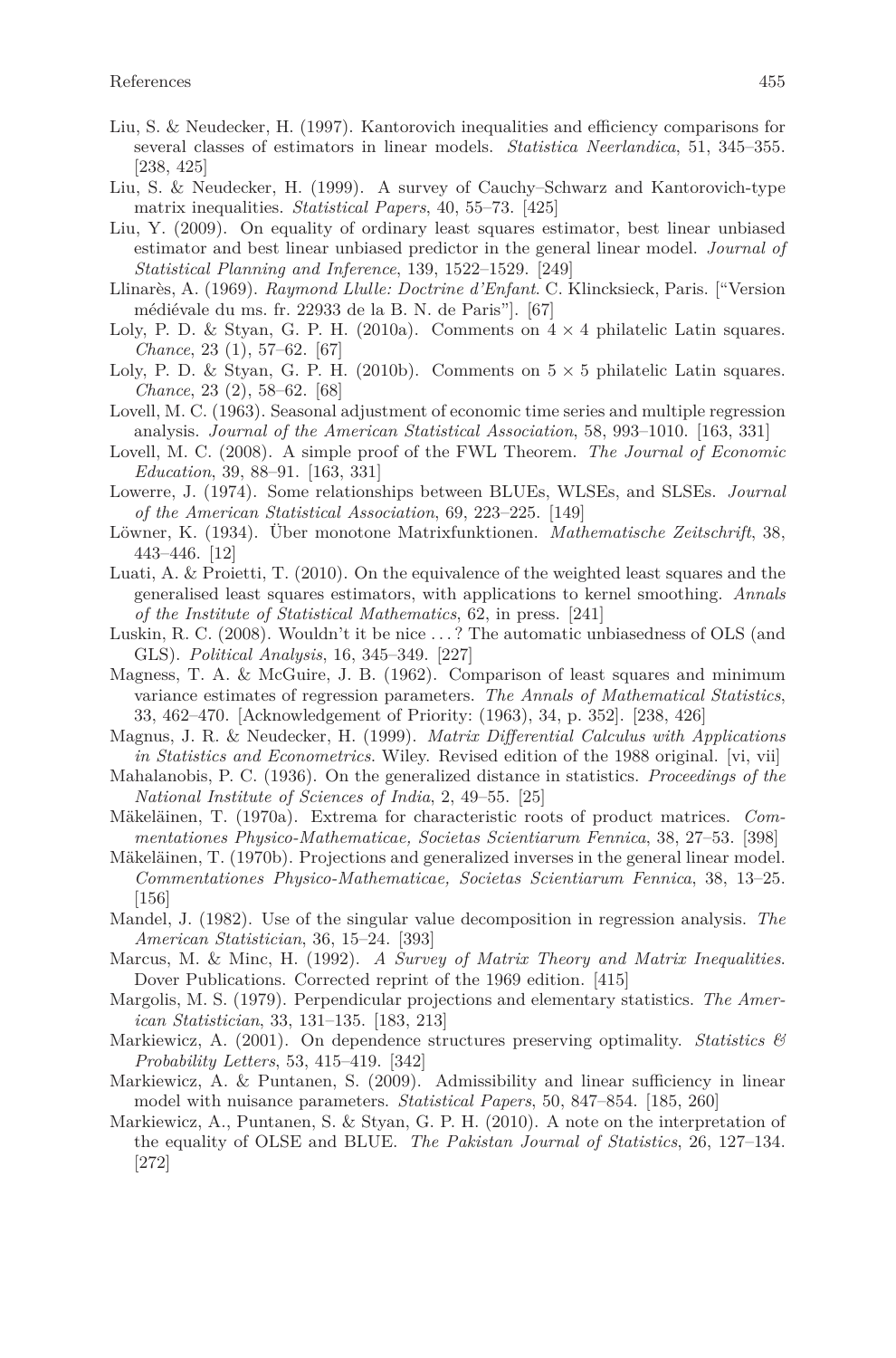- Marsaglia, G. (1964). Conditional means and covariances of normal variables with singular covariance matrix. *Journal of the American Statistical Association*, 59, 1203–1204. [194]
- Marsaglia, G. & Styan, G. P. H. (1972). When does  $rank(A+B) = rank(A) + rank(B)$ ? *Canadian Mathematical Bulletin*, 15, 451–452. [352]
- Marsaglia, G. & Styan, G. P. H. (1974a). Equalities and inequalities for ranks of matrices. *Linear and Multilinear Algebra*, 2, 269–292. [123, 143, 146, 300, 350, 352, 354]
- Marsaglia, G. & Styan, G. P. H. (1974b). Rank conditions for generalized inverses of partitioned matrices. *Sankhyā*, *Ser. A*, 36, 437–442. [294]
- Marshall, A. W. & Olkin, I. (1990). Matrix versions of the Cauchy and Kantorovich inequalities. *Aequationes Mathematicae*, 40, 89–93. [237, 424]
- Marshall, A. W., Olkin, I. & Arnold, B. C. (2011). *Inequalities: Theory of Majorization and Its Applications*, Second Ed. Springer. [13]
- Martin, R. J. (1992). Leverage, influence and residuals in regression models when observations are correlated. *Communications in Statistics: Theory and Methods*, 21, 1183–1212. [338]
- Mathew, T. (1983). Linear estimation with an incorrect dispersion matrix in linear models with a common linear part. *Journal of the American Statistical Association*, 78, 468–471. [227]
- Mathew, T. (1985). On inference in a general linear model with an incorrect dispersion matrix. In *Linear Statistical Inference: Proceedings of the International Conference held at Poznań, Poland, June 4–8, 1984* (T. Caliński & W. Klonecki, eds.), Springer, pp. 200–210. [342]
- Mathew, T. & Bhimasankaram, P. (1983a). On the robustness of LRT in singular linear models. *Sankhy¯a, Ser. A*, 45, 301–312. [334, 342]
- Mathew, T. & Bhimasankaram, P. (1983b). On the robustness of the LRT with respect to specification errors in a linear model. *Sankhyā*, Ser. A, 45, 212–225. [342]
- Mathew, T. & Bhimasankaram, P. (1983c). Optimality of BLUEs in a general linear model with incorrect design matrix. *Journal of Statistical Planning and Inference*, 8, 315–329. [271]
- Mathew, T., Rao, C. R. & Sinha, B. K. (1984). Admissible linear estimation in singular linear models. *Communications in Statistics: Theory and Methods*, 13, 3033–3045. [260]
- McCulloch, C., Hedayat, S. & Wells, M. (2008). Obituary: Walter Federer, 1915–2008. *The IMS Bulletin*, 37, 13. [357]
- McCulloch, C. E., Searle, S. R. & Neuhaus, J. M. (2008). *Generalized, Linear, and Mixed Models*, Second Ed. Wiley. [256]
- McDonald, R. P., Torii, Y. & Nishisato, S. (1979). Some results on proper eigenvalues and eigenvectors with applications to scaling. *Psychometrika*, 44, 211–227. [368]
- McElroy, F. W. (1967). A necessary and sufficient condition that ordinary least-squares estimators be best linear unbiased. *Journal of the American Statistical Association*, 62, 1302–1304. [227]
- Meyer, C. D. (2000). *Matrix Analysis and Applied Linear Algebra*. Society for Industrial and Applied Mathematics (SIAM). [vii, 10, 134, 358]
- Miao, J. M. & Ben-Israel, A. (1992). On principal angles between subspaces in  $\mathbb{R}^n$ . *Linear Algebra and its Applications*, 171, 81–98. [132, 134]
- Miao, J. M. & Ben-Israel, A. (1996). Product cosines of angles between subspaces. *Linear Algebra and its Applications*, 237/238, 71–81. [134]
- Miller, J. (2010). Images of Mathematicians on Postage Stamps. New Port Richey, Florida. [http://jeff560.tripod.com/stamps.html.](http://jeff560.tripod.com/stamps.html) [vi]
- Milliken, G. A. & Akdeniz, F. (1977). A theorem on the difference of the generalized inverses of two nonnegative matrices. *Communications in Statistics: Theory and Methods*, 6, 1747–1751. [315]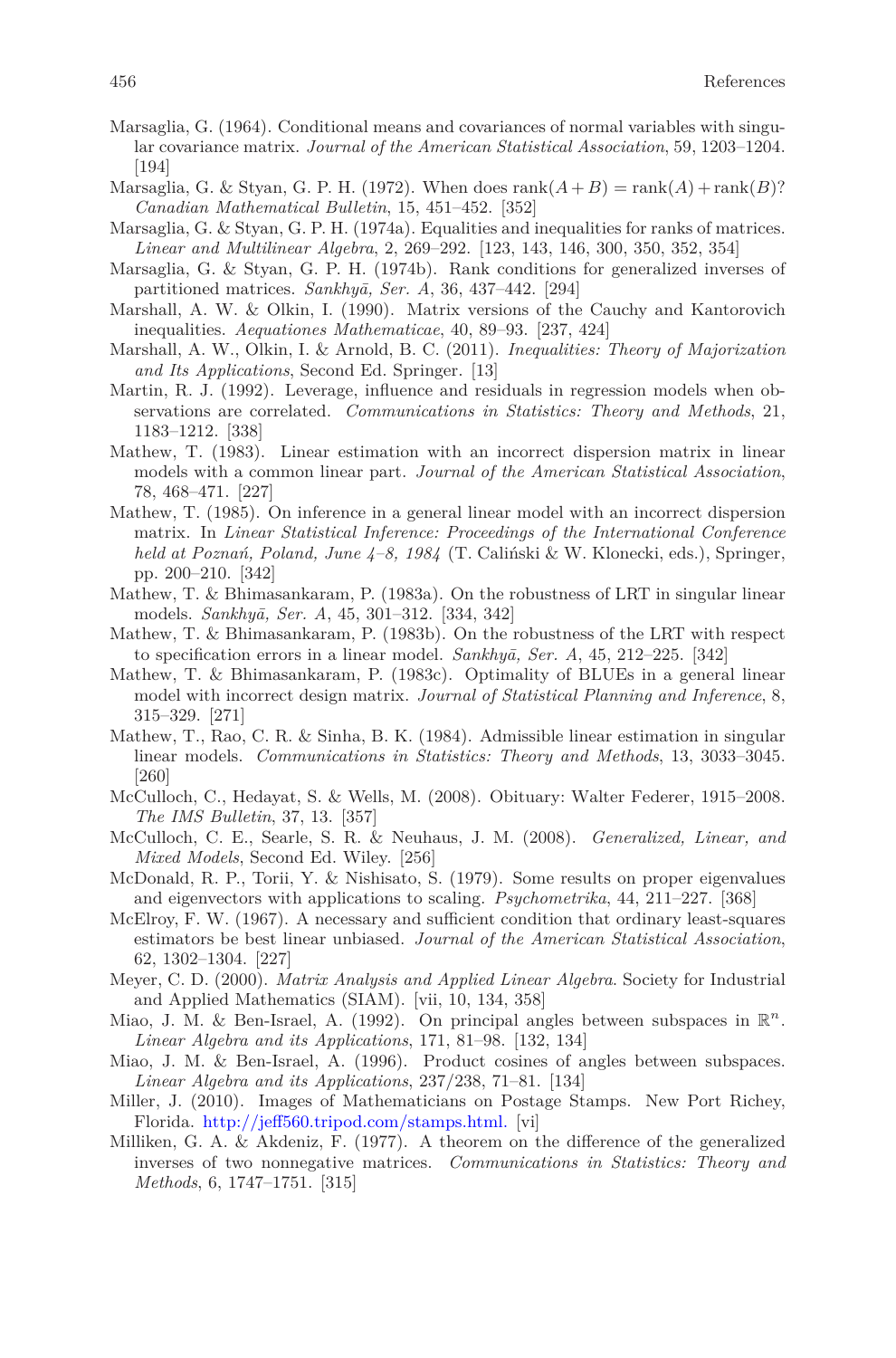- Mirsky, L. (1960). Symmetric gauge functions and unitarily invariant norms. *The Quarterly Journal of Mathematics, Oxford, Second Series*, 11, 50–59. [401]
- Mitra, S. (1988). The relationship between the multiple and the zero-order correlation coefficients. *The American Statistician*, 42, 89. [309]
- Mitra, S. K. (1972). Fixed rank solutions of linear matrix equations. *Sankhya*, Ser. A, 34, 387–392. [316]
- Mitra, S. K. (1973a). Statistical proofs of some propositions on nonnegative definite matrices. *Bulletin of the International Statistical Institute*, 45, 206–211. [viii, 315]
- Mitra, S. K. (1973b). Unified least squares approach to linear estimation in a general Gauss–Markov model. *SIAM Journal on Applied Mathematics*, 25, 671–680. [44, 346]
- Mitra, S. K. (1982). Properties of the fundamental bordered matrix used in linear estimation. In *Statistics and Probability: Essays in Honor of C. R. Rao* (G. Kallianpur, P. R. Krishnaiah & J. K. Ghosh, eds.), North-Holland, pp. 505–509. [264]
- Mitra, S. K. (1986). The minus partial order and the shorted matrix. *Linear Algebra and its Applications*, 83, 1–27. [316]
- Mitra, S. K. (1989). Block independence in generalized inverse: a coordinate free look. In *Statistical Data Analysis and Inference* (Y. Dodge, ed.), North-Holland, pp. 429–443. [264]
- Mitra, S. K. (1993). Transformations of the range space and the direct orthogonal projector. In *Statistics and Probability: A Raghu Raj Bahadur Festschrift* (J. K. Ghosh, S. K. Mitra, K. R. Parthasarathy & B. L. S. Prakasa Rao, eds.), Wiley Eastern, pp. 463–474. [156]
- Mitra, S. K., Bhimasankaram, P. & Malik, S. B. (2010). *Matrix Partial Orders, Shorted Operators and Applications*. World Scientific. [vii, 314]
- Mitra, S. K. & Moore, B. J. (1973). Gauss–Markov estimation with an incorrect dispersion matrix. *Sankhyā*, *Ser. A*, 35, 139–152. [144, 269, 270, 271, 280, 281, 368]
- Mitra, S. K. & Puntanen, S. (1991). The shorted operator statistically interpreted. *Calcutta Statistical Association Bulletin*, 40, 97–102. [viii, 314]
- Mitra, S. K., Puntanen, S. & Styan, G. P. H. (1995). Shorted matrices and their applications in linear statistical models: a review. In *Multivariate Statistics and Matrices in Statistics: Proceedings of the 5th Tartu Conference, Tartu–Pühajärve, Estonia, 23–28 May 1994* (E.-M. Tiit, T. Kollo & H. Niemi, eds.), TEV & VSP, pp. 289–311. [314, 315]
- Mitra, S. K. & Puri, M. L. (1979). Shorted operators and generalized inverses of matrices. *Linear Algebra and its Applications*, 25, 45–56. [313]
- Mitra, S. K. & Puri, M. L. (1982). Shorted matrices an extended concept and some applications. *Linear Algebra and its Applications*, 42, 57–79. [313]
- Mitra, S. K. & Rao, C. R. (1968). Simultaneous reduction of a pair of quadratic forms. *Sankhy¯a, Ser. A*, 30, 313–322. [367, 371, 376]
- Mitra, S. K. & Rao, C. R.  $(1969)$ . Conditions for optimality and validity of simple least squares theory. *The Annals of Mathematical Statistics*, 40, 1617–1624. [215]
- Mitra, S. K. & Rao, C. R. (1974). Projections under seminorms and generalized Moore– Penrose inverses. *Linear Algebra and its Applications*, 9, 155–167. [75, 87, 156]
- Moler, C. (2006). Professor SVD (Gene H. Golub). *The MathWorks News & Notes*, October 2006. Available online. [393]
- Möls, M. (2004). Linear mixed models with equivalent predictors. *Dissertationes Mathematicae Universitatis Tartuensis*, 36. Ph.D. Thesis, University of Tartu. [278, 281]
- Monahan, J. F. (2008). *A Primer on Linear Models*. Chapman & Hall/CRC. [vii, 347]
- Moore, E. H. (1920). On the reciprocal of the general algebraic matrix (Abstract). *Bulletin of the American Mathematical Society*, 26, 890–891. [35, 107]
- Moore, E. H. (1935). *General Analysis, Part 1* (with editorial collaboration of R. W. Barnard). Memoirs of the American Philosophical Society, Vol. 1 [Cf. pp. 197–209]. [107]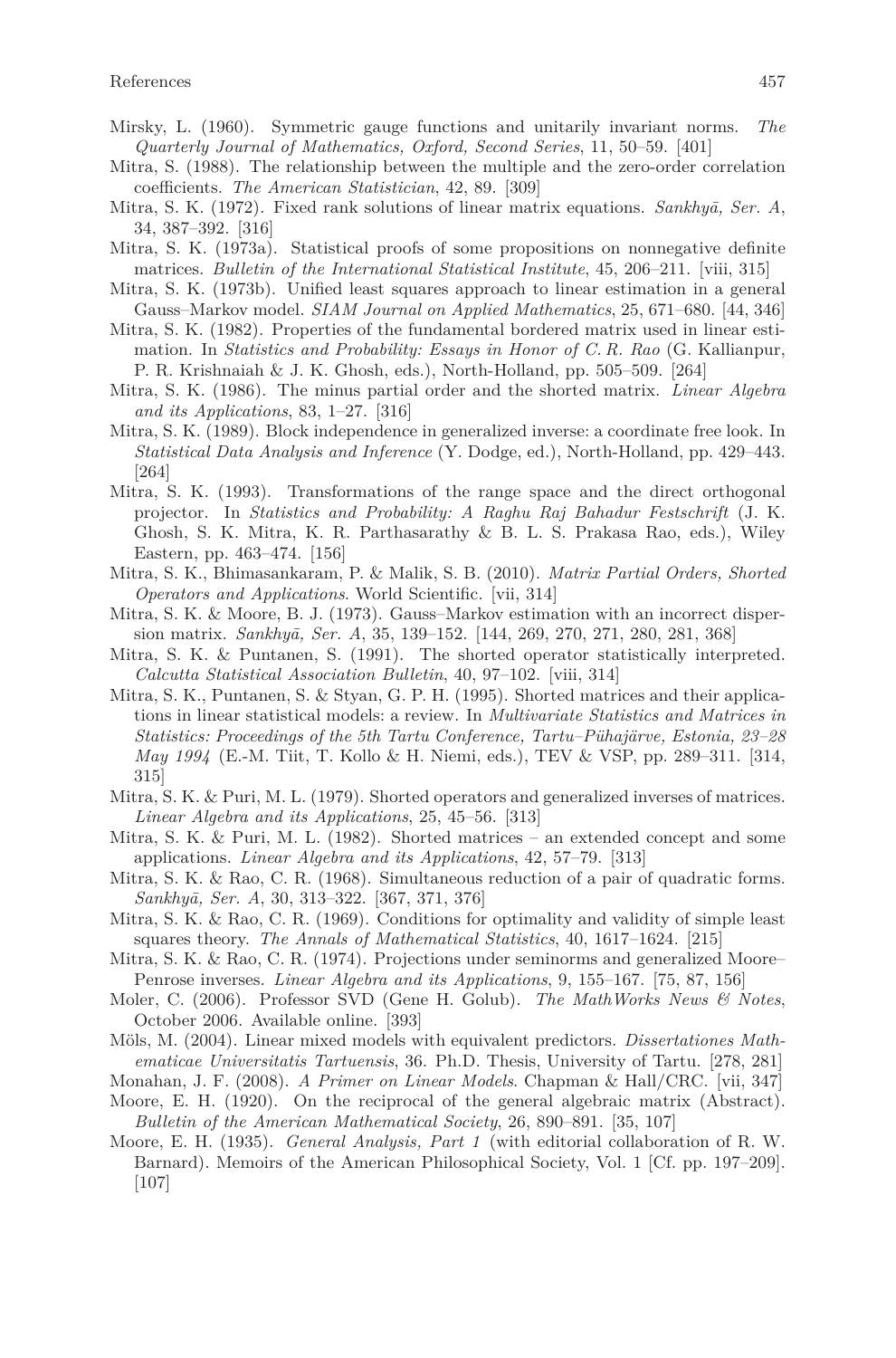- Morgenthaler, S. & Clerc-Bérod, A. (1997). A close look at the hat matrix. *Student*, 2, 1–12. [158]
- Moyé, L. A. (2006). *Statistical Monitoring of Clinical Trials: Fundamentals for Investigators*. Springer. [263]
- Muirhead, R. J. (1982). *Aspects of Multivariate Statistical Theory*. Wiley. [26, 194, 232]
- Mukhopadhyay, N. (2010). When finiteness matters: counterexamples to notions of covariance, correlation, and independence. *The American Statistician*, 64, 231–233. [53]
- Müller, J. (1987). Sufficiency and completeness in the linear model. *Journal of Multivariate Analysis*, 21, 312–323. [258]
- Müller, J., Rao, C. R. & Sinha, B. K. (1984). Inference on parameters in a linear model: a review of recent results. In *Experimental Design, Statistical Models, and Genetic Statistics* (K. Hinkelmann, ed.), Dekker, pp. 277–295. [258]
- Mustonen, S. (1995). *Tilastolliset monimuuttujamenetelmät* [Statistical Multivariate Methods, in Finnish]. Survo Systems. [392, 407]
- Mustonen, S. (1997). A measure for total variability in multivariate normal distribution. *Computational Statistics & Data Analysis*, 23, 321–334. [212]
- Nelder, J. A. (1985). An alternative interpretation of the singular-value decomposition in regression. *The American Statistician*, 39, 63–64. [393]
- Neudecker, H. (1997). Mahalanobis distance for multinomial data, Problem 97.5.4. *Econometric Theory*, 13, 890–891. [50]
- Neudecker, H. & Satorra, A. (2003). On best affine prediction. *Statistical Papers*, 44, 257–266. [213]
- Neudecker, H., Trenkler, G. & Liu, S. (2009). Problem 1/SP09: Inverse and determinant of a special symmetric matrix. *Statistical Papers*, 50, 221. [263]
- Neudecker, H. & van de Velden, M. (2000). Relationship satisfied by two representations of a positive semi-definite matrix, Problem 00.1.3. *Econometric Theory*, 16, 143. [397]
- Neudecker, H. & van de Velden, M. (2001). Relationship satisfied by two representations of a positive semi-definite matrix; Solution to Problem 00.1.3. *Econometric Theory*, 17, 281–282. [397]
- von Neumann, J. (1937). Some matrix-inequalities and metrization of matrix space. *Tomsk University Review*, 1, 286–300. Reprinted in A. H. Taub (ed.) *John von Neumann, Collected Works, vol. IV: Continuous Geometry and Other Topics*, Pergamon Press, 1962, pp. 205–219. [410]
- Nurhonen, M. & Puntanen, S. (1991). Remarks on the invariance of regression diagnostics. In *A Spectrum of Statistical Thought: Essays in Statistical Theory, Economics and Population Genetics in Honour of Johan Fellman* (G. Rosenqvist, K. Juselius, K. Nordström & J. Palmgren, eds.), Swedish School of Economics and Business Administration, Helsinki, No. 46, pp. 189–199. [342]
- Nurhonen, M. & Puntanen, S. (1992a). Effect of deleting an observation on the equality of the OLSE and BLUE. *Linear Algebra and its Applications*, 176, 131–136. [337, 341]
- Nurhonen, M. & Puntanen, S. (1992b). A property of partitioned generalized regression. *Communications in Statistics: Theory and Methods*, 21, 1579–1583. [331]
- Ogasawara, T. & Takahashi, M. (1951). Independence of quadratic quantities in a normal system. *Journal of Science of the Hiroshima University, Series A: Mathematics, Physics, Chemistry*, 15, 1–9. [355]
- Ogawa, J. & Olkin, I. (2008). A tale of two countries: The Craig–Sakamoto–Matusita theorem. *Journal of Statistical Planning and Inference*, 138, 3419–3428. [19]
- Okamoto, M. (1969). Optimality of principal components. In *Multivariate Analysis II* (P. R. Krishnaiah, ed.), Academic Press, pp. 673–685. [411]
- Okamoto, M. & Kanazawa, M. (1968). Minimization of eigenvalues of a matrix and optimality of principal components. *The Annals of Mathematical Statistics*, 39, 859– 863. [411, 412]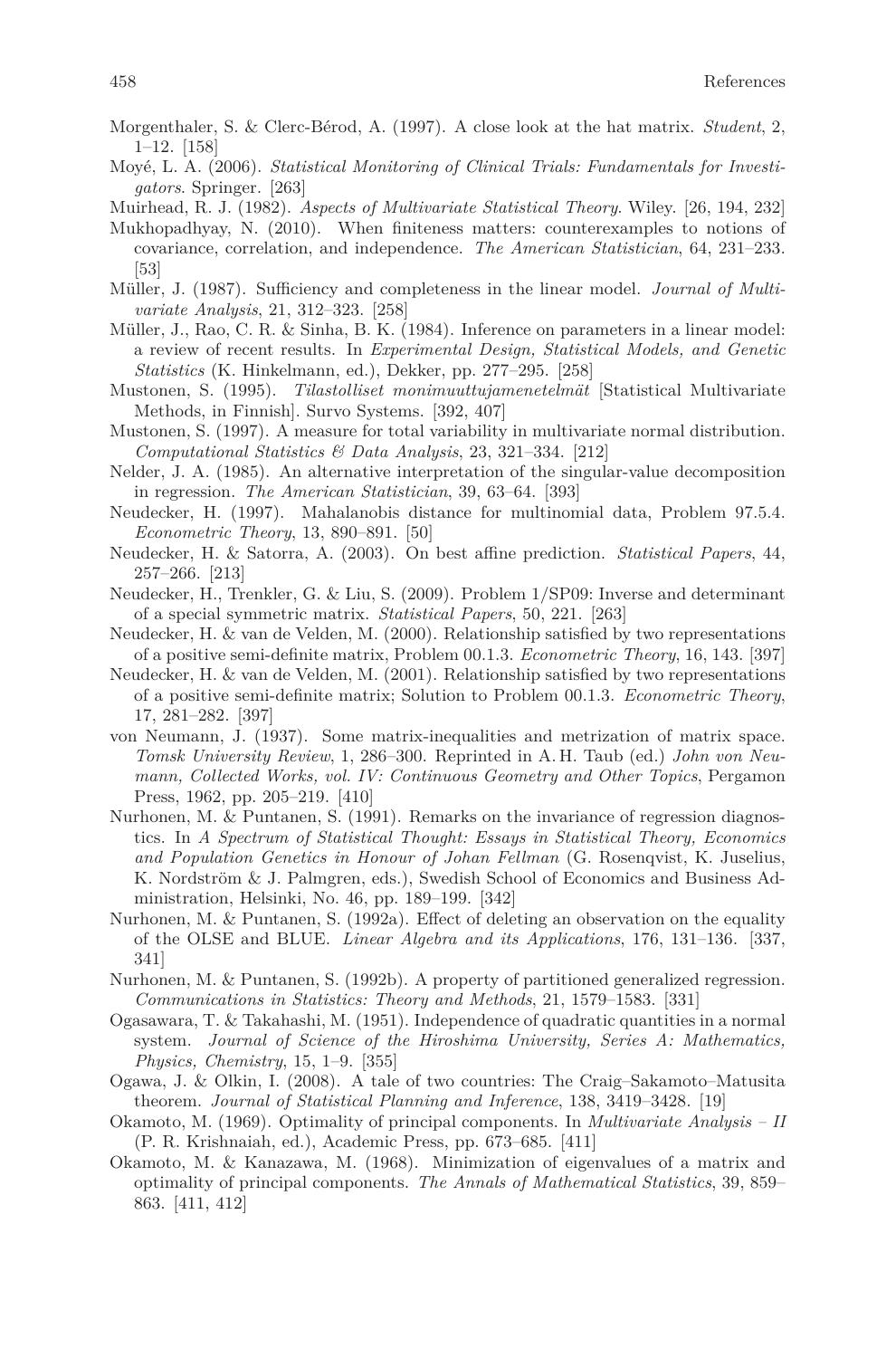- Olkin, I. (1981). Range restrictions for product-moment correlation matrices. *Psychometrika*, 46, 469–472. [307]
- Olkin, I. (1990). Interface between statistics and linear algebra. In *Matrix Theory and Applications* (C. R. Johnson, ed.), American Mathematical Society, pp. 233–256. [viii]
- Olkin, I. (1992). A matrix formulation on how deviant an observation can be. *The American Statistician*, 46, 205–209. [420]
- Olkin, I. (1998). Why is matrix analysis part of the statistics curriculum. *Student*, 2, 343–348. [viii]
- Olkin, I. & Raveh, A. (2009). Bounds for how much influence an observation can have. *Statistical Methods and Applications*, 18, 1–11. [421]
- Ouellette, D. V. (1981). Schur complements and statistics. *Linear Algebra and its Applications*, 36, 187–295. [293, 301]
- Pan, J.-X. & Fang, K.-T. (2002). *Growth Curve Models and Statistical Diagnostics*. Springer. [vii]
- Patterson, H. D. & Thompson, R. (1971). Recovery of inter-block information when block sizes are unequal. *Biometrika*, 58, 545–554. [318]
- Pearson, K. & Lee, A. (1903). On the laws of inheritance in man: I. Inheritance of physical characters. *Biometrika*, 2, 357–462. [201, 436]
- Pečarić, J. E., Puntanen, S. & Styan, G. P. H. (1996). Some further matrix extensions of the Cauchy–Schwarz and Kantorovich inequalities, with some statistical applications. *Linear Algebra and its Applications*, 237/238, 455–476. [238, 425]
- Penrose, R. (1955). A generalized inverse for matrices. *Proceedings of the Cambridge Philosophical Society*, 51, 406–413. [35, 108]
- Phillips, P. C. B. (1990). The geometry of the equivalence of OLS and GLS in the linear model, Problem 90.4.7. *Econometric Theory*, 6, 489–490. [221]
- Phillips, P. C. B. (1992). The geometry of the equivalence of OLS and GLS in the linear model; Solution to Problem 90.4.7, proposed by Peter C. B. Phillips. *Econometric Theory*, 8, 158–159. [221]
- Pickover, C. A. (2002). *The Zen of Magic Squares, Circles, and Stars: An Exhibition of Surprising Structures Across Dimensions*. Princeton University Press. [Second printing in 2003 contains "Updates and breakthroughs" on pp. 395–401 not included in the first printing in 2002]. [55]
- Piegorsch, W. W. & Casella, G. (1989). The early use of matrix diagonal increments in statistical problems. *SIAM Review*, 31, 428–434. [301]
- Piziak, R. & Odell, P. L. (1999). Full rank factorization of matrices. *Mathematics Magazine*, 73, 193–201. [350]
- Piziak, R. & Odell, P. L. (2007). *Matrix Theory: From Generalized Inverses to Jordan Form*. Chapman & Hall/CRC. [vii]
- Poincaré, H. (1890). Sur les équations aux dérivées partielles de la physique mathematiqué. *American Journal of Mathematics*, 12, 211–294. [399]
- Preece, D. A. (1990). R. A. Fisher and experimental design: a review. *Biometrics*, 46, 925–935. [68]
- Pringle, R. M. & Rayner, A. A. (1970). Expressions for generalized inverses of a bordered matrix with application to the theory of constrained linear models. *SIAM Review*, 12, 107–115. [264]
- Pringle, R. M. & Rayner, A. A. (1971). *Generalized Inverse Matrices with Applications to Statistics*. Charles Griffin & Hafner. [264]
- Pukelsheim, F. (1977). Equality of two BLUEs and ridge-type estimates. *Communications in Statistics: Theory and Methods*, 6, 603–610. [229]
- Pukelsheim, F. (1993). *Optimal Design of Experiments*. Wiley. Reprinted by SIAM in series Classics in Applied Mathematics, 2006. [312]
- Puntanen, S. (1987). On the relative goodness of ordinary least squares estimation in the general linear model. *Acta Universitatis Tamperensis Series A*, 216. Ph.D. Thesis, Dept. of Mathematical Sciences, University of Tampere. [ix, 136, 387]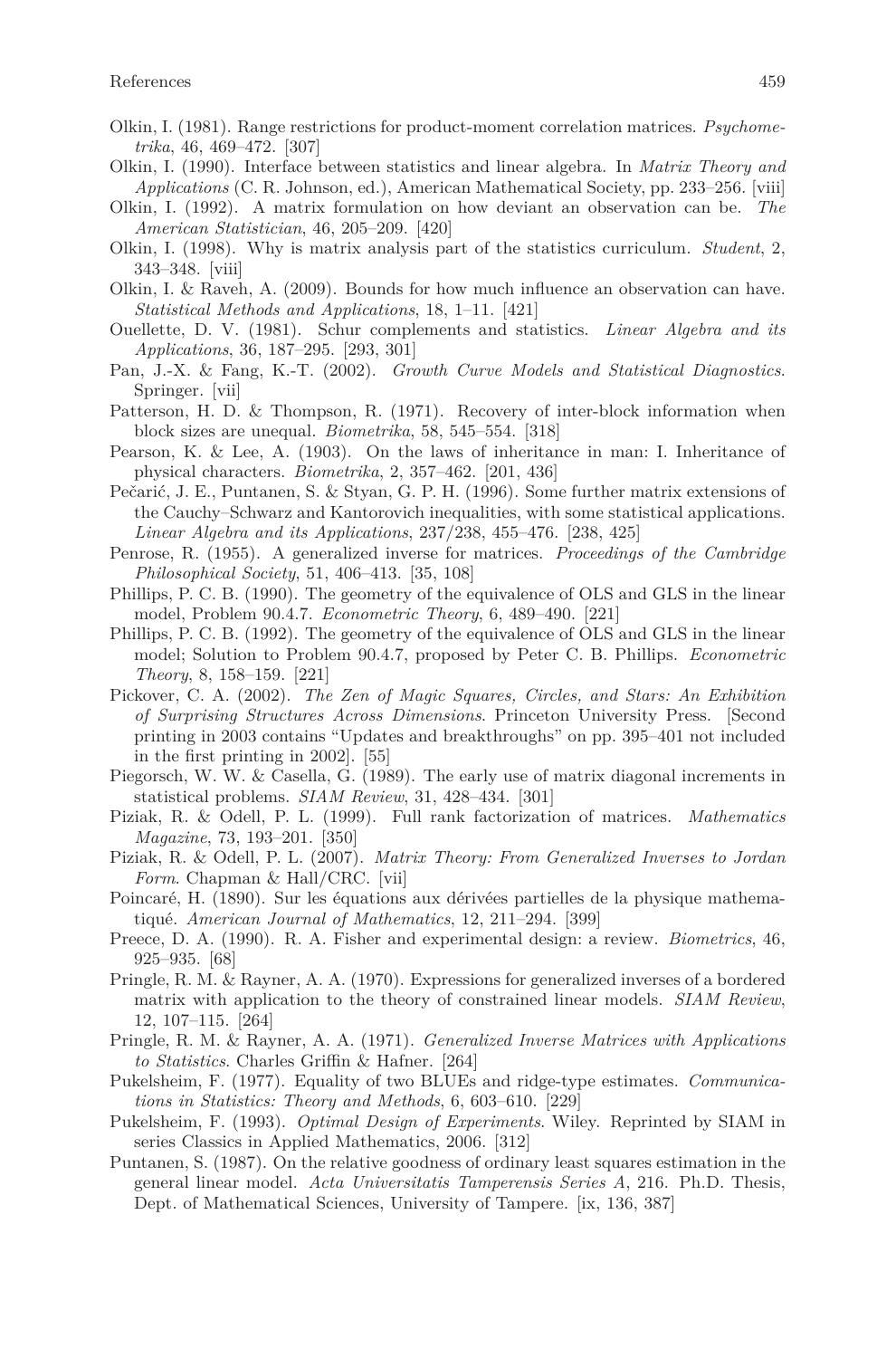- Puntanen, S. (1996). Some matrix results related to a partitioned singular linear model. *Communications in Statistics: Theory and Methods*, 25, 269–279. [331]
- Puntanen, S. (1997). Some further results related to reduced singular linear models. *Communications in Statistics: Theory and Methods*, 26, 375–385. [323, 331]
- Puntanen, S. (2010a). Personal collection of photographs. Nokia, Finland. [x]
- Puntanen, S. (2010b). Solution to Problem 4/SP08 (Problem proposed by Götz Trenkler and Dietrich Trenkler). *Statistical Papers*, 51, available online. [263]
- Puntanen, S. & Scott, A. J. (1996). Some further remarks on the singular linear model. *Linear Algebra and its Applications*, 237/238, 313–327. [149, 289, 319, 326]
- Puntanen, S., Seber, G. A. F. & Styan, G. P. H. (2007). Multivariate statistical analysis. In *Handbook of Linear Algebra* (L. Hogben, ed.), Chapman & Hall/CRC, Chap. 53, pp. 53.1–53.15. [viii, 16]
- Puntanen, S., Šemrl, P. & Styan, G. P. H. (1996). Some remarks on the parallel sum of two matrices. In *Proceedings of the A. C. Aitken Centenary Conference (Dunedin, August 1995)* (L. Kavalieris, F. C. Lam, L. A. Roberts & J. A. Shanks, eds.), University of Otago Press, pp. 243–256. [289]
- Puntanen, S. & Styan, G. P. H. (1989). The equality of the ordinary least squares estimator and the best linear unbiased estimator. *The American Statistician*, 43, 153–164. With comments by O. Kempthorne and S. R. Searle and a reply by the authors. [215]
- Puntanen, S. & Styan, G. P. H. (1990). Reply [to R. Christensen (1990), R.W. Farebrother (1990), and D. A. Harville (1990)] (Letter to the Editor). *The American Statistician*, 44, 192–193. [39, 125]
- Puntanen, S. & Styan, G. P. H. (2005a). Historical introduction: Issai Schur and the early development of the Schur complement. In *The Schur Complement and Its Applications* (F. Zhang, ed.), Springer, Chap. 0 & Bibliography, pp. 1–16, 259–288. [vii, 293, 303]
- Puntanen, S. & Styan, G. P. H. (2005b). Schur complements in statistics and probability. In *The Schur Complement and Its Applications* (F. Zhang, ed.), Springer, Chap. 6 & Bibliography, pp. 163–226, 259–288. [vii, 13, 293, 307, 348]
- Puntanen, S. & Styan, G. P. H. (2007). Random vectors and linear statistical models. In *Handbook of Linear Algebra* (L. Hogben, ed.), Chapman & Hall/CRC, Chap. 52, pp. 52.1–52.17. [viii, 16]
- Puntanen, S. & Styan, G. P. H. (2008a). Foreword for the Special Issue devoted to Jerzy K. Baksalary. *Discussiones Mathematicae – Probability and Statistics*, 28, 85–90. [ix]
- Puntanen, S. & Styan, G. P. H. (2008b). Stochastic stamps: a philatelic introduction to chance. *Chance*, 21 (1), 36–41. [vi]
- Puntanen, S. & Styan, G. P. H. (2011). Best linear unbiased estimation in a linear model. In *International Encyclopedia of Statistical Science, Part 2* (M. Lovric, ed.), Springer, pp. 141–144. [215]
- Puntanen, S., Styan, G. P. H. & Subak-Sharpe, G. E. (1998). Mahalanobis distance for multinomial data; Solution to Problem 97.5.4, proposed by Heinz Neudecker. *Econometric Theory*, 14, 695–698. [50, 120]
- Puntanen, S., Styan, G. P. H. & Werner, H. J. (2000a). A comment on the article "Simple forms of the best linear unbiased predictor in the general linear regression model" by Silvia N. Elian (*The American Statistician*, 54, 25–28), Letter to the Editor. *The American Statistician*, 54, 327–328. [249]
- Puntanen, S., Styan, G. P. H. & Werner, H. J. (2000b). Two matrix-based proofs that the linear estimator *Gy* is the best linear unbiased estimator. *Journal of Statistical Planning and Inference*, 88, 173–179. [218]
- Puterman, M. L. (1988). Leverage and influence in autocorrelated regression models. *Applied Statistics*, 37, 76–86. [Corrigendum: (1991), 40, p. 237]. [338]
- Randles, R. H. (2007). A conversation with Robert V. Hogg. *Statistical Science*, 24, 137–152. [19]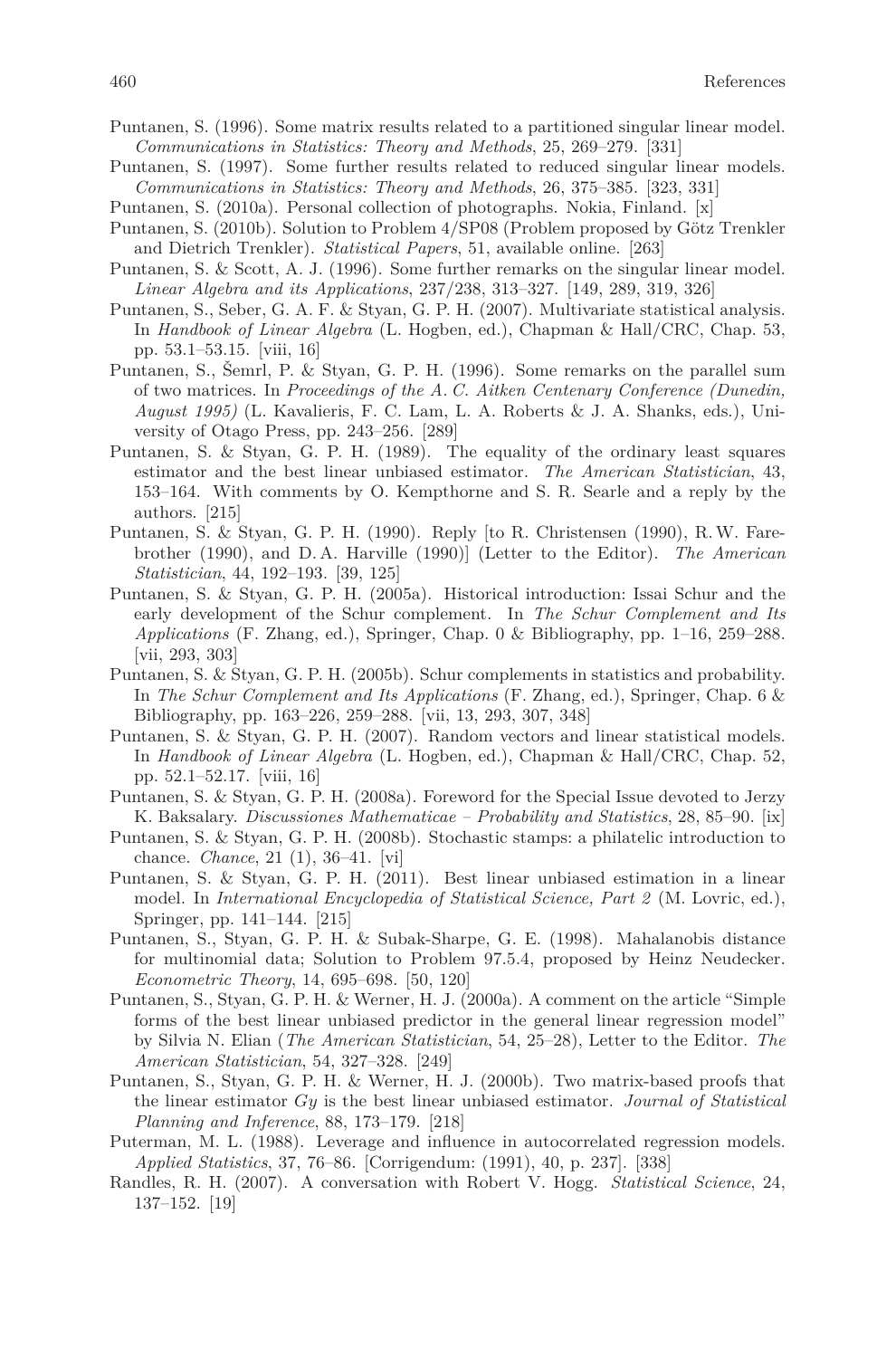- Rao, A. R. & Bhimasankaram, P. (2000). *Linear Algebra*, Second Ed. Hindustan Book Agency. [vii, 123, 146, 352]
- Rao, C. R. (1962). A note on a generalized inverse of a matrix with applications to problems in mathematical statistics. *Journal of the Royal Statistical Society, Ser. B*, 24, 152–158. [35]
- Rao, C. R. (1964). The use and interpretation of principal component analysis in applied research. *Sankhy¯a, Ser. A*, 26, 329–358. [203]
- Rao, C. R. (1967). Least squares theory using an estimated dispersion matrix and its application to measurement of signals. In *Proceedings of the Fifth Berkeley Symposium on Mathematical Statistics and Probability (Berkeley, California, 1965/66), Vol. I: Statistics* (L. M. Le Cam & J. Neyman, eds.), University of California Press, Berkeley, pp. 355–372. [215, 323]
- Rao, C. R. (1968). A note on a previous lemma in the theory of least squares and some further results. *Sankhyā*, *Ser. A*, 30, 259–266. [215, 271]
- Rao, C. R. (1971a). Estimation of variance and covariance components MINQUE theory. *Journal of Multivariate Analysis*, 1, 257–275. [45]
- Rao, C. R. (1971b). Minimum variance quadratic unbiased estimation of variance components. *Journal of Multivariate Analysis*, 1, 445–456. [45]
- Rao, C. R. (1971c). Unified theory of linear estimation. *Sankhyā*, *Ser. A*, 33, 371–394. [Corrigenda: (1972), 34, p. 194 and p. 477]. [44, 223, 264, 271]
- Rao, C. R. (1972). Some recent results in linear estimation. *Sankhyā*, *Ser. B*, 34, 369–377. [264]
- Rao, C. R. (1973a). *Linear Statistical Inference and its Applications*, Second Ed. Wiley. [vii, 18, 75, 123, 179, 195, 203, 208, 212, 264, 323, 370, 387, 398, 407]
- Rao, C. R. (1973b). Representations of best linear unbiased estimators in the Gauss– Markoff model with a singular dispersion matrix. *Journal of Multivariate Analysis*, 3, 276–292. [41, 43, 141, 271, 325]
- Rao, C. R. (1974). Projectors, generalized inverses and the BLUE's. *Journal of the Royal Statistical Society, Ser. B*, 36, 442–448. [6, 74, 87, 88, 124, 156]
- Rao, C. R. (1976). Estimation of parameters in a linear model. *The Annals of Statistics*, 4, 1023–1037. [Corrigendum: (1979), 7, p. 696]. [259]
- Rao, C. R. (1978). Choice of best linear estimators in the Gauss–Markoff model with a singular dispersion matrix. *Communications in Statistics: Theory and Methods*, 7, 1199–1208. [229]
- Rao, C. R. (1979). Separation theorems for singular values of matrices and their applications in multivariate analysis. *Journal of Multivariate Analysis*, 9, 362–377. [401]
- Rao, C. R. (1980). Matrix approximations and reduction of dimensionality in multivariate statistical analysis. In *Multivariate Analysis – V* (P. R. Krishnaiah, ed.), North-Holland, pp. 3–22. [398, 401, 411]
- Rao, C. R. (1981). A lemma on *g*-inverse of a matrix and computation of correlation coefficients in the singular case. *Communications in Statistics: Theory and Methods*, 10, 1–10. [213, 386]
- Rao, C. R. (1985a). The inefficiency of least squares: extensions of the Kantorovich inequality. *Linear Algebra and its Applications*, 70, 249–255. [240]
- Rao, C. R. (1985b). A unified approach to inference from linear models. In *Proceedings of the First International Tampere Seminar on Linear Statistical Models and their Applications* (T. Pukkila & S. Puntanen, eds.), Dept. of Mathematical Sciences, University of Tampere, pp. 9–36. [114]
- Rao, C. R. (1987). Estimation in linear models with mixed effects: a unified theory. In *Proceedings of the Second International Tampere Conference in Statistics* (T. Pukkila & S. Puntanen, eds.), Dept. of Mathematical Sciences, University of Tampere, pp. 73– 98. [256]
- Rao, C. R. (1995). A review of canonical coordinates and an alternative to correspondence analysis using Hellinger distance. *Qüestiió*, 19, 23–63. [413]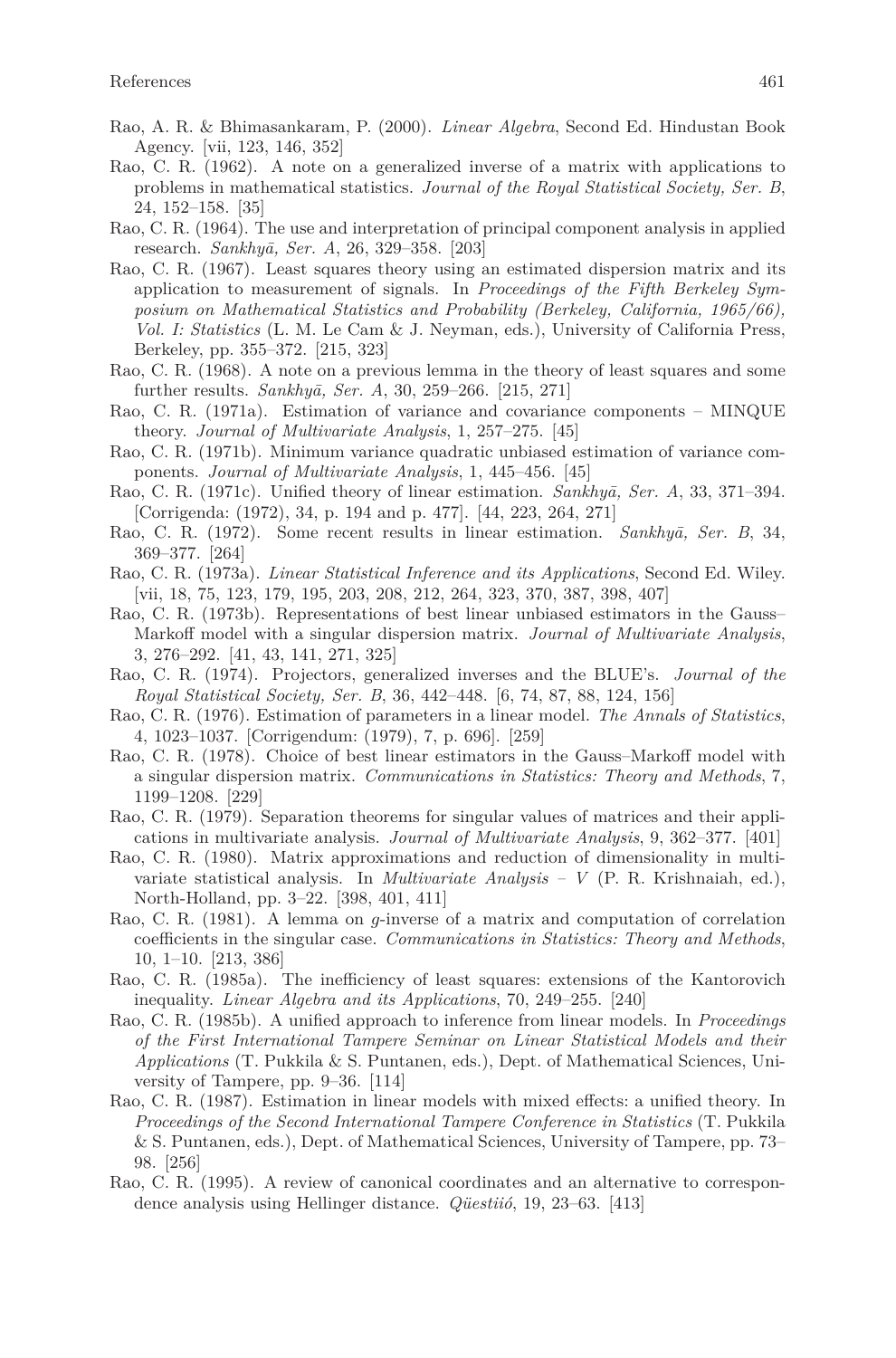- Rao, C. R. (2000). Statistical proofs of some matrix inequalities. *Linear Algebra and its Applications*, 321, 307–320. [viii]
- Rao, C. R. (2006). Statistical proofs of some matrix theorems. *International Statistical Review*, 74, 169–185. [viii]
- Rao, C. R. (2007). Antieigenvalues and antisingularvalues of a matrix and applications to problems in statistics. *Mathematical Inequalities & Applications*, 10, 471–489. [237, 425]
- Rao, C. R. & Mitra, S. K. (1971a). Further contributions to the theory of generalized inverse of matrices and its applications. *Sankhyā*, *Ser. A*, 33, 289–300. [Corrigendum: (1972), 34, p. 477]. [229]
- Rao, C. R. & Mitra, S. K. (1971b). *Generalized Inverse of Matrices and Its Applications*. Wiley. [vii, 106, 111, 114, 116, 137, 156, 222, 268, 280, 281, 284, 289, 342, 367, 371, 376]
- Rao, C. R., Mitra, S. K. & Bhimasankaram, P. (1972). Determination of a matrix by its subclasses of generalized inverses. *Sankhy¯a, Ser. A*, 34, 5–8. [284]
- Rao, C. R. & Rao, M. B. (1998). *Matrix Algebra and Its Applications to Statistics and Econometrics*. World Scientific. [vii, 86, 123, 389, 410, 411]
- Rao, C. R., Toutenburg, H., Shalabh & Heumann, C. (2008). *Linear Models and Generalizations: Least Squares and Alternatives*, Third Ed. Springer. With contributions by Michael Schomaker. [vii, 273]
- Rao, C. R. & Yanai, H. (1979). General definition and decomposition of projectors and some applications to statistical problems. *Journal of Statistical Planning and Inference*, 3, 1–17. [156]
- Rao, C. R. & Yanai, H. (1985a). Generalized inverse of linear transformations: a geometric approach. *Linear Algebra and its Applications*, 66, 87–98. [114]
- Rao, C. R. & Yanai, H. (1985b). Generalized inverses of partitioned matrices useful in statistical applications. *Linear Algebra and its Applications*, 70, 105–113. [264]
- Raveh, A. (1985). On the use of the inverse of the correlation matrix in multivariate data analysis. *The American Statistician*, 39, 39–42. [172]
- Rencher, A. C. & Schaalje, G. B. (2008). *Linear Models in Statistics*, Second Ed. Wiley. [vii]
- Robinson, G. K. (1991). That BLUP is a good thing: the estimation of random effects (with discussion on pp. 32–51). *Statistical Science*, 6, 15–51. [255, 256]
- Rong, J.-Y. & Liu, X.-Q. (2010). On misspecification of the dispersion matrix in mixed linear models. *Statistical Papers*, 51, 445–453. [278]
- Ryan, T. P. (2009). *Modern Regression Methods*, Second Ed. Wiley. [vii, 199]
- Samuelson, P. A. (1968). How deviant can you be? *Journal of the American Statistical Association*, 63, 1522–1525. [414, 420]
- Satorra, A. & Neudecker, H. (2003). A matrix equality useful in goodness-of-fit testing of structural equation models. *Journal of Statistical Planning and Inference*, 114, 63–80. [323]
- Schall, R. & Dunne, T. T. (1988). A unified approach to outliers in the general linear model. *Sankhy¯a, Ser. B*, 50, 157–167. [338]
- Schmidt, E. (1907). Zur Theorie der linearen und nichtlinearen Integralgleichungen: I. Teil: Entwicklung willkürlicher Funktionen nach Systemen vorgeschriebener. *Mathematische Annalen*, 63, 433–476. [401]
- Schönemann, P. H. (1966). A generalized solution of the orthogonal Procrustes problem. *Psychometrika*, 31, 1–10. [401]
- Schott, J. R. (2005). *Matrix Analysis for Statistics*, Second Ed. Wiley. [vii]
- Schur, J. (1917). Über Potenzreihen, die im Innern des Einheitskreises beschränkt sind [I]. *Journal für die reine und angewandte Mathematik*, 147, 205–232. [293, 303]
- Schwarz, H. A. (1888). Ueber ein die Flächen kleinsten Flächeninhalts betreffendes Problem der Variationsrechnung. *Acta Societatis Scientiarum Fennicæ*, 15, 315–362. [Preface dated 31 October 1885]. [415]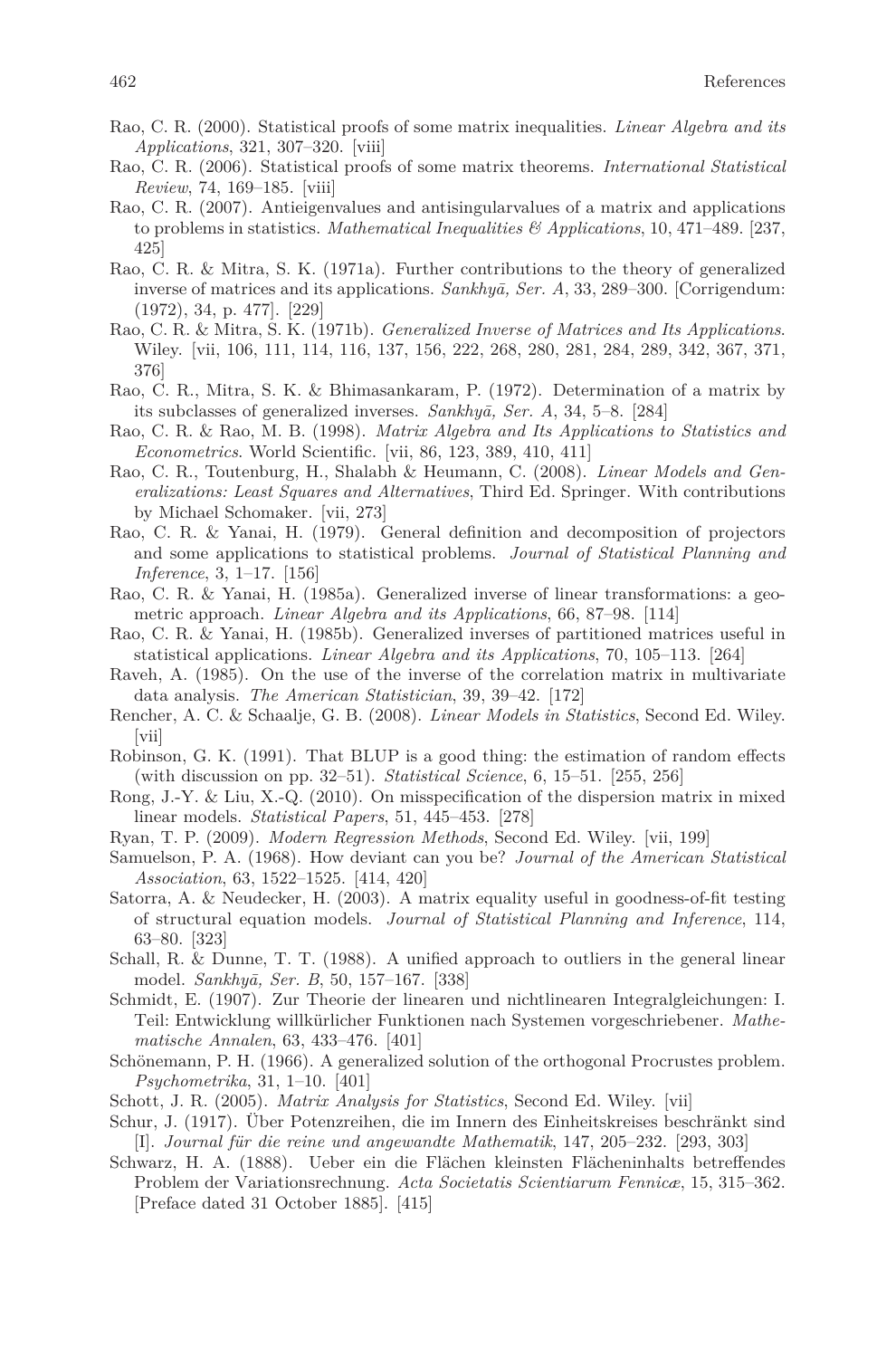- Scott, A. J. & Styan, G. P. H. (1985). On a separation theorem for generalized eigenvalues and a problem in the analysis of sample surveys. *Linear Algebra and its Applications*, 70, 209–224. [368, 398, 411]
- Searle, S. R. (1956). Matrix methods in components of variance and covariance analysis. *The Annals of Mathematical Statistics*, 27, 737–748. [viii]
- Searle, S. R. (1971). *Linear Models*. Wiley. Reprinted as Wiley Classics Library Edition, 1997. [34, 347]
- Searle, S. R. (1978). A univariate formulation of the multivariate linear model. In *Contributions to Survey Sampling and Applied Statistics: Papers in Honor of H. O. Hartley* (H. A. David, ed.), Academic Press, pp. 181–189. [230]
- Searle, S. R. (1982). *Matrix Algebra Useful for Statistics*. Wiley. [vii, 171, 358, 370, 387, 393]
- Searle, S. R. (1989). Comment [on Puntanen and Styan (1989)]. *The American Statistician*, 43, 162–163. [216]
- Searle, S. R. (1994). Extending some results and proofs for the singular linear model. *Linear Algebra and its Applications*, 210, 139–151. [149, 256]
- Searle, S. R. (1996). Some follow-up on Aitken's least squares equations. In *Proceedings of the A. C. Aitken Centenary Conference (Dunedin, August 1995)* (L. Kavalieris, F. C. Lam, L. A. Roberts & J. A. Shanks, eds.), University of Otago Press, pp. 299– 309. [256]
- Searle, S. R. (1997). The matrix handling of BLUE and BLUP in the mixed linear model. *Linear Algebra and its Applications*, 264, 291–311. [255, 256]
- Searle, S. R. (1999). Comments from thirty years of teaching matrix algebra to applied statisticians. *Image: The Bulletin of the ILAS*, 22, 3–5. [viii]
- Searle, S. R. (2000). The infusion of matrices into statistics. *Image: The Bulletin of the ILAS*, 24, 25–32. [viii, 34]
- Searle, S. R. (2005). Recollections from a 50-year random walk midst matrices, statistics and computing. In *Proceedings of the 14th International Workshop on Matrices and Statistics,* vol. 8 *of Research Letters in the Information and Mathematical Sciences* (P. S. P. Cowpertwait, ed.), Massey University, pp. 45–52. [viii]
- Searle, S. R., Casella, G. & McCulloch, C. E. (1992). *Variance Components*. Wiley. [195, 212, 255, 323]
- Seber, G. A. F. (1980). *The Linear Hypothesis: A General Theory*, Second Ed. Griffin. [vii, 156, 347]
- Seber, G. A. F. (1984). *Multivariate Observations*. Wiley. [20, 156, 230, 232, 234, 386, 389, 412]
- Seber, G. A. F. (2008). *A Matrix Handbook for Statisticians*. Wiley. [vii, 18, 26, 27, 28, 53, 358]
- Seber, G. A. F. & Lee, A. J. (2003). *Linear Regression Analysis*, Second Ed. Wiley. [vii, 156, 168]
- Seddighin, M. (2009). Antieigenvalue techniques in statistics. *Linear Algebra and its Applications*, 430, 2566–2580. [237]
- SenGupta, A. (1991). Generalized correlations in the singular case. *Journal of Statistical Planning and Inference*, 28, 241–245. [368, 386]
- Sengupta, D. & Jammalamadaka, S. R. (2003). *Linear Models: An Integrated Approach*. World Scientific. [vii, 65, 234, 258, 331]
- Serre, D. (2007). *Matrices: Theory & Applications, Additional Exercises*. École Normale Supérieure. Translated from the 2001 French original. [vi]
- Seshadri, V. & Styan, G. P. H. (1980). Canonical correlations, rank additivity and characterizations of multivariate normality. In *Analytic Function Methods in Probability Theory: Proc. Colloquium on the Methods of Complex Analysis in the Theory of Probability and Statistics held at the Kossuth L. University, Debrecen, Hungary, August 29–September 2, 1977*, vol. 21 of *Colloquia Mathematica Societatis János Bolyai*, North-Holland, pp. 331–344. [386]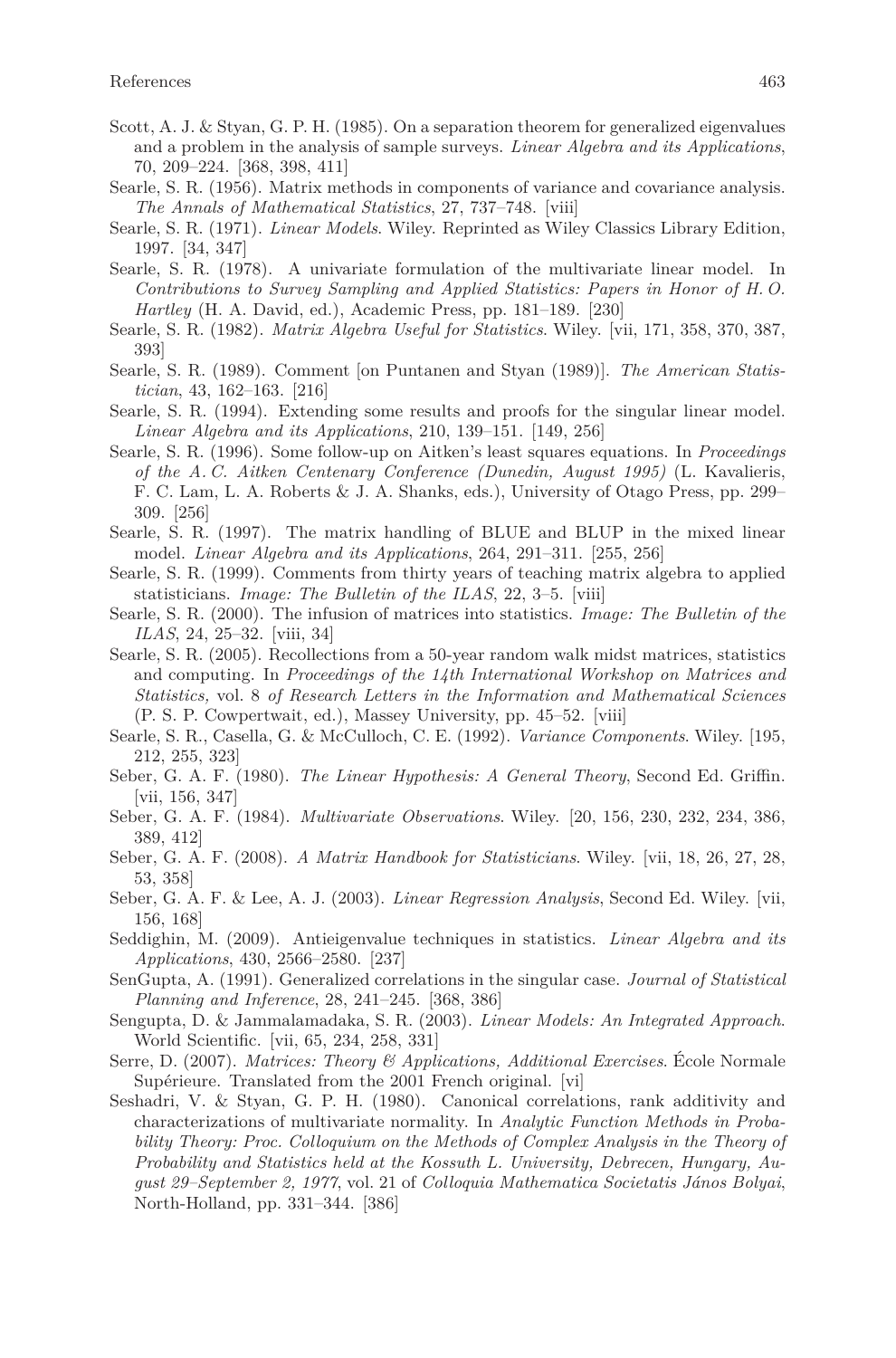- Sherman, J. & Morrison, W. J. (1949). Adjustment of an inverse matrix corresponding to changes in the elements of a given column or a given row of the original matrix (abstract). *The Annals of Mathematical Statistics*, 20, 621. [301]
- Sherman, J. & Morrison, W. J. (1950). Adjustment of an inverse matrix corresponding to a change in one element of a given matrix. *The Annals of Mathematical Statistics*, 21, 124–127. [301]
- Shieh, G. (2001). The inequality between the coefficient of determination and the sum of squared simple correlation coefficients. *The American Statistician*, 55, 121–124. [309]
- Sibuya, M. (1970). Subclasses of generalized inverses of matrices. *Annals of the Institute of Statistical Mathematics*, 22, 543–556. [156]
- Smith, G. (1997). Do statistics test scores regress toward the mean? *Chance*, 10 (4), 42–45. [201]
- Speed, T. P. (1991). Comment on "That BLUP is a good thing: the estimation of random effects", by G. K. Robinson (1991). *Statistical Science*, 6, 42–44. [256]
- Speed, T. P. (2008a). Terence's stuff: PCA. *The IMS Bulletin*, 37, 9. [206]
- Speed, T. P. (2008b). Terence's stuff: Two by two. *The IMS Bulletin*, 37, 17. [47]
- Speed, T. P. (2009). Terence's stuff: Bibliographies. *The IMS Bulletin*, 38, 12. [ix]
- Speed, T. P. (2010). Terence's stuff: The multivariate normal. *The IMS Bulletin*, 39, 10. [18]
- Srivastava, M. S. (2002). *Methods of Multivariate Statistics*. Wiley. [vii]
- Srivastava, M. S. & Khatri, C. G. (1979). *An Introduction to Multivariate Statistics*. North-Holland. [323]
- Stapleton, J. H. (2009). *Linear Statistical Models*, Second Ed. Wiley. [vii]
- Steele, J. M. (2004). *The Cauchy–Schwarz Master Class: An Introduction to the Art of Mathematical Inequalities*. Cambridge University Press. [4, 75, 415]
- Stewart, G. W. (1987). Collinearity and least squares regression. *Statistical Science*, 2, 68–100. With discussion. [162]
- Stewart, G. W. (1993). On the early history of the singular value decomposition. *SIAM Review*, 35, 551–566. [393, 400, 401, 411]
- Stewart, G. W. (1998). *Matrix Algorithms. Volume I: Basic Decompositions*. Society for Industrial and Applied Mathematics (SIAM). [393, 395]
- Stewart, G. W. (2001). *Matrix Algorithms. Volume II: Eigensystems*. Society for Industrial and Applied Mathematics (SIAM). [358, 395]
- Stewart, G. W. & Sun, J. G. (1990). *Matrix Perturbation Theory*. Academic Press. [375, 401]
- Stigler, S. M. (1986). *The History of Statistics: The Measurement of Uncertainty before 1900*. The Belknap Press of Harvard University Press. [200]
- Stigler, S. M. (1999). *Statistics on the Table: The History of Statistical Concepts and Methods*. Harvard University Press. [199, 200, 306]
- Stępniak, C. (1985). Ordering of nonnegative definite matrices with application to comparison of linear models. *Linear Algebra and its Applications*, 70, 67–71. [312]
- Styan, G. P. H. (1969). Multivariate Normal Inference with Correlation Structure. Ph.D. Thesis, Dept. of Mathematical Statistics, Columbia University, New York City. [ix]
- Styan, G. P. H. (1970). Notes on the distribution of quadratic forms in singular normal variables. *Biometrika*, 57, 567–572. [355]
- Styan, G. P. H. (1973a). Hadamard products and multivariate statistical analysis. *Linear Algebra and its Applications*, 6, 217–240. [vi]
- Styan, G. P. H. (1973b). When does least squares give the best linear unbiased estimate? In *Proceedings of the Research Seminar at Dalhousie University, Halifax, Nova Scotia, March 23–25, 1972* (D. G. Kabe & R. P. Gupta, eds.), North-Holland, pp. 241–246. [221]
- Styan, G. P. H. (1983). On some inequalities associated with ordinary least squares and the Kantorovich inequality. In *Festschrift for Eino Haikala on his Seventieth Birthday*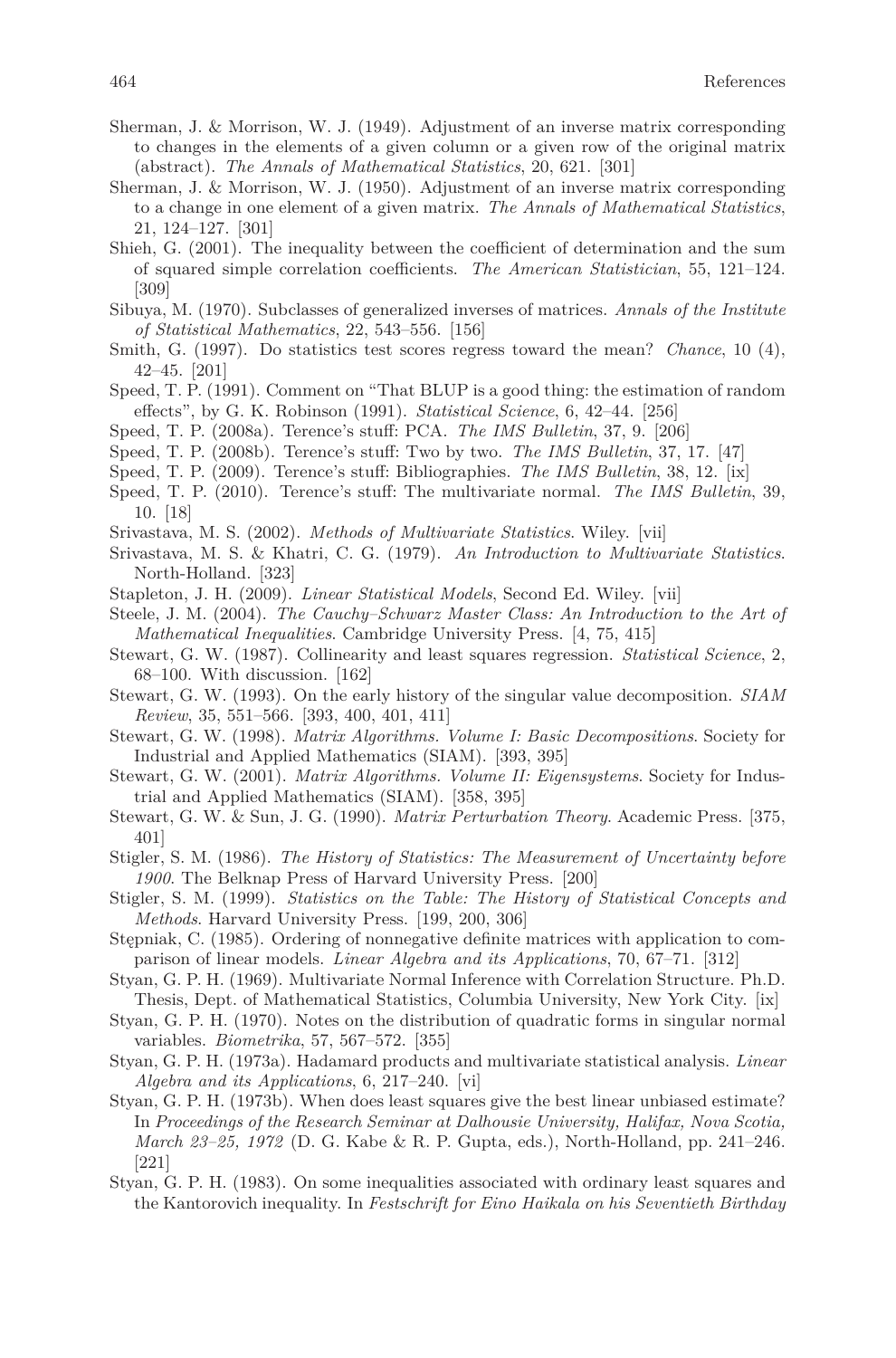(P. Huuhtanen, E. P. Liski, T. Pukkila & S. Puntanen, eds.), Acta Universitatis Tamperensis, University of Tampere, pp. 158–166. [240]

- Styan, G. P. H. (1985). Schur complements and linear statistical models. In *Proceedings of the First International Tampere Seminar on Linear Statistical Models and their Applications* (T. Pukkila & S. Puntanen, eds.), Dept. of Mathematical Sciences, University of Tampere, pp. 37–75. [293, 348, 387]
- Styan, G. P. H. (2007). A philatelic introduction to magic squares and Latin squares for Euler's 300th birthyear. In *Proceedings of the Canadian Society for History and Philosphy of Mathematics: Volume 20* (A. Cupillari, ed.), CSHPM, pp. 306–319. [55]
- Styan, G. P. H. (2010). Personal collection of philatelic items. Verdun (Québec), Canada.  $\vert x \vert$
- Styan, G. P. H., Boyer, C. & Chu, K. L. (2009). Some comments on Latin squares and on Graeco-Latin squares, illustrated with postage stamps and old playing cards. *Statistical Papers*, 50, 917–941. [67]
- Styan, G. P. H. & Subak-Sharpe, G. E. (1997). Inequalities and equalities associated with the Campbell–Youla generalized inverse of the indefinite admittance matrix of resistive networks. *Linear Algebra and its Applications*, 250, 349–370. [120]
- Takane, Y. (2004). Matrices with special reference to applications in psychometrics. *Linear Algebra and its Applications*, 388, 341–361. [401]
- Takane, Y. & Yanai, H. (1999). On oblique projectors. *Linear Algebra and its Applications*, 289, 297–310. [156]
- Takane, Y. & Yanai, H. (2005). On the Wedderburn–Guttman theorem. *Linear Algebra and its Applications*, 410, 267–278. [304]
- Takane, Y. & Yanai, H. (2007). Alternative characterizations of the extended Wedderburn–Guttman theorem. *Linear Algebra and its Applications*, 422, 701–711. [304]
- Takeuchi, K., Yanai, H. & Mukherjee, B. N. (1982). *The Foundations of Multivariate Analysis: A Unified Approach by Means of Projection onto Linear Subspaces*. Wiley, Halsted Press. [156]
- Tanabe, K. & Sagae, M. (1992). An exact Cholesky decomposition and the generalized inverse of the variance-covariance matrix of the multinomial distribution, with applications. *Journal of the Royal Statistical Society, Ser. B*, 54, 211–219. [120]
- Tee, G. J. (2003). Up with determinants! *Image: The Bulletin of the ILAS*, 30, 7–11. [300, 356]
- Theil, H. (1968). On the use of incomplete information in regression analysis. *Journal of the American Statistical Association*, 58, 401–414. [265]
- Theil, H. & Goldberger, A. S. (1961). On pure and mixed statistical estimation in economics. *International Economic Review*, 2, 65–78. [265]
- Thomas, D. H. (1968). When do minimum variance estimators coincide? [Abstract]. *The Annals of Mathematical Statistics*, 39, 1365. [89]
- Thompson, W. R. (1935). On a criterion for the rejection of observations and the distribution of the ratio of deviation to sample standard deviation. *The Annals of Mathematical Statistics*, 6, 214–219. [420]
- Tian, Y. (2007). Some decompositions of OLSEs and BLUEs under a partitioned linear model. *International Statistical Review*, 75, 224–248. [87, 123]
- Tian, Y. (2009a). On an additive decomposition of the BLUE in a multiple-partitioned linear model. *Journal of Multivariate Analysis*, 100, 767–776. [87, 123]
- Tian, Y. (2009b). On equalities for BLUEs under misspecified Gauss–Markov models. *Acta Mathematica Sinica, English Series*, 25, 1907–1920. [271]
- Tian, Y. (2010). Weighted least-squares estimators of parametric functions of the regression coefficients under a general linear model. *Annals of the Institute of Statistical Mathematics*, 62, 929–941. [87]
- Tian, Y., Beisiegel, M., Dagenais, E. & Haines, C. (2008). On the natural restrictions in the singular Gauss–Markov model. *Statistical Papers*, 49, 553–564. [39]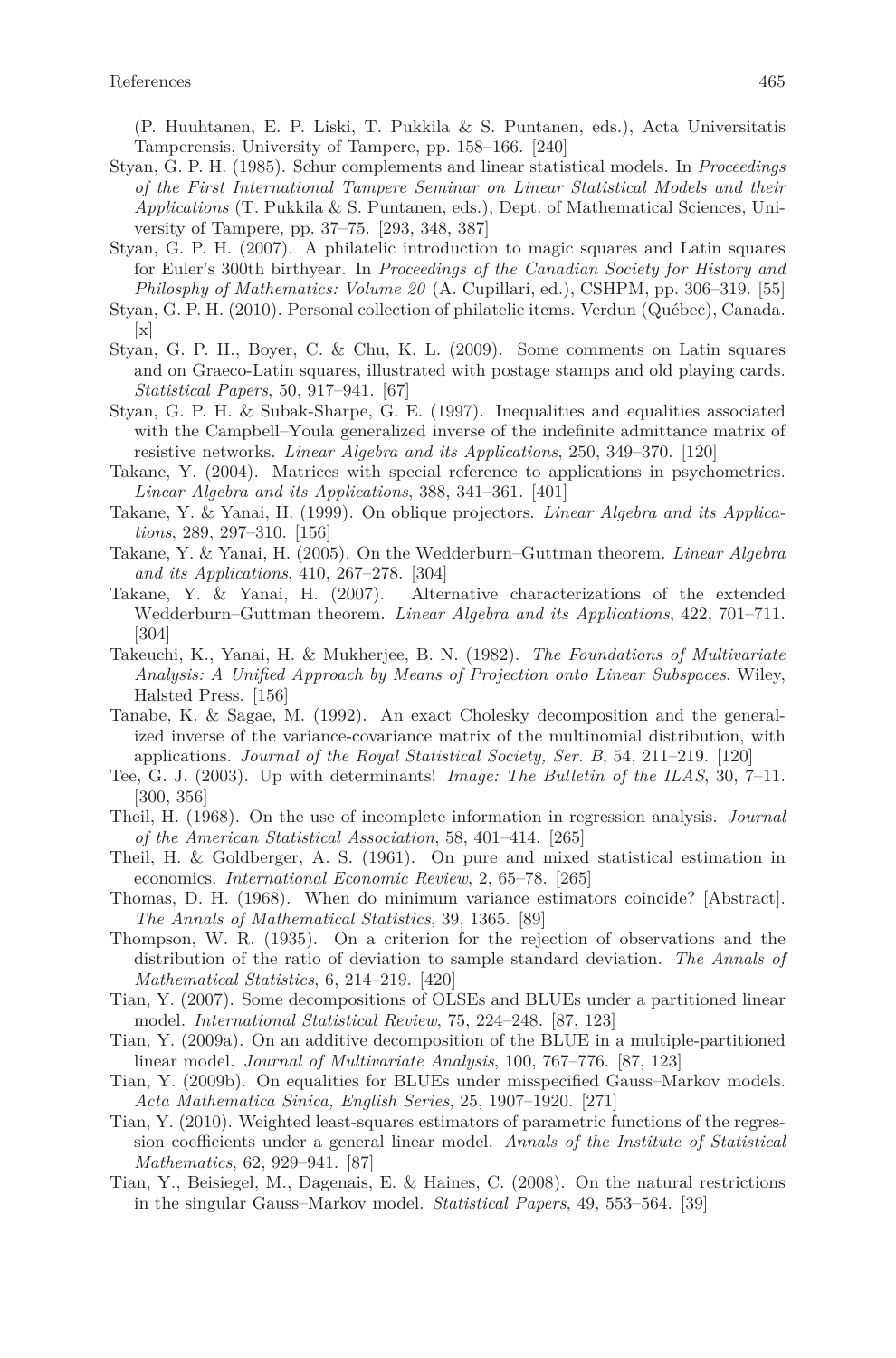- Tian, Y. & Puntanen, S. (2009). On the equivalence of estimations under a general linear model and its transformed models. *Linear Algebra and its Applications*, 430, 2622–2641. [259]
- Tian, Y. & Styan, G. P. H. (2001). Rank equalities for idempotent and involutory matrices. *Linear Algebra and its Applications*, 335, 101–117. [390]
- Tian, Y. & Takane, Y. (2008a). On sum decompositions of weighted least-squares estimators for the partitioned linear model. *Communications in Statistics: Theory and Methods*, 37, 55–69. [87, 123]
- Tian, Y. & Takane, Y. (2008b). Some properties of projectors associated with the WLSE under a general linear model. *Journal of Multivariate Analysis*, 99, 1070–1082. [87, 89, 123]
- Tian, Y. & Takane, Y. (2009a). More on generalized inverses of partitioned matrices with Banachiewicz–Schur forms. *Linear Algebra and its Applications*, 430, 1641–1655. [295]
- Tian, Y. & Takane, Y. (2009b). On *V* -orthogonal projectors associated with a seminorm. *Annals of the Institute of Statistical Mathematics*, 61, 517–530. [87, 89, 123]
- Tian, Y. & Tian, Z. (2010). On additive and block decompositions of WLSEs under a multiple partitioned regression model. *Statistics*, 44, 361–379. [87]
- Tian, Y. & Wiens, D. P. (2006). On equality and proportionality of ordinary least squares, weighted least squares and best linear unbiased estimators in the general linear model. *Statistics & Probability Letters*, 76, 1265–1272. [87, 123]
- Toutenburg, H. & Shalabh (2009). *Statistical Analysis of Designed Experiments*, Third Ed. Springer. [vii, 51]
- Trenkler, D. & Trenkler, G. (2001). Magic squares, melancholy and the Moore–Penrose inverse. *Image: The Bulletin of the ILAS*, 27, 3–10. [54]
- Trenkler, G. (1994). Characterizations of oblique and orthogonal projectors. In *Proceedings of the International Conference on Linear Statistical Inference LINSTAT '93 (Poznań, 1993)* (T. Caliński & R. Kala, eds.), Kluwer, pp. 255–270. [156, 325]
- Trenkler, G. (1995). On the singularity of the sample covariance matrix. *Journal of Statistical Computation and Simulation*, 52, 172–173. [129]
- Trenkler, G. (2006). On oblique and orthogonal projectors. In *Contributions to Probability and Statistics: Applications and Challenges – Proceedings of the International Statistics Workshop held at University of Canberra, 4–5 April 2005* (P. Brown, S. Liu & D. Sharma, eds.), World Scientific, pp. 178–191. [112, 156]
- Trenkler, G. & Puntanen, S. (2005). A multivariate version of Samuelson's inequality. *Linear Algebra and its Applications*, 410, 143–149. [421]
- Trenkler, G. & Trenkler, D. (2008). Problem 4/SP08. *Statistical Papers*, 49, 803. [263]
- Vehkalahti, K. (2000). Reliability of measurement scales: Tarkkonen's general method supersedes Cronbach's alpha. Ph.D. Thesis, Dept. of Statistics, University of Helsinki, Statistical Research Reports 17, Finnish Statistical Society. [422]
- Vehkalahti, K., Puntanen, S. & Tarkkonen, L. (2007). Effects on measurement errors in predictor selection of linear regression model. *Computational Statistics & Data Analysis*, 52, 1183–1195. [401]
- Vehkalahti, K., Puntanen, S. & Tarkkonen, L. (2009). Implications of dimensionality on measurement reliability. In *Statistical Inference, Econometric Analysis and Matrix Algebra: Festschrift in Honour of Götz Trenkler* (B. Schipp & W. Krämer, eds.), Physica-Verlag, pp. 143–160. [422]
- Vik, K. (1924). Bedømmelse av feilene på forsøksfelter med og uten målestokk. *Meldinger fra Norges Landbrukshøgskole*, 4, 129–181. [68]
- Vinograde, B. (1950). Canonical positive definite matrices under internal linear transformations. *Proceedings of the American Mathematical Society*, 1, 159–161. [397]
- Wachsmuth, A., Wilkinson, L. & Dallal, G. E. (2003). Galton's bend: a previously undiscovered nonlinearity in Galton's family stature regression data. *The American Statistician*, 57, 190–192. [201]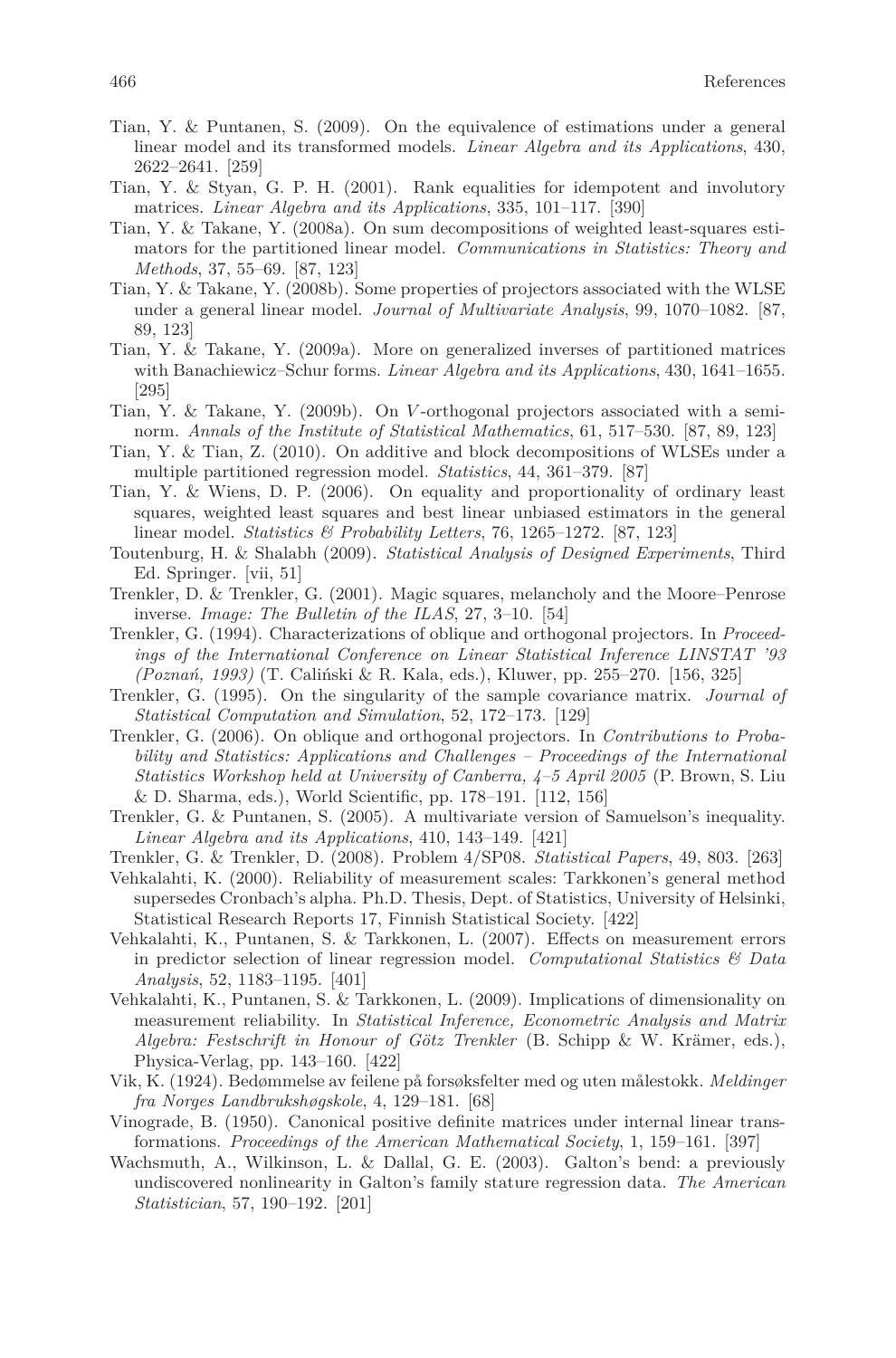- Waller, N. G. & Jones, J. A. (2010). Correlation weights in multiple regression. *Psychometrika*, 75, 58–69. [390]
- Wang, S.-G. & Chow, S.-C. (1987). Some results on canonical correlations and measures of multivariate association. *Communications in Statistics: Theory and Methods*, 16, 339–351. [386]
- Wang, S.-G. & Chow, S.-C. (1994). *Advanced Linear Models: Theory and Applications*. Dekker. [vii]
- Wang, S.-G. & Ip, W.-C. (1999). A matrix version of the Wielandt inequality and its applications to statistics. *Linear Algebra and its Applications*, 296, 171–181. [426]
- Wang, S.-G. & Shao, J. (1992). Constrained Kantorovich inequalities and relative efficiency of least squares. *Journal of Multivariate Analysis*, 11, 284–298. [241, 425]
- Wang, S.-G., Wu, M.-X. & Ma, W.-Q. (2003). Comparison of MINQUE and simple estimate of the error variance in the general linear model. *Acta Mathematica Sinica, English Series*, 19, 13–18. [340]
- Watkins, D. S. (2007). Unsymmetric matrix eigenvalue techniques. In *Handbook of Linear Algebra* (L. Hogben, ed.), Chapman & Hall/CRC, Chap. 43, pp. 43.1–43.12. [375]
- Watson, G. S. (1951). Serial correlation in regression analysis. Ph.D. Thesis, Dept. of Experimental Statistics, North Carolina State College, Raleigh. [238]
- Watson, G. S. (1955). Serial correlation in regression analysis, I. *Biometrika*, 42, 327– 341. [238, 239]
- Watson, G. S. (1967). Linear least squares regression. *The Annals of Mathematical Statistics*, 38, 1679–1699. [215]
- Watson, G. S. (1972). Prediction and the efficiency of least squares. *Biometrika*, 59, 91–98. [229, 249]
- Watson, G. S. (1996a). Some singular value decompositions of statistical interest. In *Proceedings of the A. C. Aitken Centenary Conference (Dunedin, August 1995)* (L. Kavalieris, F. C. Lam, L. A. Roberts & J. A. Shanks, eds.), University of Otago Press, pp. 359–366. [253]
- Watson, G. S. (1996b). Spectral decomposition of the covariance matrix of a multinomial. *Journal of the Royal Statistical Society, Ser. B*, 58, 289–291. [120]
- Watson, G. S., Alpargu, G. & Styan, G. P. H. (1997). Some comments on six inequalities associated with the inefficiency of ordinary least squares with one regressor. *Linear Algebra and its Applications*, 264, 13–54. [235, 418]
- Wedderburn, J. H. M. (1934). *Lectures on Matrices, Colloquium Publications, Vol. 17*. American Mathematical Society. Reprinted by Dover, 1964. [304]
- Weisberg, S. (2005). *Applied Linear Regression*, Third Ed. Wiley. [ix, 164, 187, 199]
- Wells, M. T. (2009). A conversation with Shayle R. Searle. *Statistical Science*, 24, 244–254. [viii]
- Werner, H. J. (1997). Solution 18-3.2 [to Problem 18-3: A further matrix version of the Cauchy–Schwarz inequality]. *Image: The Bulletin of the ILAS*, 19, 26–27. [216]
- Werner, H. J. & Yapar, C. (1995). More on partitioned possibly restricted linear regression. In *Multivariate Statistics and Matrices in Statistics: Proceedings of the 5th Tartu Conference, Tartu–Pühajärve, Estonia, 23–28 May 1994* (E.-M. Tiit, T. Kollo & H. Niemi, eds.), TEV & VSP, pp. 57–66. [331]
- Werner, H. J. & Yapar, C. (1996). A BLUE decomposition in the general linear regression model. *Linear Algebra and its Applications*, 237/238, 395–404. [337]
- Wilson, R. J. (2001). *Stamping Through Mathematics*. Springer. [vi]
- Wolkowicz, H. & Styan, G. P. H. (1979). Extensions of Samuelson's inequality. *The American Statistician*, 33, 143–144. [420]
- Wong, Y. K. (1935). An application of orthogonalization process to the theory of least squares. *The Annals of Mathematical Statistics*, 6, 53–75. [viii]
- Woodbury, M. A. (1950). *Inverting Modified Matrices*. Princeton University Press. [301]